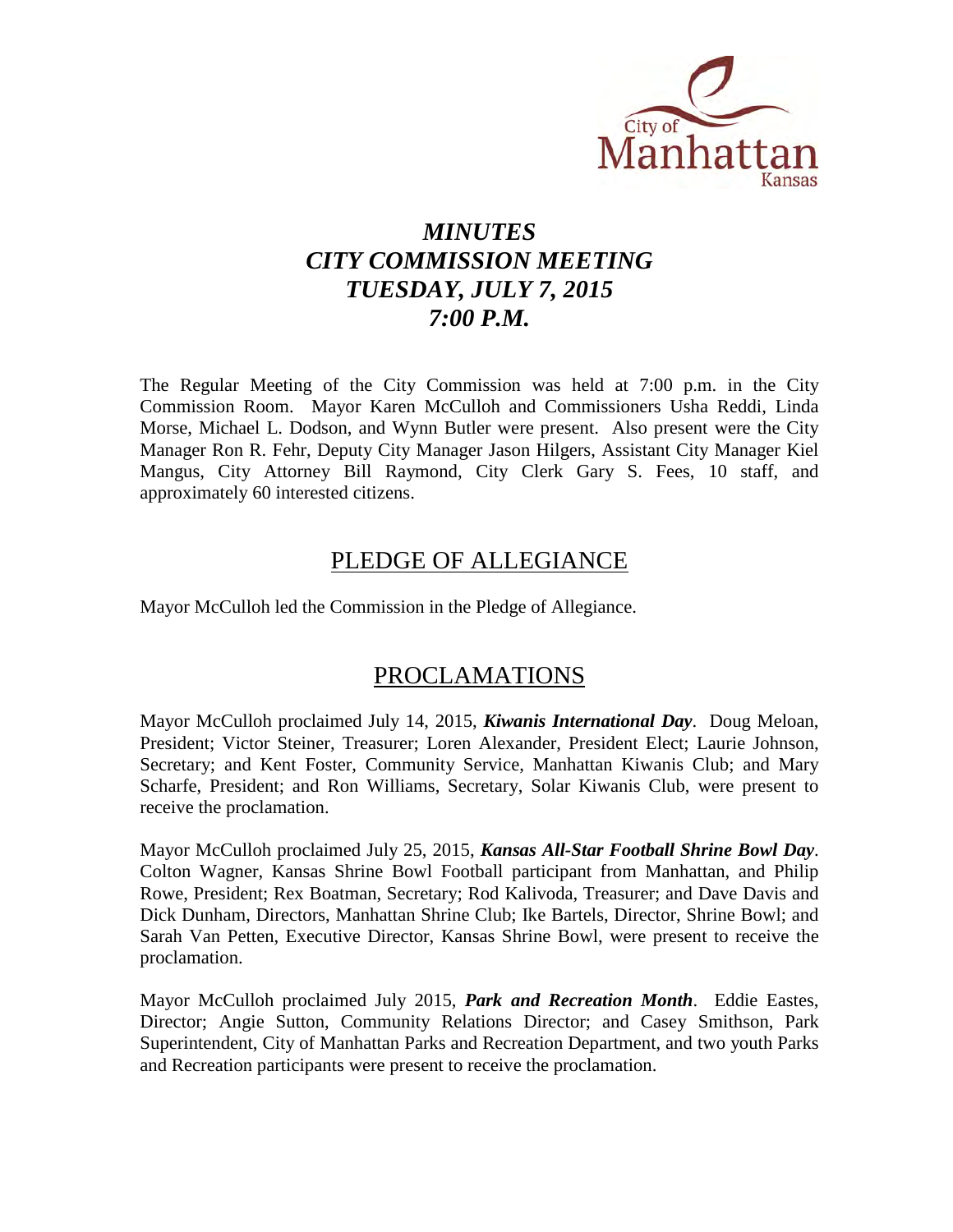# PUBLIC COMMENTS

Mayor McCulloh opened the public comments.

Hearing no comments, Mayor McCulloh closed the public comments.

# COMMISSIONER COMMENTS

Commissioner Reddi stated that she hoped that everyone had a great Fourth of July holiday and enjoyed the band performances in City Park and the regional fireworks and activities in Wamego and Junction City. She informed the community that the City of Manhattan is continuing to recruit lifeguards; so if you are interested, contact the City's Parks and Recreation Department. She also encouraged citizens to take advantage of the many activities offered by the Parks and Recreation Department and to drive safely due to the many construction projects underway in the community.

Mayor McCulloh informed the community that Manhattan offers a good balance of parks and recreational activities, camps and programs to enjoy. She highlighted activities at the Flint Hills Discovery Center including Homebrewing in the Flint Hills on Thursday, July 16, 2015; Wolf Spider Night Walk on Friday, July 17, 2015; and a Primitive Skills Workshop on Saturday, July 18, 2015. She encouraged citizens to go paperless with their water bills and to sign-up on the City's website. Finally, she encouraged those interested in learning more about the proposed electricity rate proposal from Westar Energy and solar energy use to attend the Flint Hills Renewable Energy and Efficiency Cooperative meeting on Thursday, July 16, 2015, at the Manhattan Public Library.

# CONSENT AGENDA

(\* denotes those items discussed)

## **MINUTES**

The Commission approved the minutes of the Regular City Commission Meeting held Tuesday, June 16, 2015.

#### **CLAIMS REGISTER NO. 2795**

The Commission approved Claims Register No. 2795 authorizing and approving the payment of claims from June 10, 2015, to June 30, 2015, in the amount of \$4,198,309.49.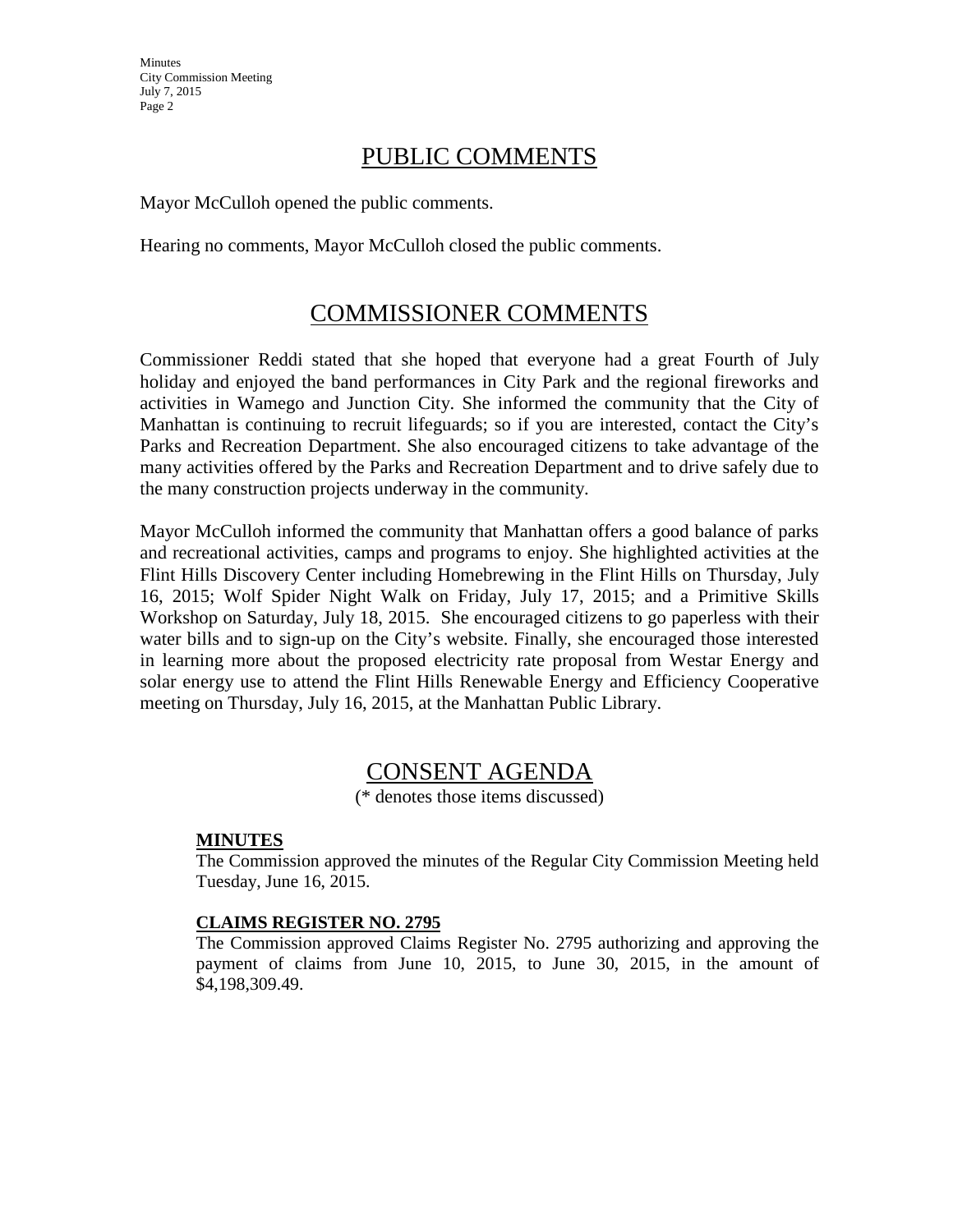### **ORDINANCE NO. 7145 – AMEND PRELIMINARY DEVELOPMENT PLAN – MANHATTAN CHRISTIAN COLLEGE PUD**

The Commission approved Ordinance No. 7145 amending Ordinance No. 6013 and the Preliminary Development Plan of Manhattan Christian College Planned Unit Development, generally located south of Anderson Avenue, west of North 14<sup>th</sup> Street, north of Fairchild Avenue, and generally east of North  $16<sup>th</sup>$  Street, based on the findings in the Staff Report *(See Attachment No. 1)*, subject to nine (9) conditions of approval.

## **ORDINANCE NO. 7146 – REASSESS SPECIAL ASSESSMENTS – HERITAGE SQURE SOUTH, UNIT FOUR, PUD**

The Commission approved Ordinance No. 7146 authorizing the reassessment and/or re-levy of certain special assessments applicable to the Heritage Square South, Unit Two, PUD Addition; the Heritage Square South, Unit Three, PUD Addition; and the Heritage Square South, Unit Four, PUD Addition, and amending and supplementing Ordinance No. 6686 and Ordinance No. 6712.

#### **AGREEMENT FOR REASSESSMENT OF SPECIAL ASSESSMENTS – HERITAGE SQUARE SOUTH, UNIT FOUR, PUD**

The Commission authorized the Mayor and City Clerk to execute an Agreement for Reassessment of Special Assessments and Waiver of Assessment Proceedings for Heritage Square South, Unit Four, PUD.

### **ORDINANCE NO. 7147 – REASSESS SPECIAL ASSESSMENTS – HEARTLAND ADDITION**

The Commission approved Ordinance No. 7147 authorizing the reassessment and/or re-levy of certain special assessments applicable to the Grand Mere, Unit 1, Addition; the Grand Mere, Unit 4, Addition; the Grand Mere, Unit 5, Addition; and the Heartland Addition and amending and supplementing Ordinance No. 6252.

#### **AGREEMENT FOR REASSESSMENT OF SPECIAL ASSESSMENTS – HEARTLAND ADDITION**

The Commission authorized the Mayor and City Clerk to execute an Agreement for Reassessment of Special Assessments and Waiver of Assessment Proceedings for the Heartland Addition.

### **PUBLIC HEARING – LEVY SPECIAL ASSESSMENTS – GENERAL OBLIGATION BOND SERIES 2015-B**

Mayor McCulloh opened the public hearing.

Hearing no comments, Mayor McCulloh closed the public hearing.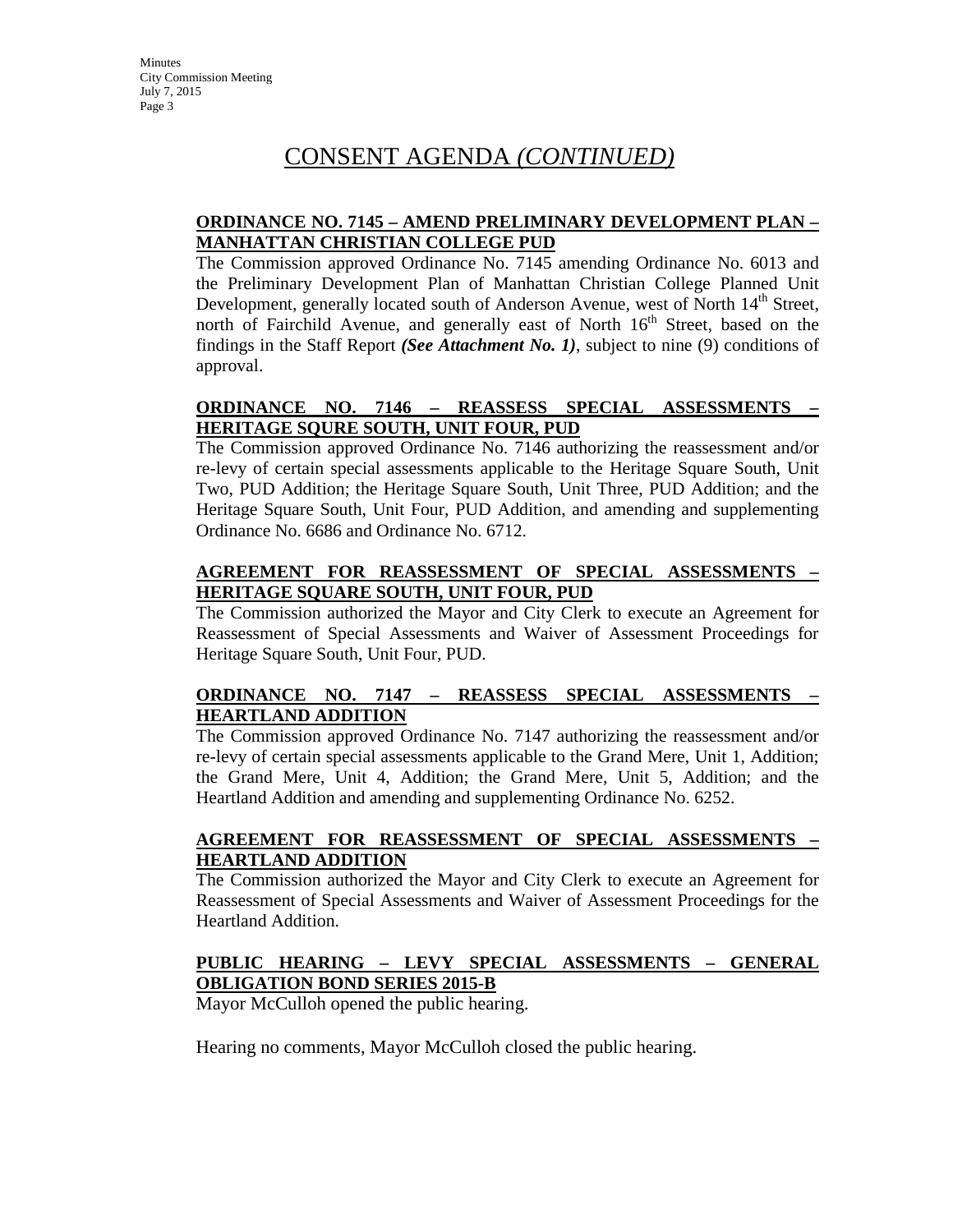### **FIRST READING – LEVY SPECIAL ASSESSMENTS – GENERAL OBLIGATION BOND SERIES 2015-B**

The Commission approved first reading of an ordinance levying special assessments against the benefiting properties in the following eight (8) projects, which have been completed: *Western Hills Addition, Unit Fourteen – Sanitary Sewer (SS1208), Street (ST1210), and Water (WA1209); Bellerive Addition – Street (ST112) and Water (WA1113); and Candlewood Inn & Suites Parking Lot (Downtown Entertainment District, Unit Three, Lot 1) – Sanitary Sewer (SS1205), Street (ST1208), and Water (WA1206).* 

### **PUBLIC HEARING – VACATE DRAINAGE EASEMENT – LOTS 78-82 AND 97-101, SCENIC MEADOWS, UNIT THREE**

Mayor McCulloh opened the public hearing.

Hearing no comments, Mayor McCulloh closed the public hearing.

#### **FIRST READING – VACATE DRAINAGE EASEMENT – LOTS 78-82 AND 97-101, SCENIC MEADOWS, UNIT THREE**

The Commission approved first reading of an ordinance vacating a portion of the drainage easement on Lots 78-82 and Lots 97-101 in Scenic Meadows, Unit Three.

### **PUBLIC HEARING – VACATE DRAINAGE EASEMENT – LOTS 1-8, DAISY MEADOW ADDITION**

Mayor McCulloh opened the public hearing.

Hearing no comments, Mayor McCulloh closed the public hearing.

#### **FIRST READING – VACATE DRAINAGE EASEMENT – LOTS 1-8, DAISY MEADOW ADDITION**

The Commission approved first reading of an ordinance vacating drainage and conservation easements on Lots 1-8 in Daisy Meadow Addition.

#### **RESOLUTION NO. 070715-A – SPECIAL EVENT WITH ALCOHOL PERMIT – RHYTHM AND BREWS**

The Commission approved Resolution No. 070715-A authorizing the consumption of alcohol in City Park, within a restricted area, for the Rhythm and Brews Special Event to be held on July 31 and August 1, 2015.

### **\* RESOLUTION NO. 070715-B – AMENDED PETITION – OLYMPIC ADDITION – STREET IMPROVEMENTS (ST1418)**

Ron Fehr, City Manager, provided additional information on the item.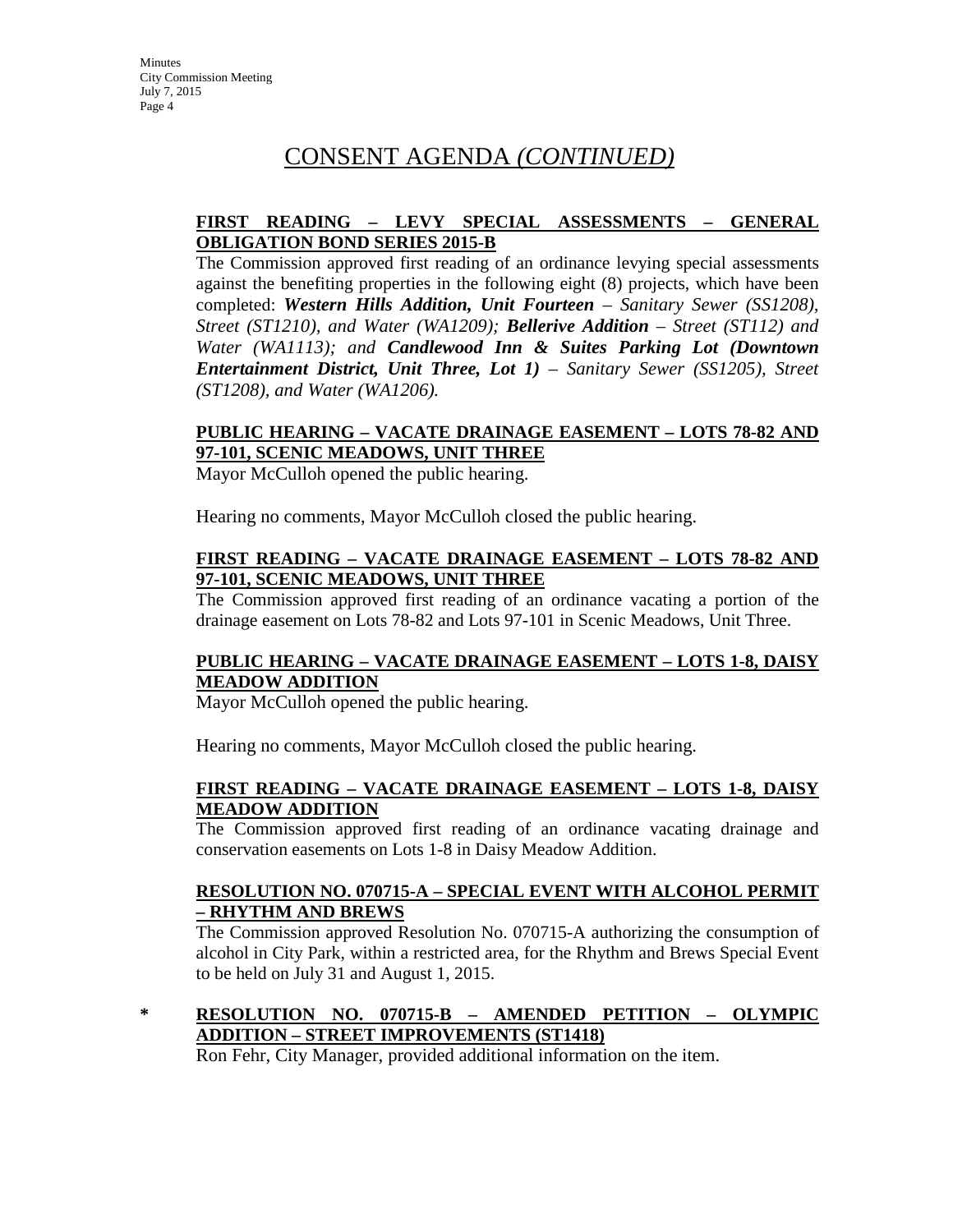#### **\* RESOLUTION NO. 070715-B – AMENDED PETITION – OLYMPIC ADDITION – STREET IMPROVEMENTS (ST1418)** *(CONTINUED)*

The Commission found the amended petition sufficient, and approved Resolution No. 070715-B finding the project advisable and authorizing construction and amending Resolution No. 091614-B for the Olympic Addition Street Improvements (ST1418).

#### **\* AUTHORIZE – APPLICATION AND PAYMENT – SECTION 404 PERMIT – OLYMPIC ADDITION**

Ron Fehr, City Manager, provided additional information on the item.

The Commission authorized the City Engineer to complete an application for and issue payment in the amount of \$117,000.00, and execute a Section 404 permit from the United States Army Corp of Engineers (USACE) for the Olympic Addition in order to allow construction to proceed.

#### **\* MEMORANDUM OF AGREEMENT – SEWER EASEMENT – CENTRAL BASIN LOVER'S LANE SANITARY SEWER IMPROVEMENT PROJECT (SS1511, CIP #WW010P)**

Ron Fehr, City Manager, responded to questions from the Commission and provided background information on the item.

The Commission authorized City Administration to finalize and the Mayor and City Clerk to execute a Memorandum of Agreement with Kansas State University concerning a sewer project easement for the Central Basin Lover's Lane Sanitary Sewer Improvements project (SS1511).

### **\* CHANGE ORDER NO. 2 – CENTRAL BASIN DENISON AVENUE/ANDERSON AVENUE SANITARY SEWER IMPROVEMENTS (SS1509, CIP #WW010P)**

Ron Fehr, City Manager, responded to questions from the Commission and provided background information on the item.

The Commission approved and authorized the Mayor to execute Change Order No. 2 in the amount of \$33,481.00 (+4.8%) to the contract with Nowak Construction Co., Inc., of Goddard, Kansas, for the Central Basin Denison Avenue/Anderson Avenue Sanitary Sewer Improvements (SS1509), expanded to include a Lover's Lane diversion into the Thurston Street system.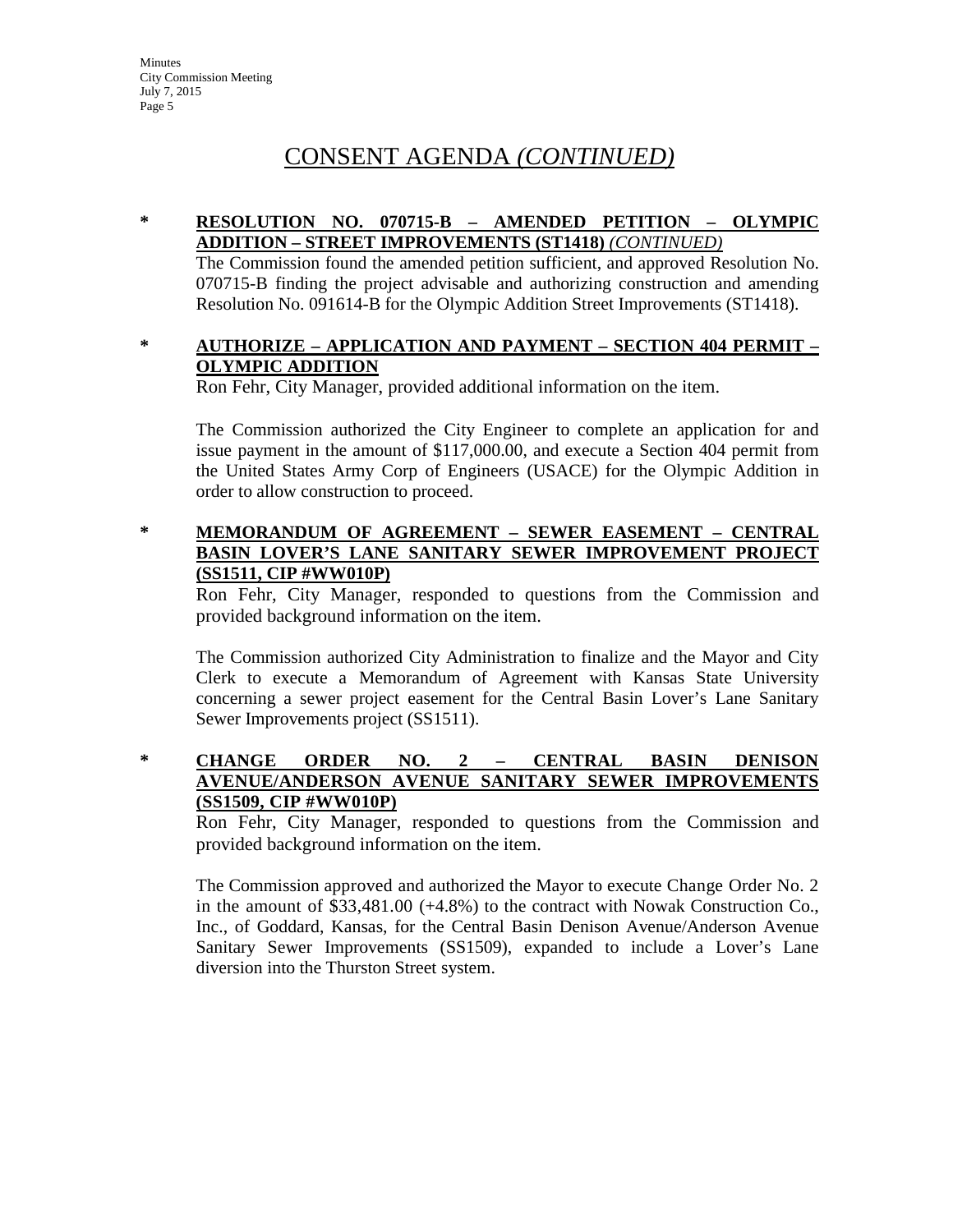#### **\* NEGOTIATE CONTRACT – ATHLETIC FIELD BASE CONSTRUCTION - ANNEBERG PARK IMPROVEMENTS (CP1405, CIP #RC031P, CIP #RC033P, AND CIP #CP157P)**

Commissioner Reddi requested that the item be moved to the end of the General Agenda.

#### **\* AWARD CONTRACT – 2405 VAUGHN DRIVE - CDBG HOUSING REHABILITATION PROGRAM**

Commissioner Butler stated that he would abstain on the item due to a conflict of interest.

The Commission accepted the bids for 2405 Vaughn Drive; awarded the bid to the lowest responsible bidder Economy Carpentry, Painting & Concrete, of Manhattan, Kansas, in the amount of \$11,925.00; authorized the Mayor and City Clerk to enter into agreements with the contractor and property owner for expenditure of CDBG Housing Rehabilitation funds; and authorized City Administration to approve any necessary change orders.

### **AMEND – ADMINISTRATIVE PLAN – CDBG HOUSING REHABILITATION PROGRAM**

The Commission amended and authorized the Mayor and City Clerk to execute the Administrative Plan for the Manhattan Community Development Block Grant Housing Rehabilitation Program.

### **AGREEMENT – OUTSIDE CITY WATER SERVICES – 600 SOUTH SCENIC DRIVE**

The Commission authorized City Administration to finalize and the Mayor and City Clerk to execute an outside city limits water service connection agreement with Todd A. Stadel and Erin M. Stadel, for the property at 600 South Scenic Drive, Riley County, Kansas.

After discussion, Commissioner Reddi moved to approve the consent agenda, with Item L, NEGOTIATE CONTRACT – ATHLETIC FIELD BASE CONSTRUCTION - ANNEBERG PARK IMPROVEMENTS (CP1405, CIP #RC031P, CIP #RC033P, AND CIP #CP157P), moved to the end of the General Agenda. Commissioner Morse seconded the motion. On a roll call vote, motion carried 5-0, with the exception of Item M: AWARD CONTRACT – 2405 VAUGHN DRIVE - CDBG HOUSING REHABILITATION PROGRAM, which carried 4-0-1, with Commissioner Butler abstaining on the item.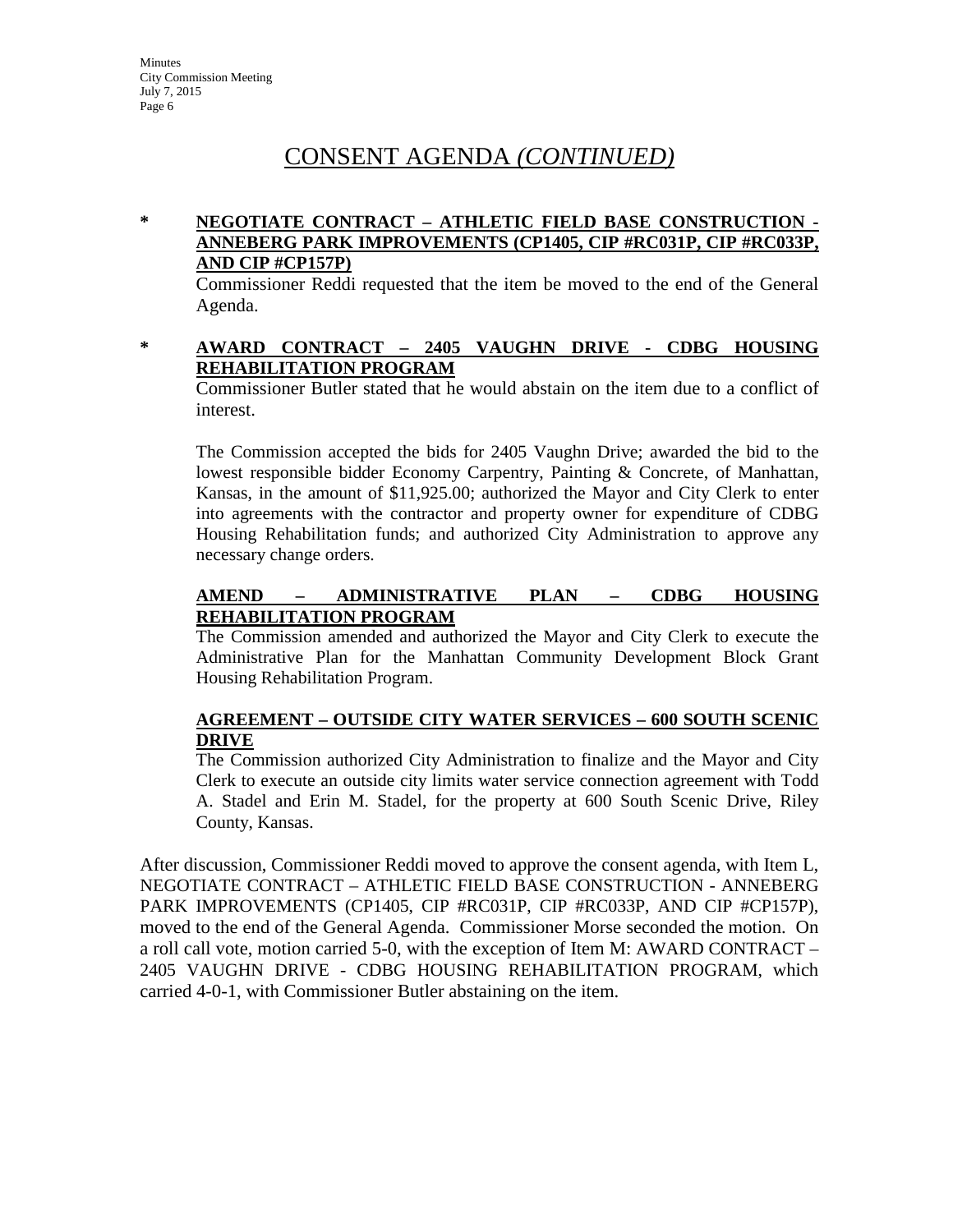# GENERAL AGENDA

#### **FIRST READING – AMEND FINAL DEVELOPMENT PLAN - LOT 5, PLATT ADDITION RESIDENTIAL PLANNED UNIT DEVELOPMENT (2113 KNOX CIRCLE)**

Eric Cattell, Assistant Director for Planning, presented an overview of the item. He informed the Commission that the Manhattan Urban Area Planning Board recommended approval of the proposed amendment and Final Development Plan based on the findings in the Staff Report. He then responded to questions from the Commission.

Mayor McCulloh opened the public comments.

Hearing no comments, Mayor McCulloh closed the public comments.

Commissioner Morse moved to approve first reading of an ordinance amending Ordinance No. 6479 and the Final Development Plan of Lot 5, Platt Addition Residential Planned Unit Development, located at 2113 Knox Circle, based on the findings in the Staff Report *(See Attachment No. 2)*. Commissioner Dodson seconded the motion. On a roll call vote, motion carried 5-0.

### **"SCENIC CROSSING" DEVELOPMENT ~ NORTHEAST QUADRANT OF THE INTERSECTION OF KIMBALL AVENUE/SCENIC DRIVE AND ANDERSON AVENUE; AND WEST ANDERSON AVENUE IMPROVEMENTS (ST0810)**

Rob Ott, Director of Public Works, presented background information and an overview of the item. He highlighted the scope of the proposed improvements; the cost estimates; the funding options to be considered; the pending development and potential benefit districts; the request to vacate a portion of the rights-of-way; and the proposed recommendations. He then responded to questions from the Commission regarding the percentage splits for a benefit district and prior discussions regarding benefitting properties.

Ron Fehr, City Manager, provided additional information on benefit districts and assessment process to benefitting properties.

Rob Ott, Director of Public Works, responded to questions from the Commission regarding the request to vacate a portion of the rights-of-way and ownership of the land.

Bill Raymond, City Attorney, informed the Commission that a title opinion was received from Charlson & Wilson and that the land in question is owned by the City.

Rob Ott, Director of Public Works, presented a map showing the rights-of-way and highlighted the proposed development area.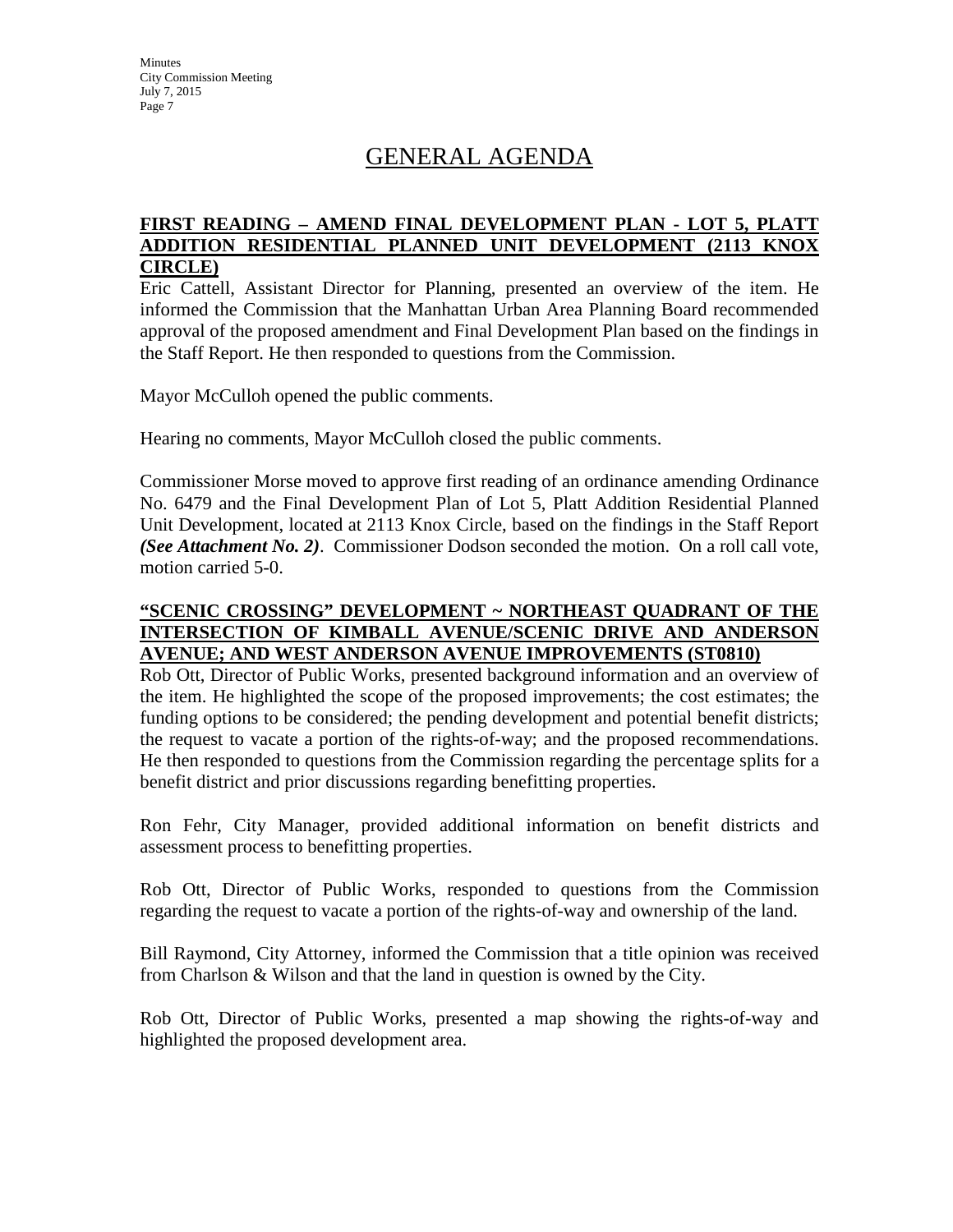#### **"SCENIC CROSSING" DEVELOPMENT ~ NORTHEAST QUADRANT OF THE INTERSECTION OF KIMBALL AVENUE/SCENIC DRIVE AND ANDERSON AVENUE; AND WEST ANDERSON AVENUE IMPROVEMENTS (ST0810)**  *(CONTINUED)*

Ron Fehr, City Manager, responded to questions from the Commission about the potential to incorporate a Transportation Development District (TDD) to help pay for infrastructure improvements and highlighted past improvements that utilized a TDD.

Rob Ott, Director of Public Works, responded to additional questions from the Commission regarding the potential to put the property requested back on the tax rolls, drainage considerations, site lines, benefit district participation, and the intersection costs and safety considerations of a roundabout versus a signalized intersection.

Ron Fehr, City Manager, provided additional information on the item.

Jason Hilgers, Deputy City Manager, provided additional information on the TDD process, the pre-development agreement, and the potential site development.

Mayor McCulloh opened the public comments.

Rich Seidler, Commercial Real Estate Services, representing the owners of the property, provided additional information on the proposed project. He informed the Commission that Anderson Avenue has been in terrible shape for six to seven years and that this project may be the catalyst to get this road improved. He encouraged the Commission to consider transferring the rights-of-way area to square up the development and to put the land back on the tax rolls. He also provided information on the deed of the property in question and potential revenue to be generated from the use of a TDD.

Neil Horton, one of the property owners of Scenic Crossings, LLC, provided additional information on the deed to the property being requested and asked that the land go back on the tax rolls as part of the development. He informed the Commission that the traffic congestion on Anderson Avenue has been present for some time and continues to worsen due to the continued growth on the west side of Manhattan and traffic commutes. He stated that in his opinion, the traffic congestion is really a City-At-Large problem.

Rich Seidler, Commercial Real Estate Services, representing the owners of the property, provided additional information on proposed improvements needed on Anderson Avenue, reiterated the importance of the proposed infill project, and requested that the identified rights-of-way land be provided to help make this the highest and best use of the property.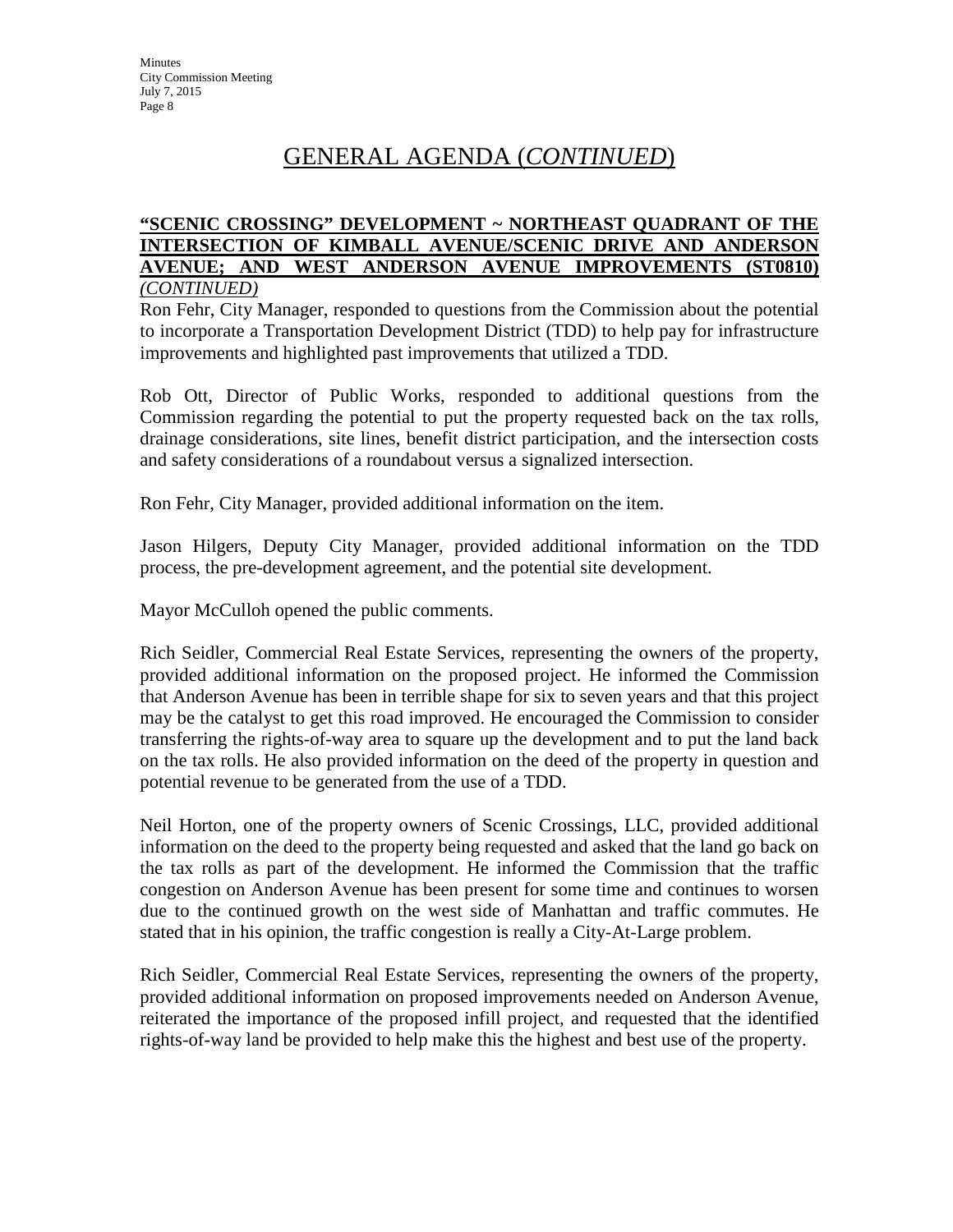#### **"SCENIC CROSSING" DEVELOPMENT ~ NORTHEAST QUADRANT OF THE INTERSECTION OF KIMBALL AVENUE/SCENIC DRIVE AND ANDERSON AVENUE; AND WEST ANDERSON AVENUE IMPROVEMENTS (ST0810)**  *(CONTINUED)*

Doug Hinkin, 1426 Sharingbrook Drive, physician at Stonecreek Family Physicians, stated that the development would be an excellent enhancement to the neighborhood. He provided feedback on the proposed turning lanes for Stonecreek and Pebblebrook Apartments and stated that Stonecreek had no problem with helping with their portion of the turn lane. He also discussed concerns with increased traffic on Anderson Avenue due to the development and the need to create traffic gaps to better access their business, which he believed that a traffic signal at the intersection would provide better gaps than a roundabout. He then responded to questions from the Commission regarding the benefit district and on the intersection.

After comments from the Commission, Ron Fehr, City Manager, and Rob Ott, Director of Public Works, provided additional information on the creation of a benefit district and the process.

Brad Waller, Civil Engineer, Alfred Benesch & Company, provided additional information about a traffic signal versus roundabout options. He informed the Commission that a roundabout would not help with traffic gaps and a traffic signal would provide better opportunity to create gaps for right and left turns.

Fran Swan, 1105 Wyndham Heights Drive, voiced concerns with Anderson Avenue and additional traffic that would create more congestion. She also asked about the current gas lines and utilities near the proposed development. She requested the Commission consider a broader perspective than a short-term fix.

Rob Ott, Director of Public Works, provided information on Anderson Avenue and the opportunity for additional lanes. He also responded to questions regarding utilities and stated that Kimball Avenue, Scenic Drive, and Anderson Avenue are all classified as principal arterials.

Hearing no other comments, Mayor McCulloh closed the public comments.

Rob Ott, Director of Public Works, responded to additional questions from the Commission regarding the traffic demand model, proposed pavement thickness and design, and concerns regarding congestion experienced on Anderson Avenue and challenges in making a left turn to enter Stonecreek.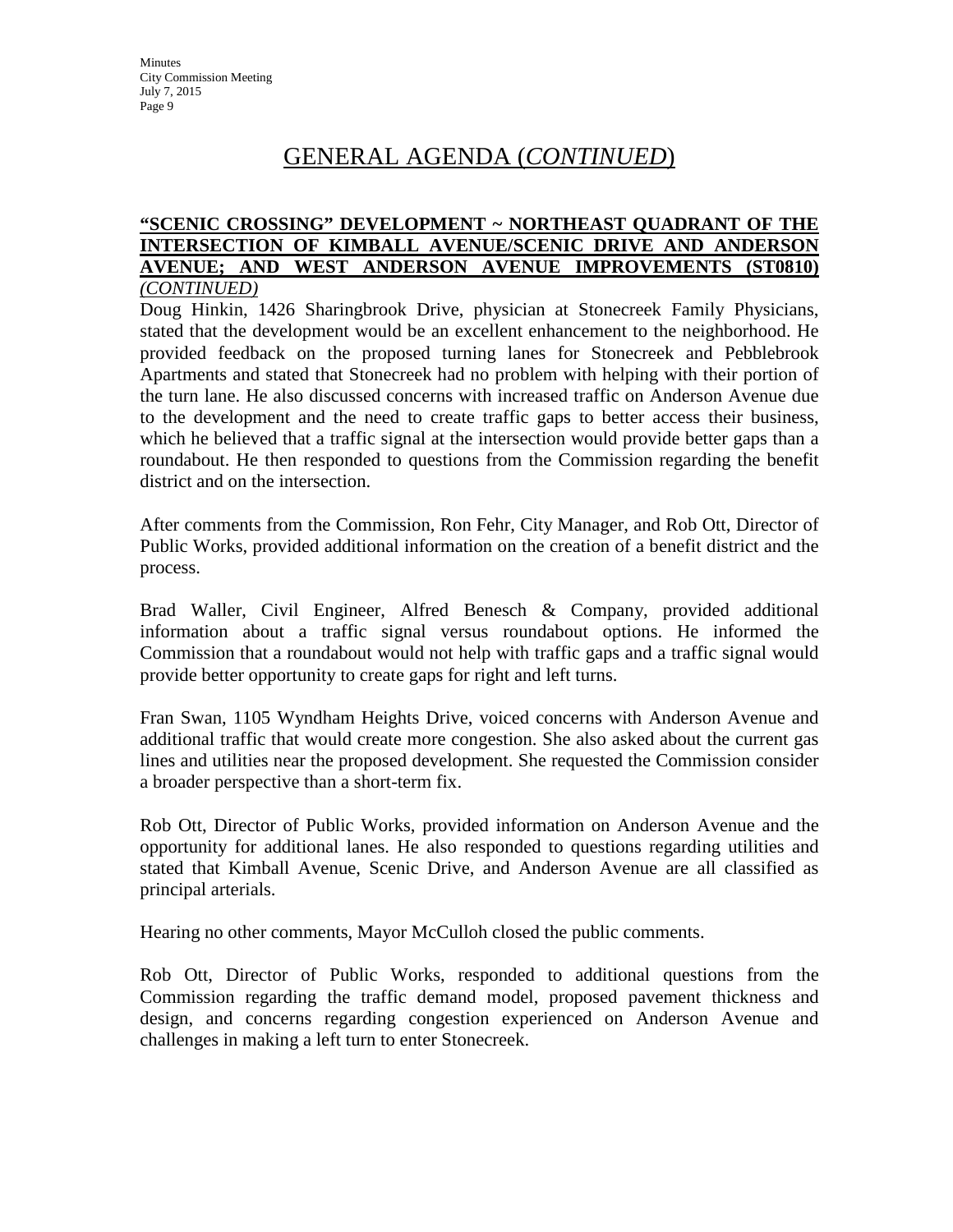#### **"SCENIC CROSSING" DEVELOPMENT ~ NORTHEAST QUADRANT OF THE INTERSECTION OF KIMBALL AVENUE/SCENIC DRIVE AND ANDERSON AVENUE; AND WEST ANDERSON AVENUE IMPROVEMENTS (ST0810)**  *(CONTINUED)*

After discussion and comments from the Commission, Commissioner Butler moved to improve West Anderson Avenue using the roundabout; to adopt the financing plan with the improvements as recommended by City staff; to create limited benefit districts for the turn lanes; and to vacate the rights-of-way based upon the concept that the property will go back on the tax rolls and we will get a Transportation Development District out of it as part of the negotiations. Commissioner Reddi seconded the motion.

After comments from the Commission, Commissioner Dodson stated that he preferred the proposed motion provided for this item and wanted to amend the motion as it appears under Item B. He stated that he did not want to decide on a roundabout versus a traffic signal yet.

Rob Ott, Director of Public Works, and Ron Fehr, City Manager, responded to questions from the Commission regarding designs and options for the intersection.

Ron Fehr, City Manager, provided information on the future rezoning discussion and process that would need to be considered by the Manhattan Urban Area Planning Board.

After further discussion and comments from the Commission, Commissioner Dodson requested and moved that the motion be amended to reflect the possible motion provided in the staff memorandum as appeared under Item B. Commissioner Morse seconded the proposed amendment.

Bill Raymond, City Attorney, provided clarification on the amended motion proposed and the process to address the amendment and the initial motion.

After discussion and clarification on the amended motion, the amended motion failed 3-2, with Commissioner Butler, Mayor McCulloh, and Commissioner Reddi voting against the amended motion.

After additional comments from the Commission, the initial motion (*to improve West Anderson Avenue using the roundabout; to adopt the financing plan with the improvements as recommended by City staff; to create limited benefit districts for the turn lanes; and to vacate the rights-of-way based upon the concept that the property will go back on the tax rolls and we will get a Transportation Development District out of it as part of the negotiations*) carried 3-2, with Commissioners Morse and Dodson voting against the motion.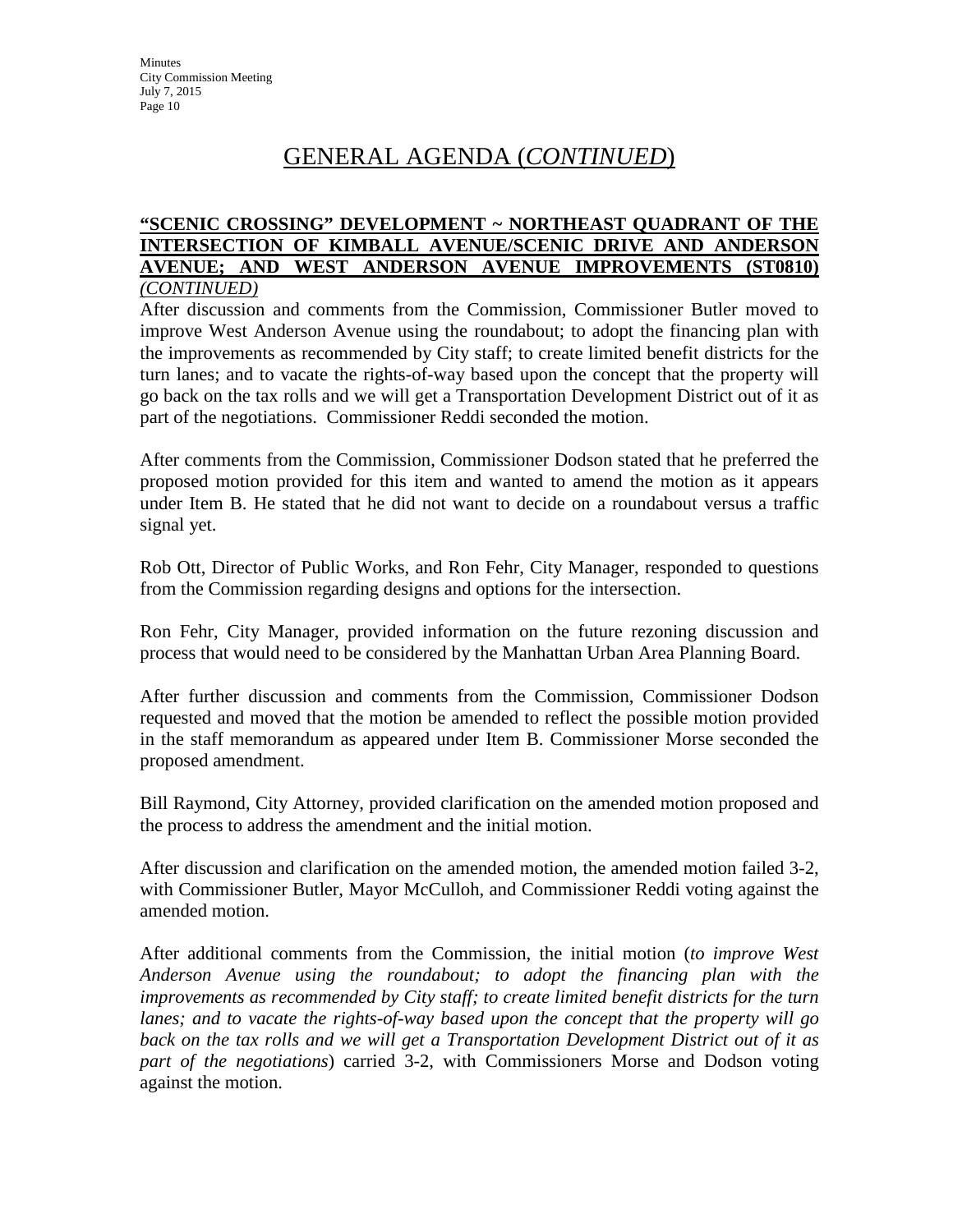#### **2016 BUDGET REQUEST - CHAMBER OF COMMERCE AND CONVENTION AND VISITORS BUREAU**

Lyle Butler, CEO/President, Manhattan Area Chamber of Commerce, introduced the item and highlighted activities and initiatives of the Chamber. He provided information on the economic development funding sources from the public and private sector, and highlighted the North Campus Corridor project and the projected number of jobs and payroll and operating budgets to be created by the National Bio and Agro-Defense Facility.

John Pagen, Vice President and Economic Development Director, presented information on the Retire to the Flint Hills program, provided labor force statistics for top 16 cities by population, and shared with the Commission several recent accolades for Manhattan.

Trent Armbrust, Director, Business Development & Strategic Initiatives, presented an update on the national employment numbers by firm size; the share of jobs added in the first through third quarters of 2015; the Gallup poll regarding confidence in U.S. institutions; the established entry and exit rate of businesses; small business employment levels; and talked about the new zip line business in Manhattan. He also provided an update on activities with the Manhattan Business Park and efforts to move away from the name Manhattan Corporate Technology Park. Finally, he provided recent net new employees with seven businesses in Manhattan.

Janet Nichols, Military Community Liaison and Leadership Manhattan Coordinator, provided an update on the Leadership Manhattan program. She also presented activities and events with the community and Fort Riley.

After comments from the Commission, Mayor McCulloh opened the public comments.

Hearing no comments, Mayor McCulloh closed the public comments.

After comments from the Commission, no formal action was taken on the item.

## **SECOND QUARTER REPORT - CONVENTION AND VISITOR'S BUREAU (CVB)**

Lucy Williams, Board Chair, Manhattan Area Chamber of Commerce, informed the Commission on the importance to remain vigilant in regards to economic development and to keep the petal to the metal and forge ahead. She provided information on the Convention and Visitors Bureau role and business development. She encouraged the Commission to protect future funds for the CVB and to not encroach on the economic development share of the sales tax for future business opportunities.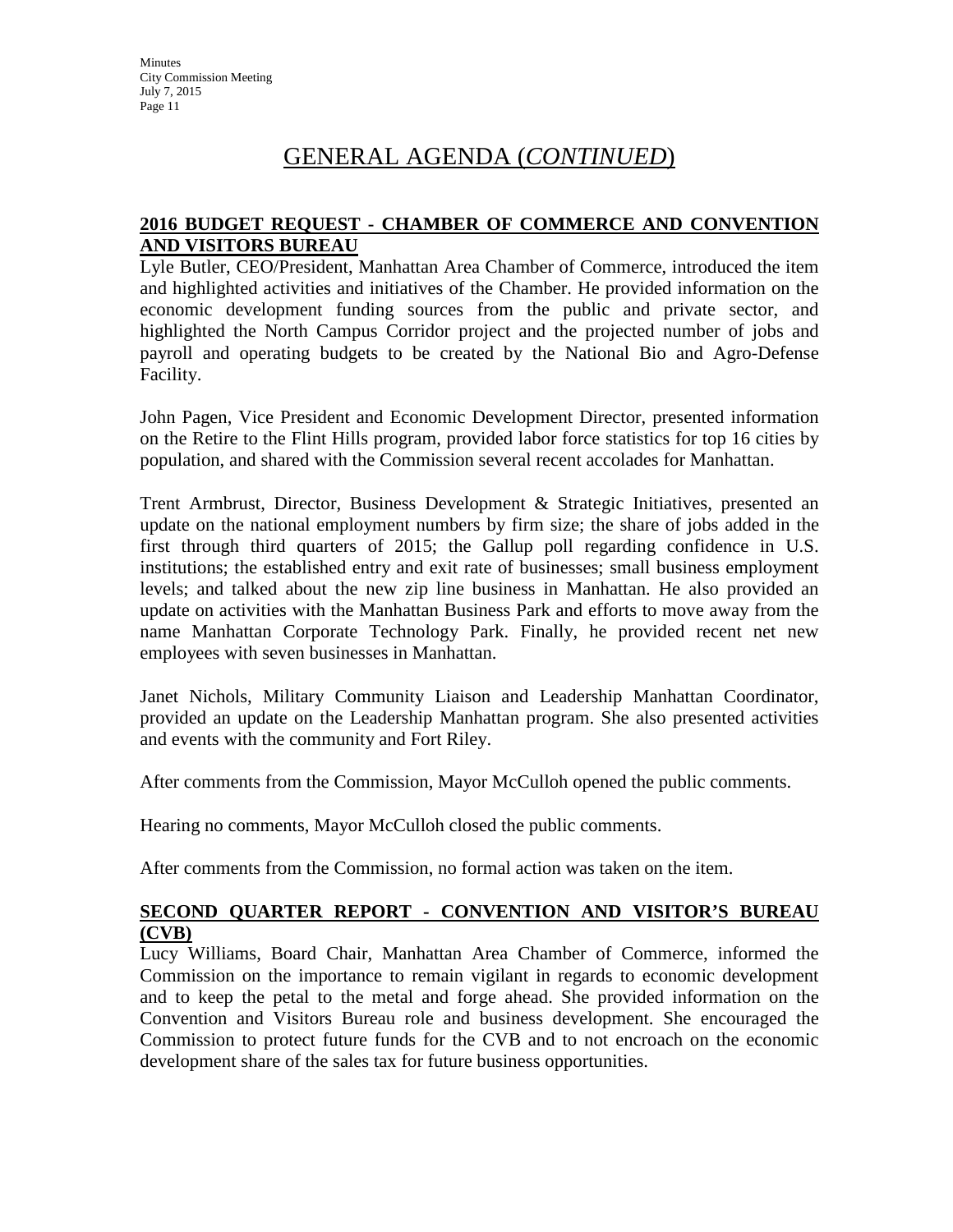#### **SECOND QUARTER REPORT - CONVENTION AND VISITOR'S BUREAU (CVB)** *(CONTINUED)*

Karen Hibbard, Vice President and Convention & Visitors Bureau Director, presented the CVB mission statement and second quarter activities and measures for the CVB including visitor spending; destination marketing association international; activity measures for conferences; performance measures for conferences; conferences hosted and estimated economic impact; destination marketing economic impact calculator; total conferences, sports, and special events from 2010 through 2015; activity measures for leisure; activity measures for special events; activity measures for amateur sports; performance measures for tourism; amateur sports groups hosted; activity and performance measures for marketing and communications, social media, inquires and fulfillment, book direct, website, and email marketing; activity measures for volunteers; average rooms occupied; average daily rate; revenue per rooms; annual room supply and demand; challenges and moving forward; Riley County visitor spending; and recognized members of the 2015 CVB Steering Committee. She then responded to questions from the Commission.

Brad Everett, Chairman, CVB Steering Committee, asked those Committee members present to stand and be recognized for their service. He stated the importance and trust that the CVB provides to local businesses and to the community. He also highlighted events and conventions held in Manhattan that attract visitors and adds to sales tax revenues.

After comments from the Commission regarding the performance measures and activities presented, there was a desire from a majority of the Commission to further review the CVB budget in greater detail and expenses related to activities and events.

No formal action was taken on the item.

At 10:12 p.m., the City Commission took a brief recess.

#### **REPORT - COMMUNITY HOUSE PLANNING CONVERSION STUDY**

Bruce McMillan, Bruce McMillan AIA, introduced and provided background information on the item.

Dana Williamson, Associate AIA, Bruce McMillan AIA, presented the conversion planning study for the Community House; discussed the basement level plan; provided concept development for the base project and Alternate 1 and 2 concepts; and presented images of the basement conference room and second level office.

Bruce McMillan, Bruce McMillan AIA, responded to questions from the Commission regarding a common receptionist area that could serve multiple agencies. He informed the Commission that their firm has not interviewed potential agencies for specific needs.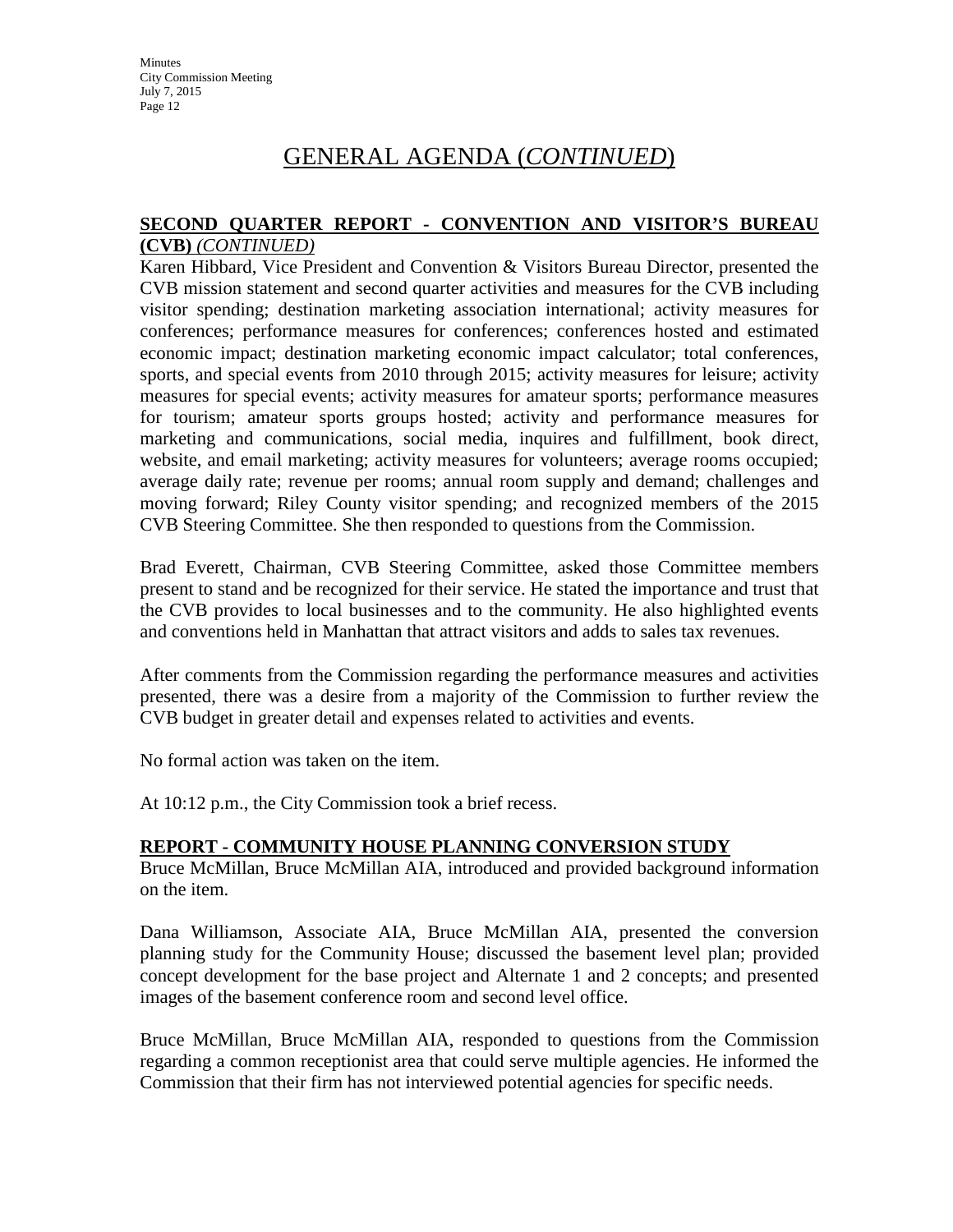#### **REPORT - COMMUNITY HOUSE PLANNING CONVERSION STUDY** *(CONTINUED)*

Kiel Mangus, Assistant City Attorney, informed the Commission that preliminary discussions have occurred with approximately 12 agencies and that there is an interest in having a presence at the Community House. He stated that several agencies have expressed a desire to have confidential areas to meet with clients and that a centralized hub would be valued.

Bruce McMillan, Bruce McMillan AIA, responded to questions from the Commission regarding the historic integrity of the building and the potential to phase components of the project in coordination with the Parks and Recreation Department. He also presented and clarified the Preliminary Opinion of Probable Costs associated with the base project and alternates.

Tom Orazem, Orazem and Scalora Engineering, provided clarification on the proposed budget package for renovating and occupying the building. He informed the Commission that the HVAC (heating, ventilation, and air conditioning) could be phased to accommodate future decisions on private offices and zone controls.

Bruce McMillan, McMillan Architects AIA, responded to additional questions from the Commission regarding the condition of the roof, HVAC, and components of the Conversion Planning Study for the Community House.

Ron Fehr, City Manager, provided additional information on the multiple phases that would be needed and competing projects and needs for CDBG funds.

Mayor McCulloh opened the public comments.

Mel Borst, 1918 Humboldt Street, informed the Commission that he was pleased to see the plans for the Community House. He asked if the proposed improvements would include compatible trim in the building.

Bruce McMillan, McMillan Architects AIA, stated that the character showing is a conceptual rendering with basic finishing's at this point and that the final plans would depend on the nature to match the agencies needs.

Hearing no other comments, Mayor McCulloh closed the public comments.

After comments from the Commission, no formal action was taken on the item.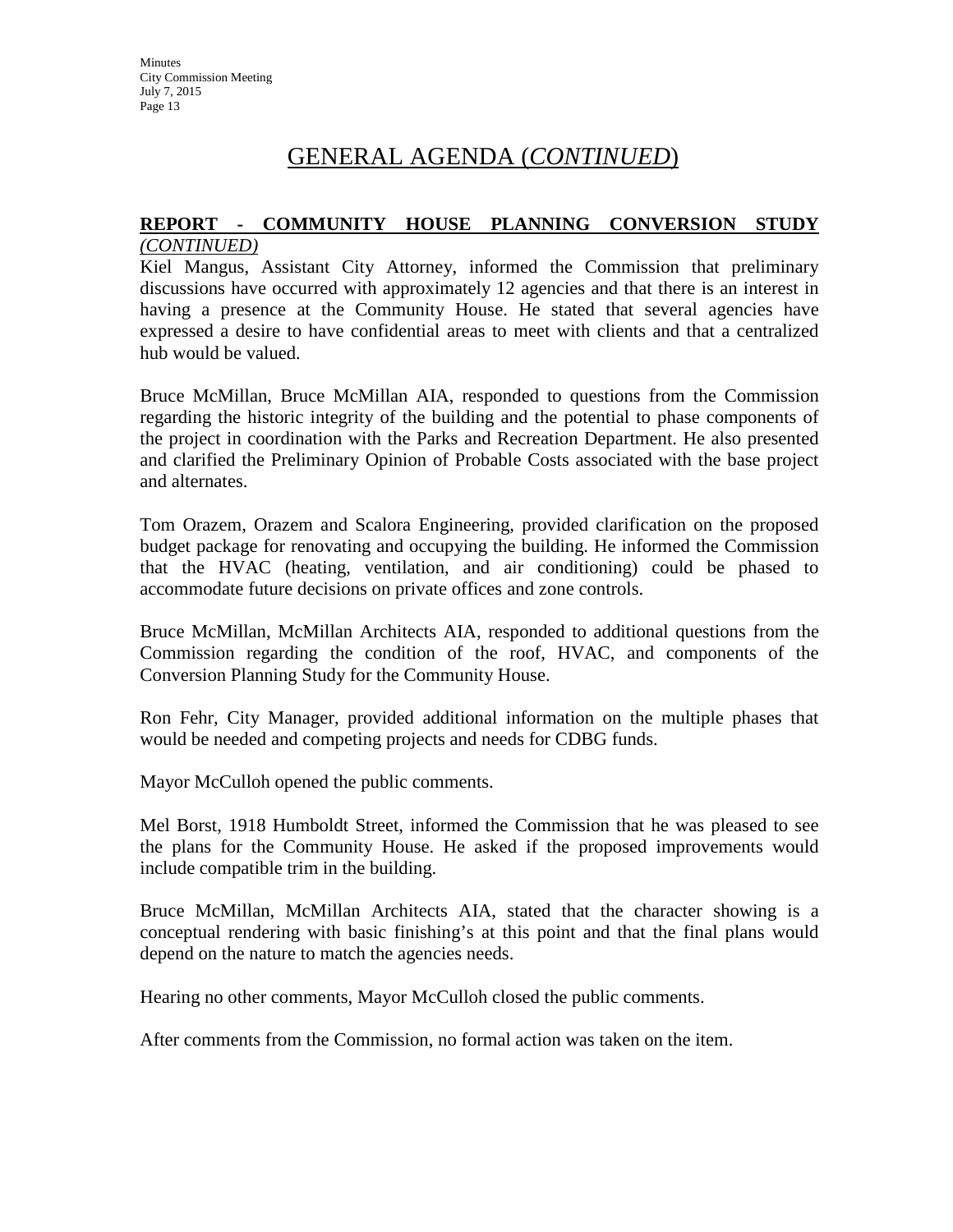## *ITEM REMOVED FROM CONSENT AGENDA*

#### **NEGOTIATE CONTRACT – ATHLETIC FIELD BASE CONSTRUCTION - ANNEBERG PARK IMPROVEMENTS (CP1405, CIP #RC031P, CIP #RC033P, AND CIP #CP157P)**

Eddie Eastes, Director of Parks and Recreation, presented an overview of the item and provided a diagram of Frank Anneberg Park with the proposed improvements.

Commissioner Reddi voiced concerns regarding the safety of artificial turf and the high price. She wanted to revisit the item and hear more on the item to ensure this is the right direction for the City.

Mayor McCulloh stated that there were articles in the news about the U.S women's soccer team being unhappy in Canada with the artificial turf. She stated that she has received calls from people with expertise that were unsure if this was the right decision and heard from players that prefer natural turf. She also stated that she had talked with the City of Lawrence regarding their turf fields.

Eddie Eastes, Director of Parks and Recreation, responded to questions from the Commission regarding safety concerns with artificial turf and informed the Commission that natural turf wears out, which is what is currently happening at Frank Anneberg Park. He stated that due to the condition of the natural turf fields at Anneberg Park, one of the soccer fields is taken out of play each year due to wear of the grass. He informed the Commission that Overland Park has one of the premier soccer complexes in the nation and is completely artificial turf. He stated that artificial turf has been installed in City playgrounds and reiterated the prior discussions regarding this item. He then responded to questions from the Commission.

Commissioner Dodson stated that the consultant talked about the importance of playability and improving the fields. He stated that this has been in the works for a long time and need to make sure the scientific analysis is there before making any changes.

Ron Fehr, City Manager, suggested that the Commission authorize City staff to negotiate the price and responded to questions on the pros and cons of artificial versus natural turf. He stated that the key factor to consider with synthetic turf is playability and the ability to host tournaments. He informed the Commission that City staff can work on providing the advantages and disadvantages of both natural and artificial turf to provide the Commission with better information.

Commissioner Butler asked that the item be tabled until the next meeting and ask City staff to renegotiate the price.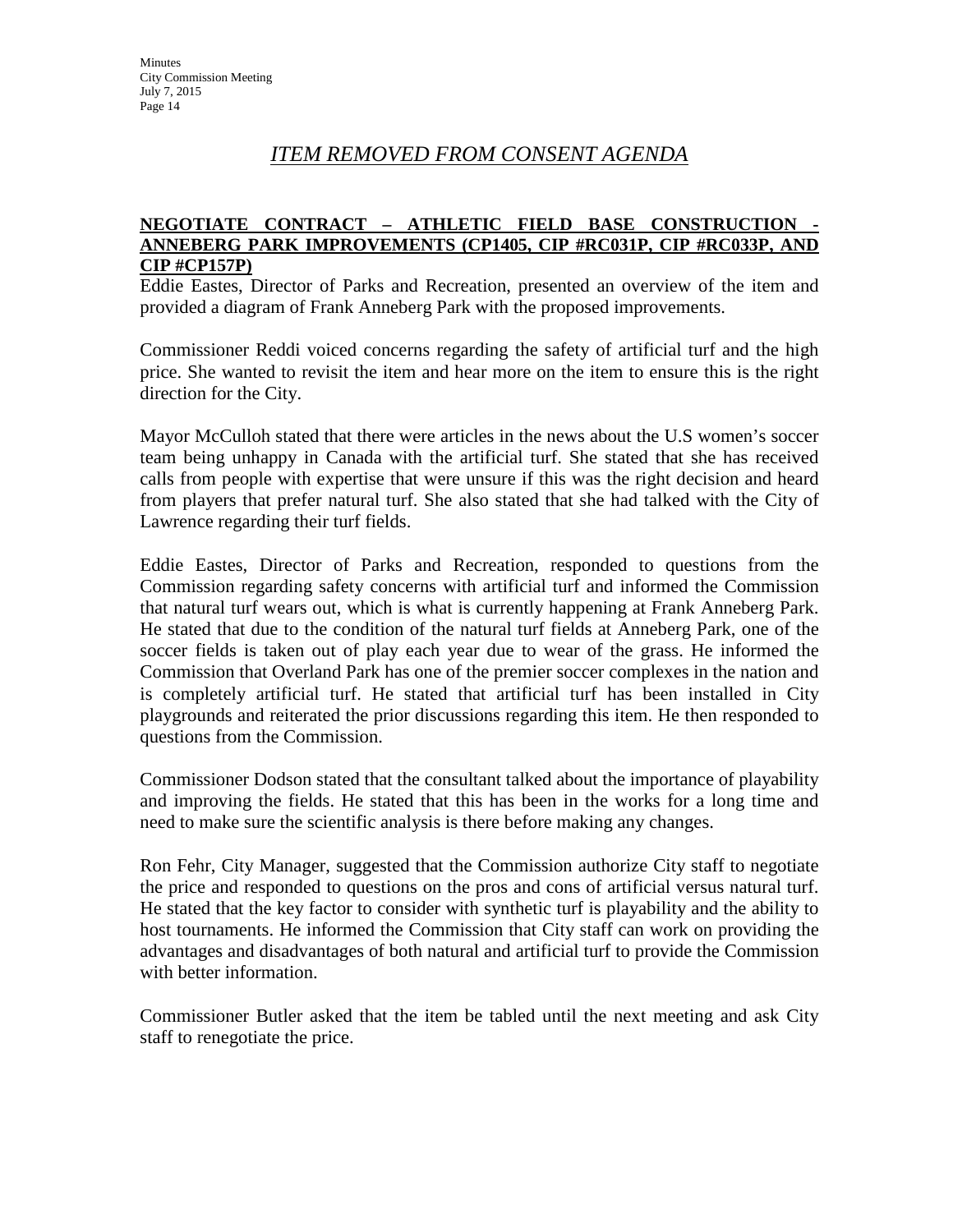## *ITEM REMOVED FROM CONSENT AGENDA*

#### **NEGOTIATE CONTRACT – ATHLETIC FIELD BASE CONSTRUCTION - ANNEBERG PARK IMPROVEMENTS (CP1405, CIP #RC031P, CIP #RC033P, AND CIP #CP157P)** *(CONTINUED)*

Ron Fehr, City Manager, responded to questions from the Commission. He asked that the Commission use the suggested action to accept the Engineer's Opinion of Probable Cost and authorize to negotiate a contract and, then bring the item back with options and additional information to the Commission.

After additional discussion, Commissioner Butler moved to accept the Engineer's Estimate (\$2,004,291.50 for athletic field base construction and \$760,360.00 for athletic field synthetic construction), to renegotiate the price (with Bayer Construction Company, Inc., of Manhattan, Kansas, for athletic field base construction), and to revisit the item at a future City Commission meeting. Mayor McCulloh seconded the motion. On a roll call vote, motion carried 5-0.

### **ADDITIONAL ITEM**

Mayor McCulloh stated that she had one more item. She said that in view of the recent U.S. Supreme Court decision about marriage and that kind of thing, she asked the City Commission to direct Ron Fehr, City Manager, to add sexual orientation to the list of nondiscrimination items in the City's human resources as a policy. Commissioner Reddi seconded the motion.

Commissioner Butler said this is the City Manager's decision anyway and fits under his prerogative. He stated that the City Manager's job is to handle that, not mine. He stated that he would not direct the City Manager on what to do but, would support whatever he does and this is within his purview and would not micromanage the City Manager. He stated that he would not vote on the motion because this is already in his purview to do so.

Commissioner Dodson stated that he didn't mind supporting it, but it's just that he didn't think it has anything to do with the Supreme Court decision. He asked what is it the Mayor is asking or giving information to do.

Mayor McCulloh clarified that she wanted to add sexual orientation to the list of classes which will not be discriminated against.

Commissioner Dodson said Supreme Court case was on gay marriage.

Mayor McCulloh said yes, but it did extended marital rights to people throughout all 50 states and in turn various other things.

Commissioner Dodson asked if talking about LGBT (lesbian, gay, bisexual, and transgender).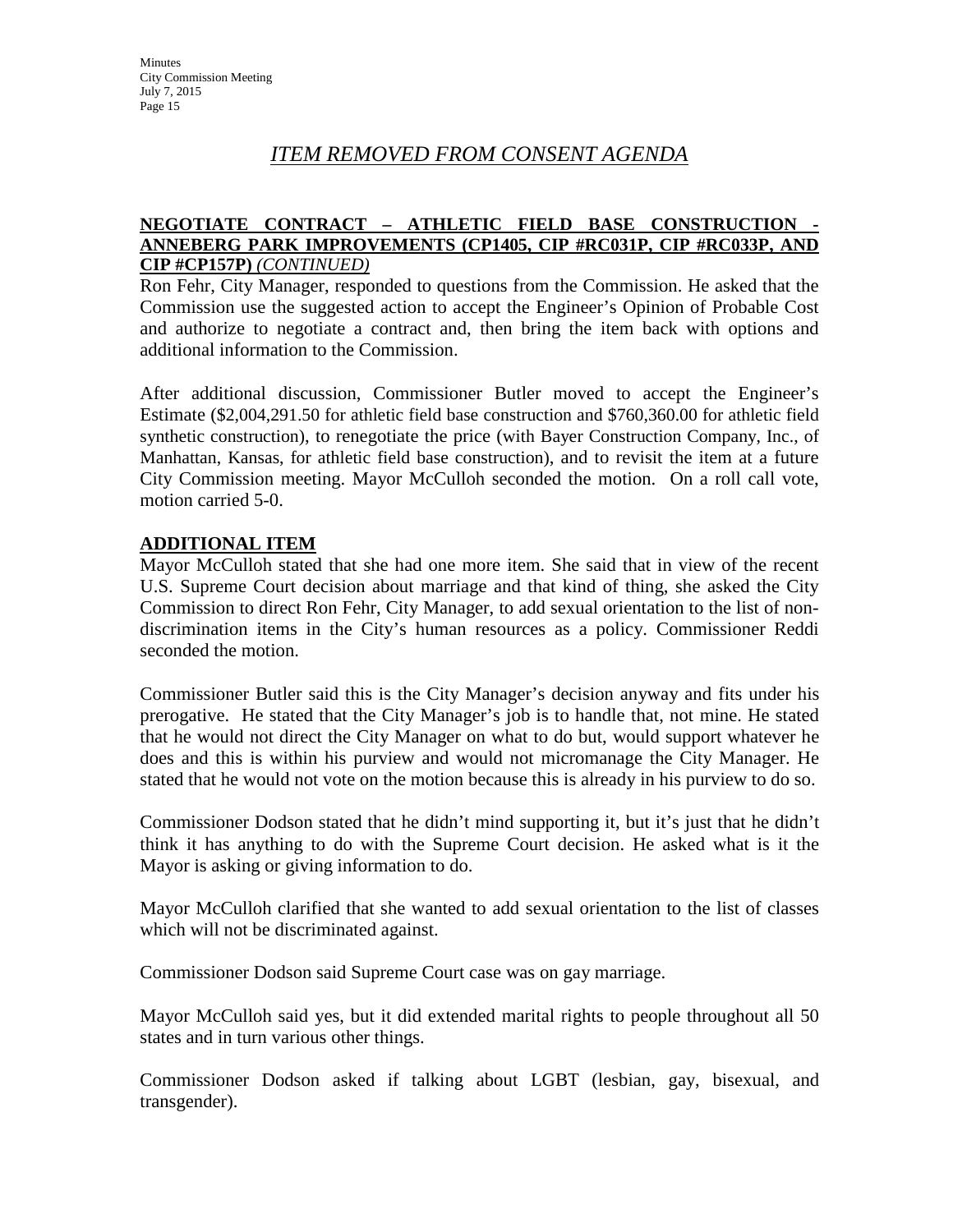### **ADDITIONAL ITEM (CONTINUED)**

Mayor McCulloh said yes.

Commissioner Morse said her personal thinking is that all people should be treated equally and seconded the motion.

Mayor McCulloh stated the motion was already seconded by Commissioner Reddi.

Commissioner Reddi said it is high time we did it.

After comments from the Commission, on a roll call vote, motion carried 4-0-1, with Commissioner Butler abstaining on the motion.

#### **ADJOURNMENT**

At 11:22 p.m., the Commission adjourned.

Egg MMC, City Clerk CGary's.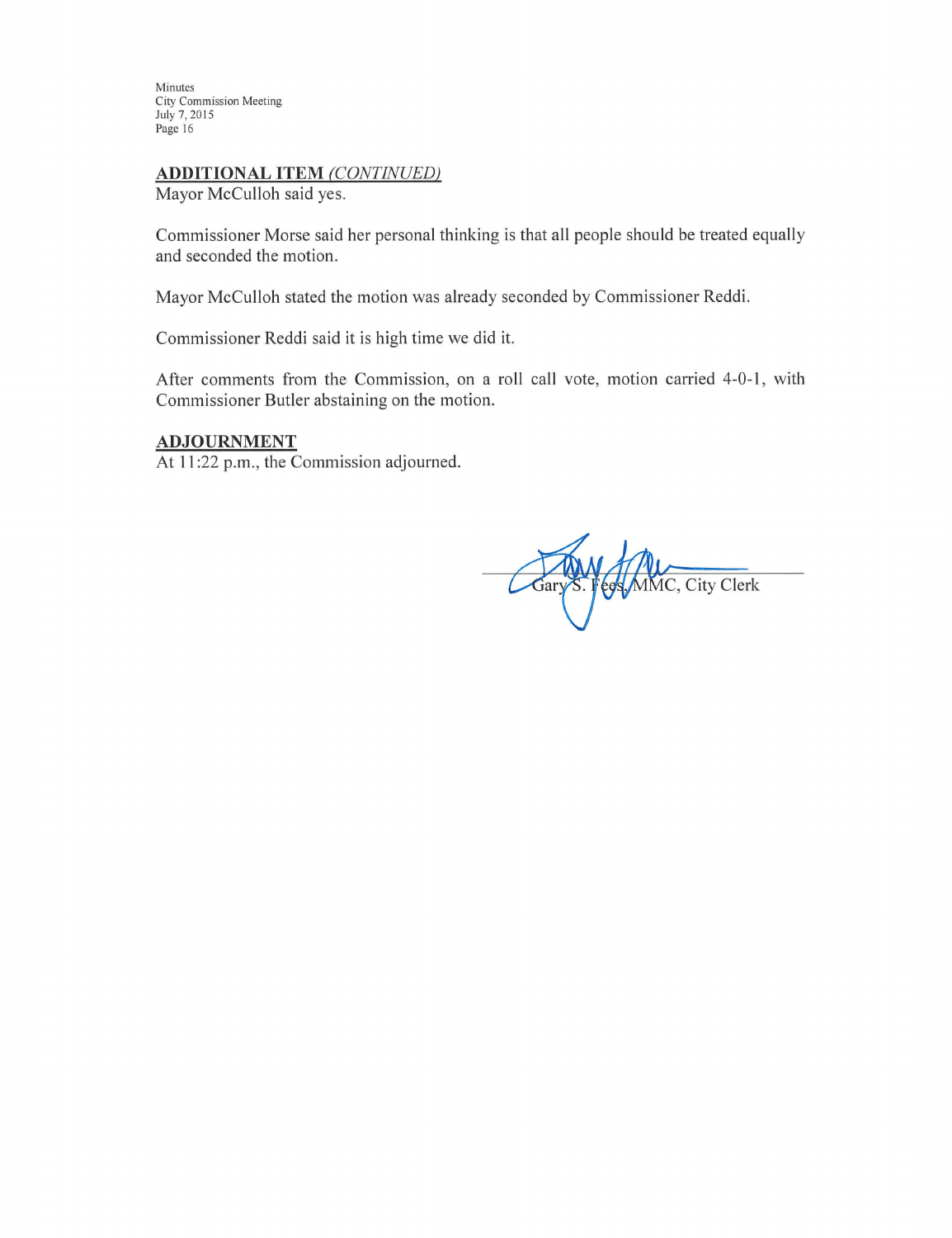*Attachment No. 1* 

### **STAFF REPORT**

### **AN AMENDMENT OF ORDINANCE NO. 6013 AND THE APPROVED PRELIMINARY DEVELOPMENT PLAN OF MANHATTAN CHRISTIAN COLLEGE PLANNED UNIT DEVELOPMENT.**

# **BACKGROUND**

**APPLICANT/OWNER:** Manhattan Christian College – J. Kevin Ingram, President

**ADDRESS:** 1415 Anderson Avenue

**LOCATION:** The college campus is south of Anderson Avenue, west of N. 14<sup>th</sup> Street, north of Fairchild Avenue and generally east of N.  $16<sup>th</sup>$  Street.

The PUD Amendment is for a vacant area of the campus northwest of the intersection of Fairchild Avenue and N. 14<sup>th</sup> Street.

**AREA:** 30,484 square feet (6.99 acres)

## **DATE OF PUBLIC NOTICE PUBLICATION:** May 11, 2015

## **DATE OF PUBLIC HEARING: PLANNING BOARD:** June 1, 2015 **CITY COMMISSION:** June 15, 2015

# **EXISTING PUD**

The existing buildings and usage on the site include the following:

- **Joliffe Hall** a 3-story building, with footprint of an approximately 5,700 square foot, that provides the campus library, lecture rooms, conference rooms and office space.
- **Donald Coffin Memorial Hall** a 2-story structure, with a building footprint of 10,287 square feet, that is the main academic center for the Manhattan Christian College, providing classrooms and administrative offices.
- **Johnson Hall** 3-story dormitory for men with a footprint of approximately 5,000 square feet.
- **Coffin Memorial Campus Center** an approximately 12,000 square foot, 2 story building that is the student center with lounges, dining facilities and multi-purpose uses.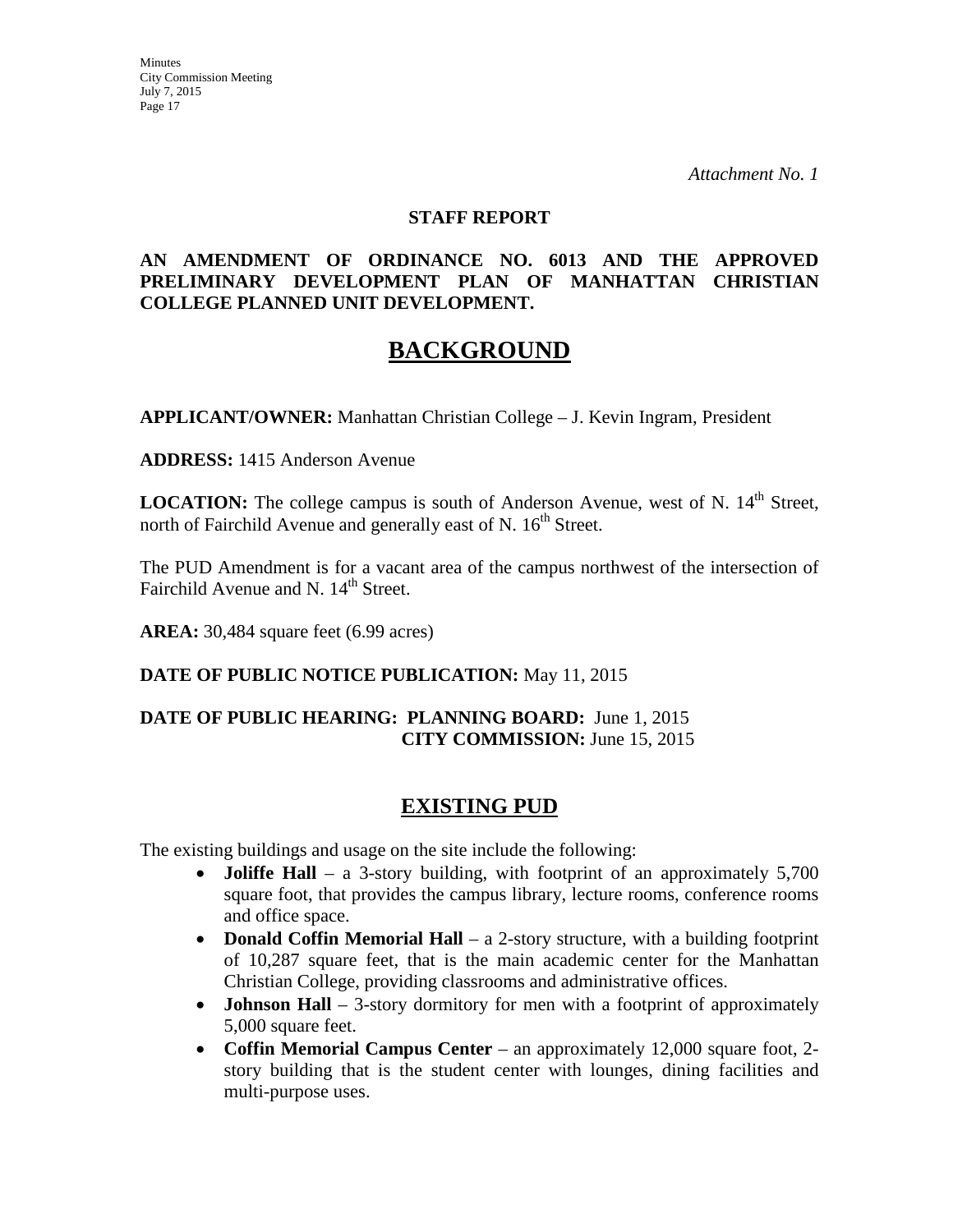• **Kenoyer Hall** – the women's dormitory that is approximately 7,000 square foot in area and is 3-stories tall.

### **Ordinance No. 6013**

On July 7, 1998, the Manhattan City Commission approved the Ordinance to rezone several tracts to the Manhattan Christian College Planned Unit Development.

### **Ordinance No. 6107**

On December 7, 1999, the Manhattan City Commission approved an Amendment to Ordinance No. 6013 and the Preliminary Development Plan to alter the approved signage and landscape plans for the PUD.

### **Conditions of Approval**

The Conditions of Approval established by Ordinance No. 6013 are:

- 1. Permitted land uses shall be limited to: activities normally associated with a small college, accessory sale of textbooks and other educational supplies, food service for students, employees, guests and visitors, and the sale of tickets to the general public for college events.
- 2. Performance for the landscaping and irrigation shall be provided pursuant to an agreement between the City and applicant.
- 3. Landscaping shall be provided in accordance with the Preliminary Landscape Plan and shall be maintained in good condition.
- 4. A landscape berm shall be required along the entire frontage of the southern off-street parking lot along Fairchild Avenue to the curb cut along N.  $14<sup>th</sup>$ Street, and continuous hedge plantings shall be provided along the top of the berm. The remainder of the front yard landscape space north of the curb cut along N.  $14<sup>th</sup>$  Street shall be screened with a continuous hedge, and shall be planted at headlight height, at the time of planting. Additional street trees shall be provided along North 14<sup>th</sup> Street and Fairchild Avenue.
- 5. Signage shall be permitted in accordance with the proposed signage plan.
- 6. The proposed fire hydrants and 10 inch water mains along N.  $14<sup>th</sup>$  Street and N. 16<sup>th</sup> Street shall be installed prior to construction of new buildings on the main campus, but not including the facilities management building.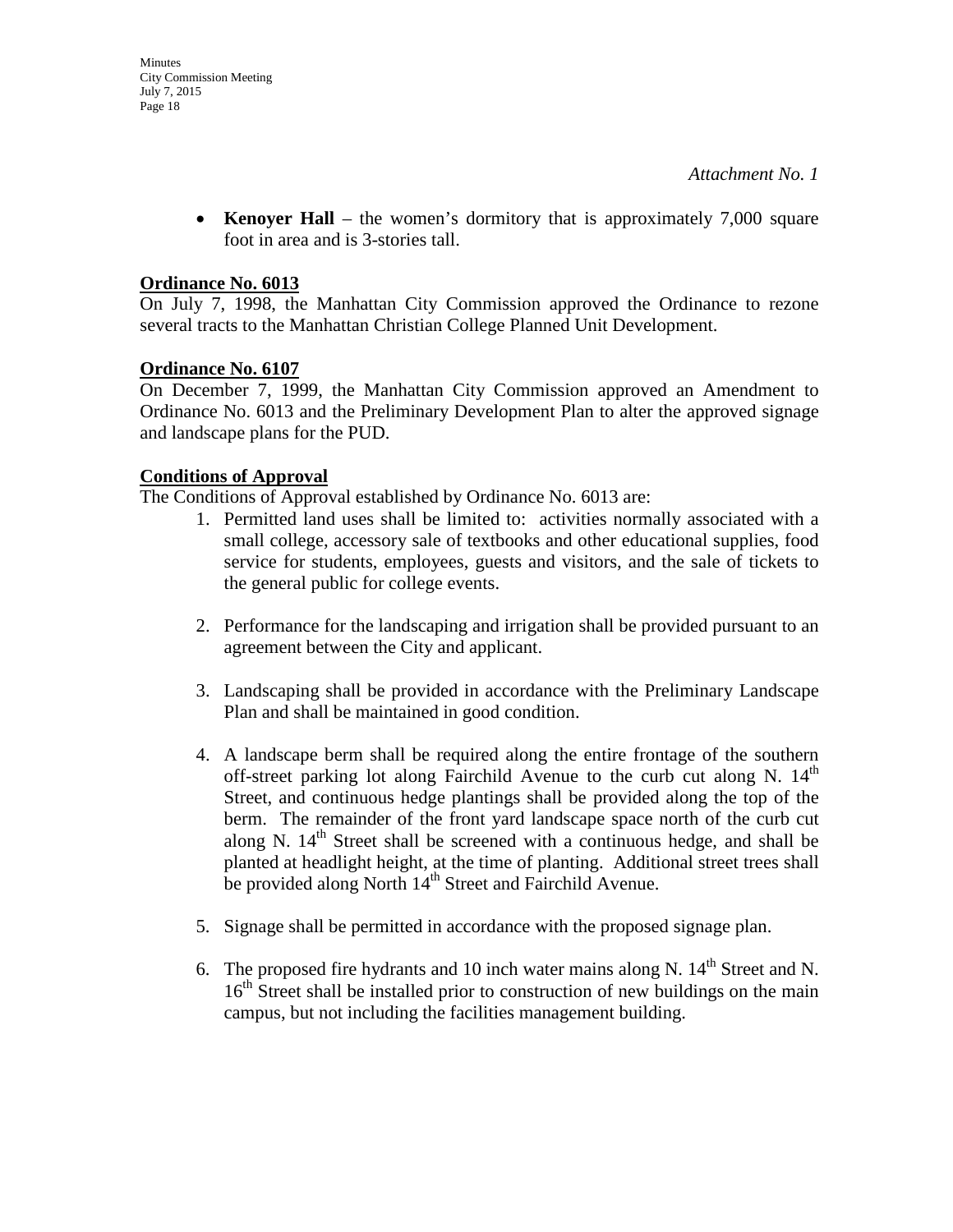- 7. On-campus parking shall be provided on the basis of: 1 stall per 2.5 traditional students, 1 stall per full-time employee, 1 stall per MCC owned vehicle, and 1 stall per 3 part-time employees. For the purposes of determining these numbers, students, facility and staff in the traditional Monday through Friday daytime programs shall be used.
- 8. All 246 proposed off-street parking spaces shall be provided at the time that the Student Life Center, Chapel-Music building, or the dormitories are constructed, regardless of enrollment levels. Before a third floor is added to the Student Life Center, parking demands shall be reassessed to determine if additional parking needs to be provided.
- 9. Maximum headcount enrollment shall be limited to a total headcount of 450.
- 10. Prior to removing existing off-street parking spaces, an equivalent number of new off-street parking spaces parking shall be provided on-campus, in accordance with the approved development and landscape plans.
- 11. The five (5) on-street parking spaces on the north side of Laramie Street shall be eliminated, the two (2) drop-off spaces for the Chapel/Music building shall be recessed to the north, and the bike lanes shall be striped and signed with appropriate bike lane signs.
- 12. Storm water improvements shall be privately owned, and maintained, by MCC.
- 13. All proposed Laramie Street improvements shall be constructed with the Chapel/Music Building, or sooner if Manhattan Christian College so chooses, including the landscaping which shall be maintained in good condition by the Manhattan Christian College.
- 14. The following parameters shall be taken into account by the City Engineer and the applicant's consultant in the final design of Laramie Street: maintain the eight (8) foot wide center landscape median; the two (2) drop-off spaces along the north side of Laramie Street for the Chapel/Music Building shall be recessed to the north; and, the design of the street shall incorporate space for motor vehicles, bikes, pedestrians and the angled parking on the south side of Laramie Street.
- 15. The City Engineer and the applicant's consultant shall consider the relocation of the facilities management building to accommodate adjacent setbacks on the north and east, and rotating the building to accommodate equal parking necessary, as an option.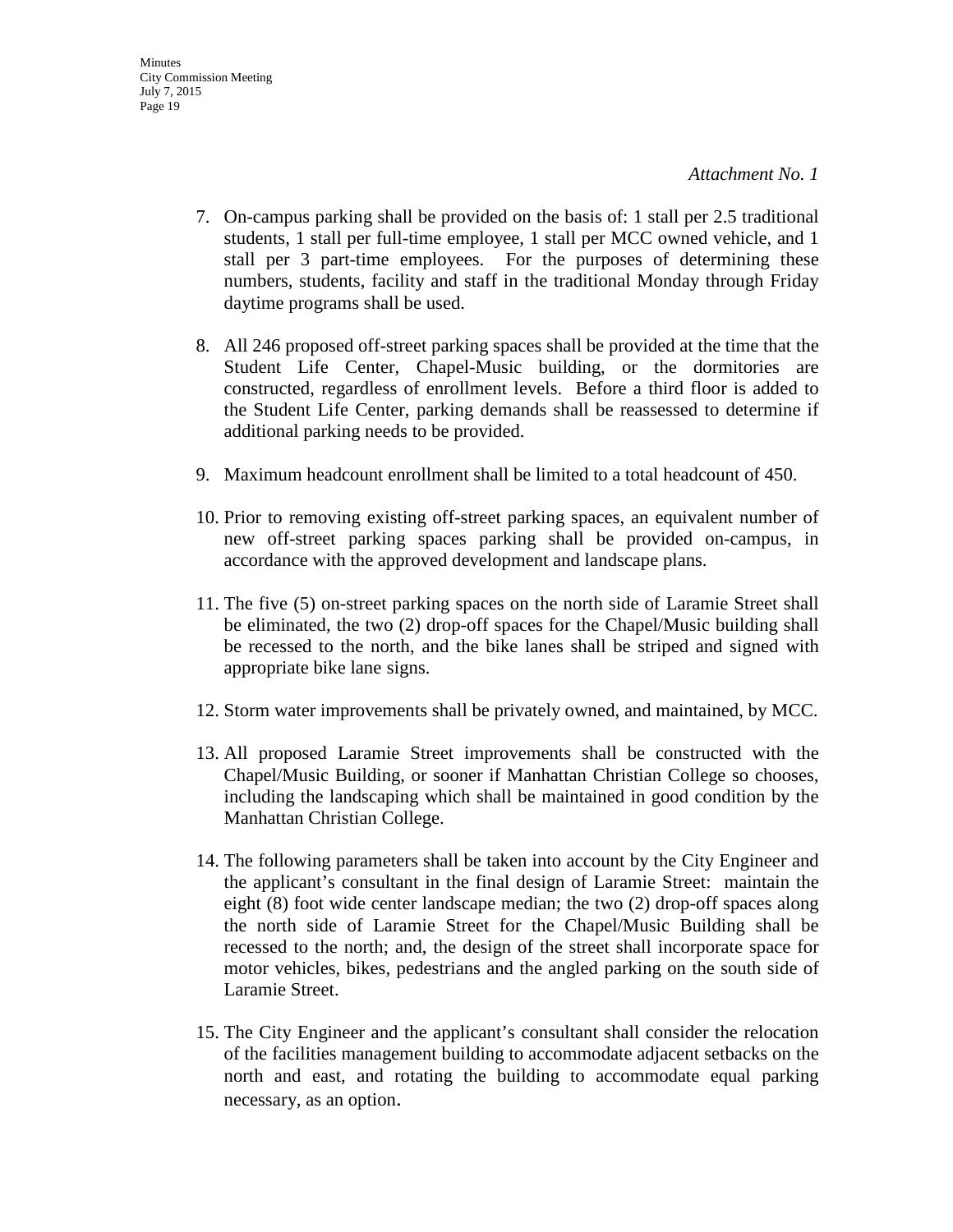The Conditions of Approval established by Ordinance No. 6107 are:

- 1. The signs shall be constructed as proposed in the applicant's documents.
- 2. Landscaping and irrigation shall be provided as proposed and shall be maintained in good condition.
- 3. Security for performance of the landscaping shall be provided by Agreement between the City and the applicant.

# **PROPOSED AMENDMENT**

The applicant has proposed to amend the PUD Ordinance and the approved Preliminary Development Plan to remove the originally proposed 500-seat chapel/music hall, construct a newly designed Student Life Center, alter the layout of the off-street parking lots, slightly alter the design of the Laramie Street center landscape median, and to alter the following conditions of approval:

- 4. A landscape berm shall be required along the entire frontage of the southern off-street parking lot along Fairchild Avenue to the curb cut along N.  $14<sup>th</sup>$ Street, and continuous hedge plantings shall be provided along the top of the berm. The remainder of the front yard landscape space north of the curb cut along N.  $14<sup>th</sup>$  Street shall be screened with a continuous hedge, and shall be planted at headlight height, at the time of planting. Additional street trees shall be provided along North 14<sup>th</sup> Street and Fairchild Avenue. *The proposed* landscape plan associated with the Student Life Center does not show the *required landscape berm or hedge row. City Administration is recommending that the requirement be modified to accommodate the proposed stormwater*  detention basin near the intersection of N. 14<sup>th</sup> Street and Fairchild Avenue.
- 8. All 246 proposed off-street parking spaces shall be provided at the time that the Student Life Center, Chapel-Music building, or the dormitories are constructed, regardless of enrollment levels. Before a third floor is added to the Student Life Center, parking demands shall be reassessed to determine if additional parking needs to be provided. *The applicant would like to phase in the required off-street parking spaces based on construction of Student Life Center and 2 dormitories. (See Off-street Parking Section*
- 9. Maximum headcount enrollment shall be limited to a total headcount of 450. *Both the applicant and City Administration have proposed to eliminate this condition of approval. The applicant has shown through the application materials that the College will most likely not reach this limit and has the physical capacity within its building and available land to have no more than approximately 450 students. City Administration has limited ways to monitor the College enrollment and has virtually no way to enforce this enrollment restriction.*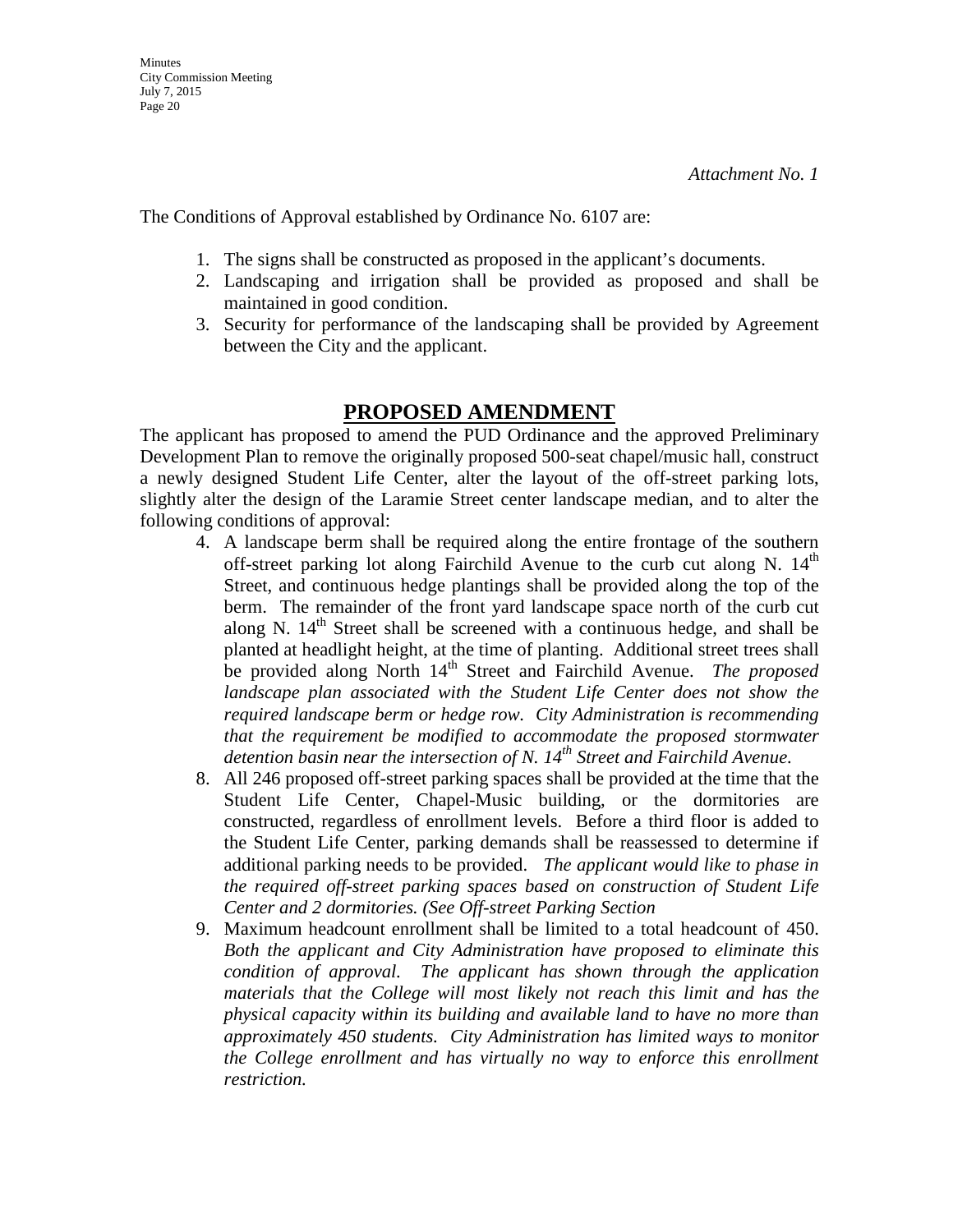- 13. All proposed Laramie Street improvements shall be constructed with the Chapel/Music Building, or sooner if Manhattan Christian College so chooses, including the landscaping which shall be maintained in good condition by the Manhattan Christian College. *The Chapel/Music Building is being eliminated from the PUD plans. City Administration is proposing to remove this condition and allow the Manhattan Christian College to decide when the median should be installed.*
- 14. The following parameters shall be taken into account by the City Engineer and the applicant's consultant in the final design of Laramie Street: maintain the eight (8) foot wide center landscape median; the two (2) drop-off spaces along the north side of Laramie Street for the Chapel/Music Building shall be recessed to the north; and, the design of the street shall incorporate space for motor vehicles, bikes, pedestrians and the angled parking on the south side of Laramie Street. *City Administration is recommending this condition of approval be modified to state that; "The final design of the Laramie Street improvements shall be approved by the City Engineer prior to construction."*

#### **Proposed Buildings and Structures**

As previously mentioned, the 500-seat Chapel/Music Building is to be removed from the Campus Master Plan. In its place will be an off-street parking lot (reference the Off-Street Parking Section for more details).

The proposal to construct a new Student Life Center/Gymnasium will generally be in the vacant area of the campus along N.  $14<sup>th</sup>$  Street. The building will be the campus indoor athletic center, including a full size basketball/volleyball court with seating for up to 250 specters, 3 locker rooms, a weight room, an athletic training room, concession stand, 2 office spaces, a conference room and restrooms. Mechanical rooms and storage areas are also shown on the building plans.

The new building will be approximately 16,800 square feet in area and be 32 feet tall. The main access to the new building will be on the northwest side of Student Life Center, and another significant entrance is on the southwest corner of the building. An outdoor plaza is shown to the west of the building that will include outdoor seating and gathering areas. A loading area is shown on the southeast corner of the building.

The proposed Student Life Center's exterior material will be corrugated metal panels, insulated panels and wood trellis and limestone columns as building accents.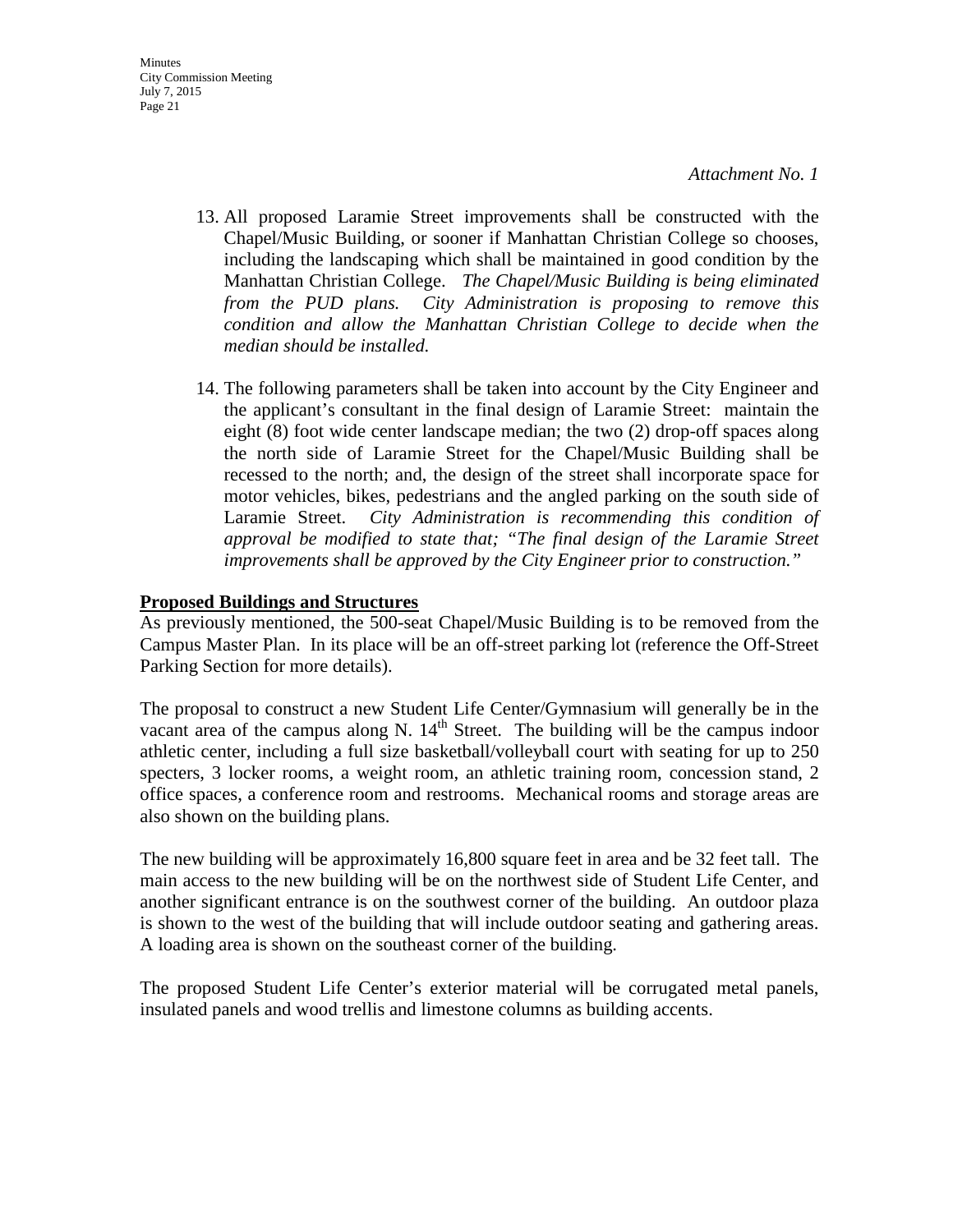

Other elements of the Campus Master Plan, such as the 2 future dormitories and the campus layout have not been proposed to change. The Laramie Street center median has decreased in size and scope from the approved Preliminary Development Plan.

## **Phasing**

The application materials show the improvements shown on the Campus Master to occur in 2 phases.

## Phase I

- Off-street parking lot north of Laramie Street (2015 2016)
- Student Life Center  $(2016 2017)$

## Phase II

- Housing Facilities (as fundraising accommodates)
	- o Detention Pond (with construction project)
- Laramie Street Construction (as fundraising accommodates)
	- o Utility Improvements (with street improvement project)
- Johnson Hall Renovations (as fundraising accommodates)

## **PROPOSED SIGNAGE:**

The new Student Life Center will have a ground identification sign that is approximately, 5 foot by 3 foot (15 square feet) with an overall height of 6 feet.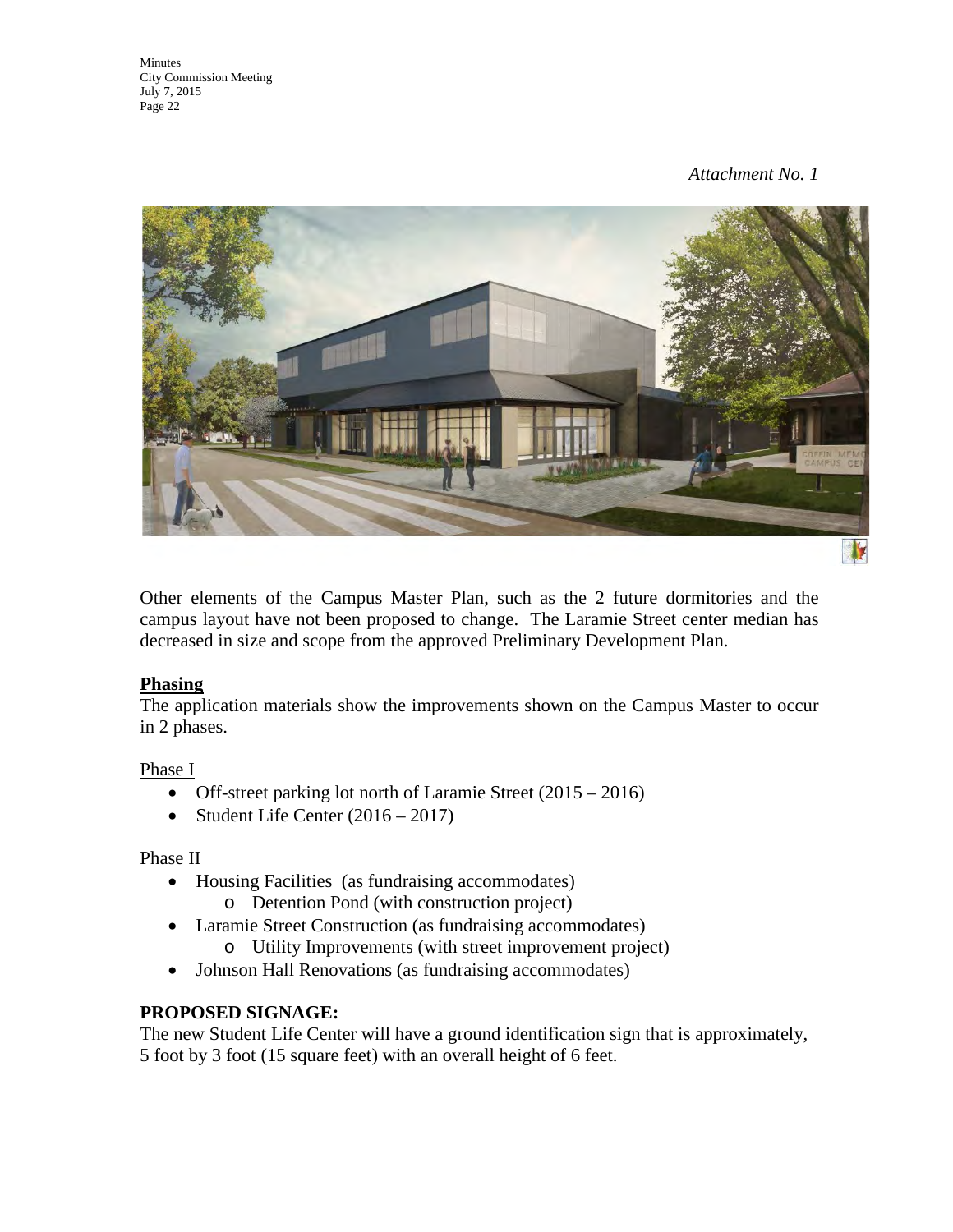**Minutes** City Commission Meeting July 7, 2015 Page 23

Other signage proposed for the campus has not changed from the 1999 PUD Amendment. Signage proposed for the campus will include approximately 8-foot wide by 6-foot ground signs on a limestone base to be located on the corners of the campus and approximately 4 foot wide by 13-foot tall limestone based with a street light on top and a small MCC sign for treatment along streets within the campus.

The Exempt Sign requirements/citation set out in Condition 9 above changed since approval of the PUD in 2008. Updated with this amendment are those exempt signs described in Article VI, Section 6-102  $(A)(2)(a),(b),(c),(e),(f),(g),(h),(i),(i),(k),(l),(m)$  of the Manhattan Zoning Regulations (*attached*).

## **PROPOSED LIGHTING:**

The application materials state that "Campus lighting will be designed to enhance security and aesthetics. Light standards in parking areas will provide primary security lighting with lamps and fixtures elevated to provide a broad pattern of illumination for security along with directional and shielding capabilities to prevent glare on adjacent neighborhoods. Supplemental sidewalk pedestrian scale and building entry lighting with a lower level of illumination will be used."

The site plans show the location of the proposed lighting. The Zoning Regulations require that lighting shall be shielding to prevent lighting from impacting adjacent properties.

# **MATTERS TO BE CONSIDERED WHEN AMENDING A PLANNED UNIT DEVELOPMENT**

**1. WHETHER THE PROPOSED AMENDMENT IS CONSISTENT WITH THE INTENT AND PURPOSE OF THE APPROVED PUD, AND WILL PROMOTE THE EFFICIENT DEVELOPMENT AND PRESERVATION OF THE ENTIRE PUD:** The PUD Amendment is to eliminate the originally proposed Chapel/Music building, replace it with an off-street parking lot, modify the originally proposed Student Life Center building and update, modify or eliminate conditions of approval of the PUD.

The proposed amendment to the PUD is consistent with the intent and purpose of the approved PUD. The Student Life Center was originally proposed with the 1998 PUD rezoning. The amendment modifies its design and size. The conditions of approval that are being required to be modified or eliminated are necessary to allow the campus to grow through student enrollment and campus needs.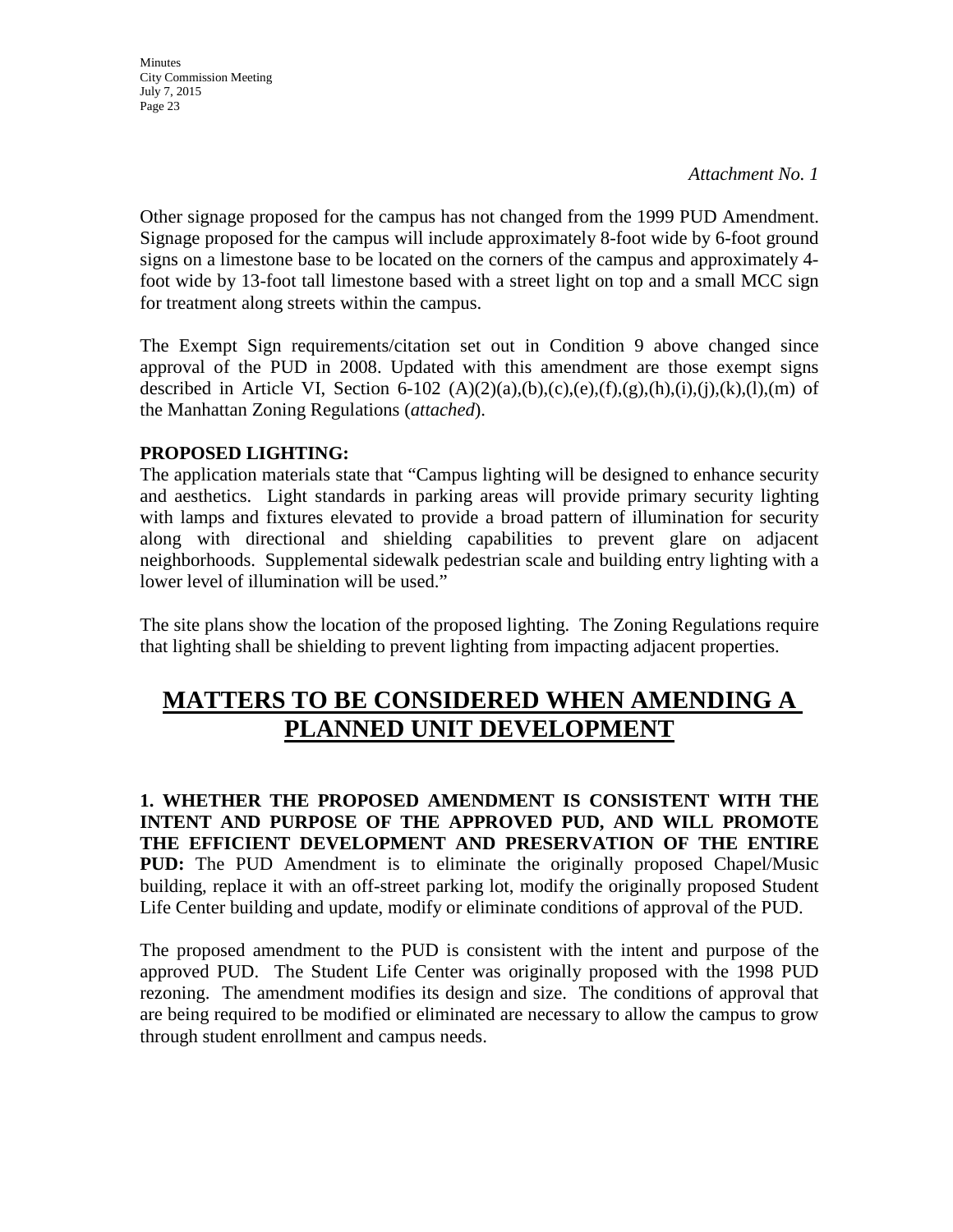*Attachment No. 1* 

**2. WHETHER THE PROPOSED AMENDMENT IS MADE NECESSARY BECAUSE OF CHANGED OR CHANGING CONDITIONS IN OR AROUND THE PUD, AND THE NATURE OF SUCH CONDITIONS:** The proposed amendment is made necessary because the Manhattan Christian College believes it needed the Student Life Center/Gymnasium due to proposed renovations to the City Hall Auditorium. Currently the Manhattan Christian College rents the City Hall Auditorium for its volleyball, and men's and women's basketball programs. The extensive renovations proposed for the auditorium could leave them without a place to play these team sports. Other modifications, including elimination of the originally proposed Chapel/Music building and replacing it with an off-street parking lot necessitate the amendment.

The other modifications to the Campus Master Plan and original PUD's conditions of approval are based on current needs of the campus and funding availability to address the conditions of approval. Condition #8 required all 246 off-street parking spaces be provided at the time the Student Life Center is constructed, regardless of enrollment. The applicant has stated that funds are not available to construct all of the future off-street parking spaces, nor is there a need for the total parking spaces because of the current and near-future enrollment and sizes of campus activities.

**3. WHETHER THE PROPOSED AMENDMENT WILL RESULT IN A RELATIVE GAIN TO THE PUBLIC HEALTH, SAFETY, CONVENIENCE OR GENERAL WELFARE, AND IS NOT GRANTED SOLELY TO CONFER A SPECIAL BENEFIT UPON ANY PERSON:** The proposed PUD amendment will benefit the general public by providing improvements to an existing institution of higher education in the City. A secondary benefit of facilitating the Manhattan Christian College to construct the revised Student Life Center/Gymnasium is the addition of indoor recreation space and availability to the public through the Park and Recreation Department.

The PUD amendment is necessary, in part, because of Condition #8 which requires the total off-street parking be constructed with the Student Life Center/Gymnasium, regardless of the current and near future needs of the campus.

# **ADDITIONAL MATTERS TO BE CONSIDERED WHEN AMENDING A PLANNED UNIT DEVELOPMENT**

**1. LANDSCAPING:** A variety of deciduous and ornamental trees, evergreen trees and bushes decorative grass, ground cover and flower beds are proposed throughout the site for the Student Life Center/Gymnasium.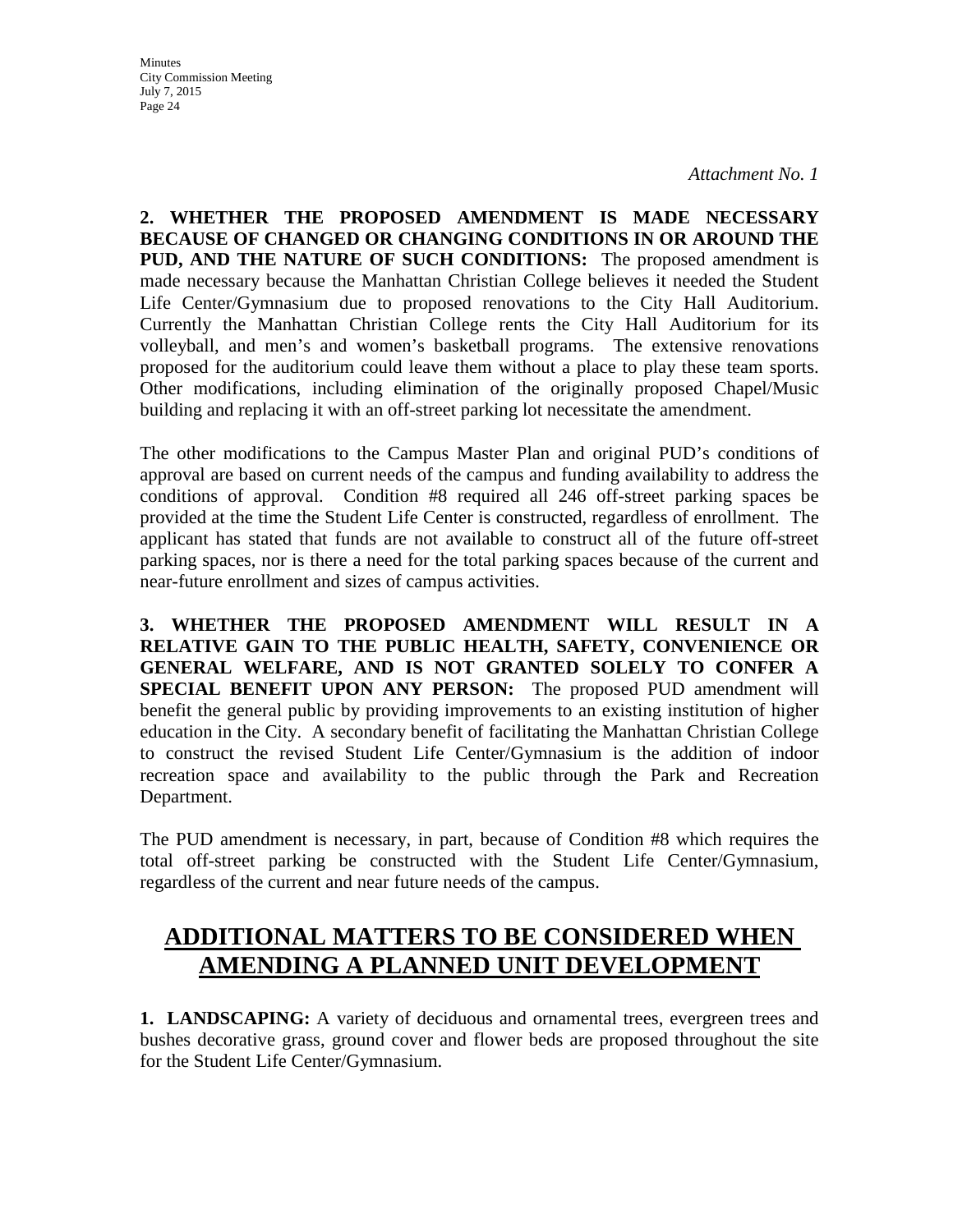*Attachment No. 1* 

The 1998 PUD Ordinance required landscape berm and hedge row be planted along the southern edge of the off-street parking lot along Fairchild Avenue and along the east property line along N.  $14<sup>th</sup>$  Street. This landscape berm and hedge row has not been installed to date.

**2. SCREENING:** No specific screening is proposed with the Student Life Center.

As mentioned above, the 1998 PUD required a landscape berm and hedge row be planted along Fairchild Avenue and N.  $14<sup>th</sup>$  Street to screen/buffer the large off-street parking lot from the neighborhood. This landscape screening has not been planted. A stormwater detention basin is now proposed at the southeast corner of the campus near the intersection of Fairchild Avenue and N.  $14<sup>th</sup>$  Street. City Administration is recommending that this original condition of approval be modified to accommodate the proposed detention basin. The recommended condition of approval is as follows:

"A 30 inch tall landscape buffer shall be required along the entire frontage of the southern off-street parking lot along Fairchild Avenue to the western edge of the stormwater detention basin and rain garden area, consisting of a landscaped berm with continuous hedge plantings along the top of the berm, or just continuous hedge plantings. The remainder of the front yard landscape space north of the stormwater detention basin along N.  $14<sup>th</sup>$  Street shall be buffered with a continuous hedge, and shall be 30 inches tall at the time of planting. The required landscape buffers shall not encroach into any vision triangles or sight distance lines. The landscape buffer along Fairchild Avenue shall be installed at the time of the construction of the Student Life Center/Gymnasium. The landscape buffer along N.  $14<sup>th</sup>$  Street shall be installed with the adjacent Phase II parking expansion."

**3. DRAINAGE:** The applicant's consultant, Alfred Benesch & Co., has conducted a stormwater drainage study for the proposed Campus Master Plan. The site currently drains to the surrounding public street system and utilizes street curbs and gutters and underground stormwater sewer systems along Anderson Avenue, Laramie Street, Fairchild Street, N.  $14<sup>th</sup>$  Street and N.  $16<sup>th</sup>$  Street.

The majority of the improvements to the campus are to be to the south of Laramie Street. The drainage study of the Campus Master Plan concluded that a 160 foot long by 30 foot wide and 2 to 3.5 foot deep above-ground detention basin should be constructed at the southeast corner of the campus to meet the City's pre-development vs. post-development stormwater runoff rate requirements.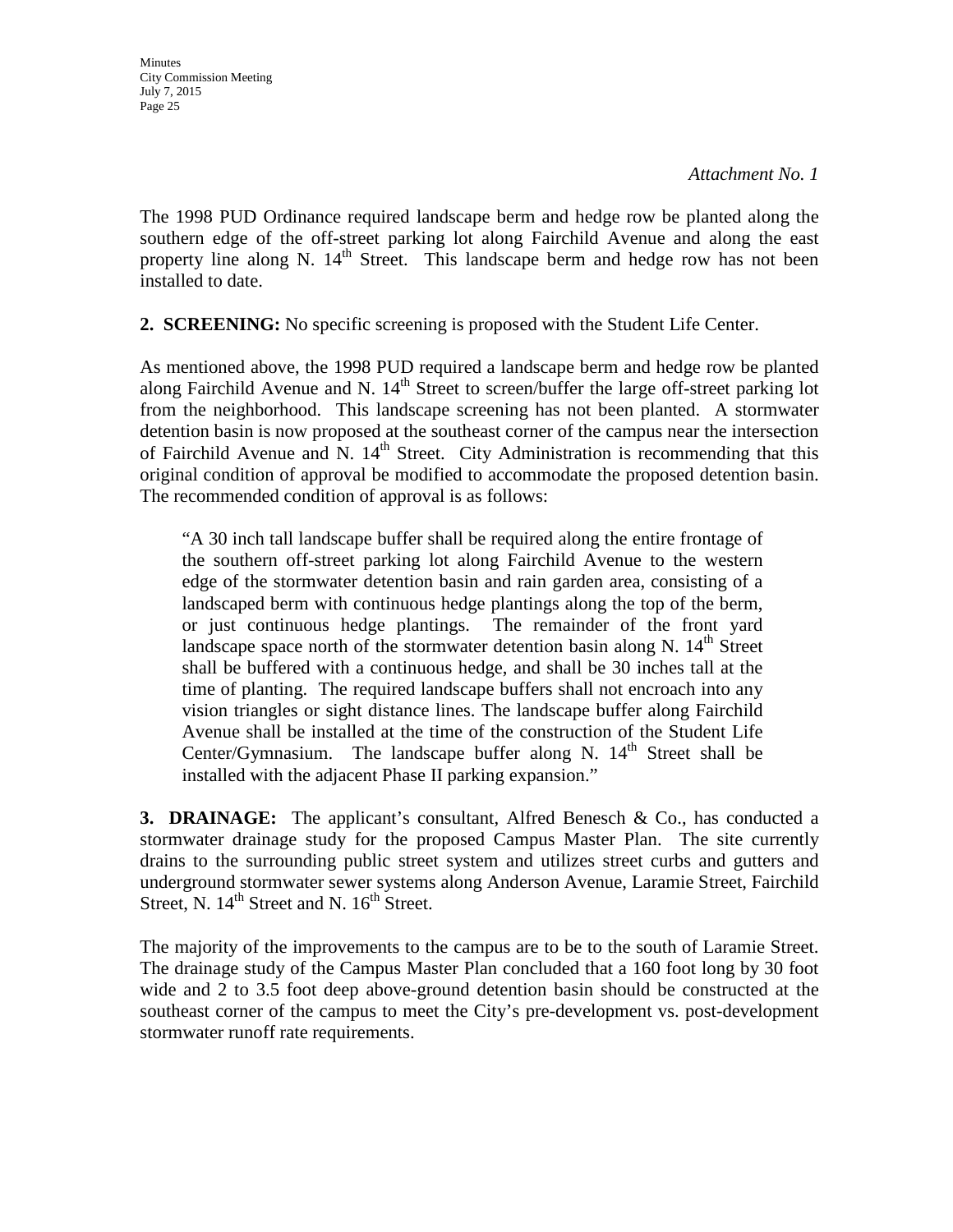| Pre- vs. – Post Development Stormwater Runoff Comparison |                 |                 |                  |  |
|----------------------------------------------------------|-----------------|-----------------|------------------|--|
|                                                          | $2$ -Year (cfs) | 10-Year $(cfs)$ | 100-Year $(cfs)$ |  |
| <b>Existing Conditions</b>                               | 16.12           | 22.24           | 31.72            |  |
| <b>Post Construction</b>                                 | 16.59           | 22.33           | 31.05            |  |
|                                                          | በ 47            | ገ በዓ            | $-0.67$          |  |

The pre- vs. post-construction comparison shows a slight increase in the rate of stormwater runoff for the 2-year and 10-year storms.

The City's Stormwater Engineer has reviewed drainage report and accepts its findings that a stormwater detention basin is required for the Campus Master Plan. Currently the public stormwater infrastructure is under capacity and causes surges in the underground stormwater sewer system in the area at events of 5 years or less. Because of the lack of capacity in the public underground infrastructure, City Administration recommends that the detention basin shall be constructed with the housing construction proposed in Phase 2 of the Campus Master Plan. By delaying the installation of the required detention basin, it will provide time for the City to address the capacity issues in the watershed and alleviate the surcharging issues in the underground infrastructure in the area.

**4. CIRCULATION:** The applicant's consultant, Alfred Benesch & Co., has conducted a traffic analysis for the proposed Campus Master Plan. Using the most comparable land uses listed in the Institute of Transportation Engineers (ITE) Trip Generation Handbook for the existing conditions and completed Campus Master Plan. The analysis assumed a reduction factor of 75% of the total trips generated for the campus because of the fact that students would be living in the campus housing options and thus not driving daily to campus for classes and meetings. The traffic analysis estimates that a net increase of 185 vehicles per day will be added to the surrounding street network, with a total of 11 trips occurring during the A.M. Peak Hour and 19 trips generated during the P.M. Peak Hour. The City's Traffic Engineer has reviewed the traffic study and accepts its findings.

Vehicular Access. Access to the Campus parking is from a variety of curb cuts off of N.  $14<sup>th</sup>$  Street, N. 16<sup>th</sup> Street, Fairchild Avenue and Laramie Street. No vehicular access is provided off of Anderson Avenue. The Campus Master Plan shows the new off-street parking lot north of Laramie Street will gain access from Laramie Street. The existing off-street parking lot to the south of Joliffe Hall will be removed and replaced with a Fire Department access lane that runs from the new parking lot to N.  $14<sup>th</sup>$  Street.

A curb cut onto Fairchild Avenue currently exists for the existing parking lot near Kenover Hall. A curb cut is proposed to the north of the Hall onto N.  $16<sup>th</sup>$  Street, to be installed with the construction of the new dormitories in the second phase.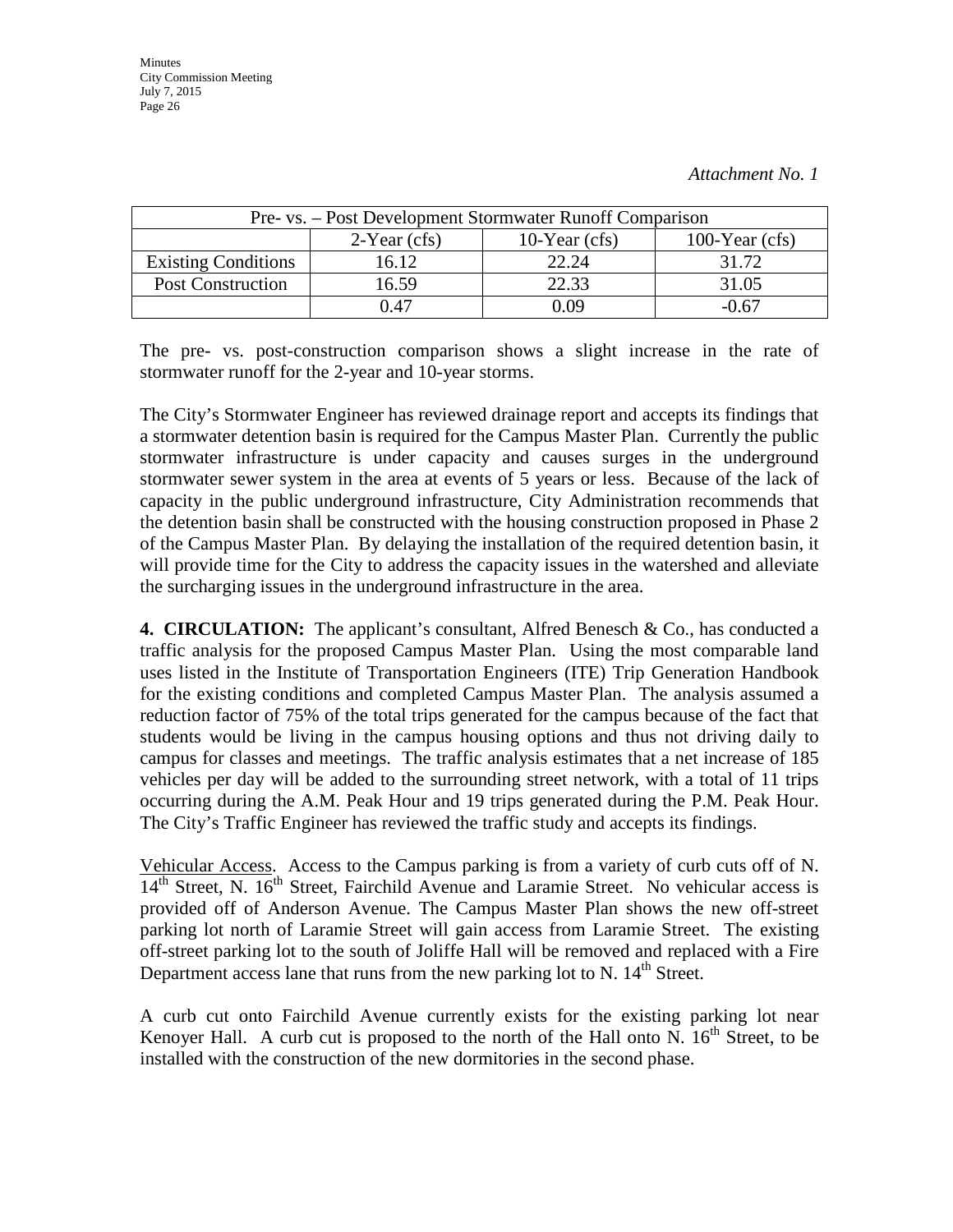*Attachment No. 1* 

A curb cut is proposed to the south of the Student Life Center onto N. 14<sup>th</sup> Street. The proposed phasing plan for the Campus Master Plan shows the new curb cut to be constructed with the Student Life Center connecting to the existing off-street parking lot to the south of Coffin Memorial Hall. Twenty-two (22) new off-street parking spaces and the loading area associated with the new building will be provided from this curb cut. Completion of the Campus Master Plan will have the new N.  $14<sup>th</sup>$  Street curb cut be another access point to the proposed large off-street parking lot servicing the campus.

Laramie Street Improvements. The proposed Campus Master Plan shows a revised median and raised pedestrian crossing on Laramie Street. Generally speaking, the center median has decreased in size to accommodate the narrow right-of-way (50 feet in width). Condition #14 of Ordinance No. 6013 stated:

The following parameters shall be taken into account by the City Engineer and the applicant's consultant in the final design of Laramie Street: maintain the eight (8) foot wide center landscape median; the two (2) dropoff spaces along the north side of Laramie Street for the Chapel/Music Building shall be recessed to the north; and, the design of the street shall incorporate space for motor vehicles, bikes, pedestrians and the angled parking on the south side of Laramie Street.

The drop-off area that was originally proposed has now been eliminated. The design of the street improvements have changed to show a center median that is approximately 4.5 feet wide, and a 14.5 foot driving lane on each side of the median. City Administration recommends altering the condition of approval to require that the street improvements meet all applicable City street design criteria at the time of the construction.

Condition #13 of the original PUD ordinance required that the Laramie Street improvements be installed with the Chapel/Music building. City Administration is not aware of any current factors that would dictate the construction of these street improvements beyond the Manhattan Christian College's desires. City Administration is recommending that this condition be eliminated.

Pedestrian and Bicycle Access. Sidewalks are provided throughout the campus to provide for students and the general public pedestrian access to the campus and surrounding commercial and residential areas. A marked pedestrian crossing is currently located near Coffin Memorial Campus Center. Bicycle racks are provided throughout campus at the dormitories and classroom buildings.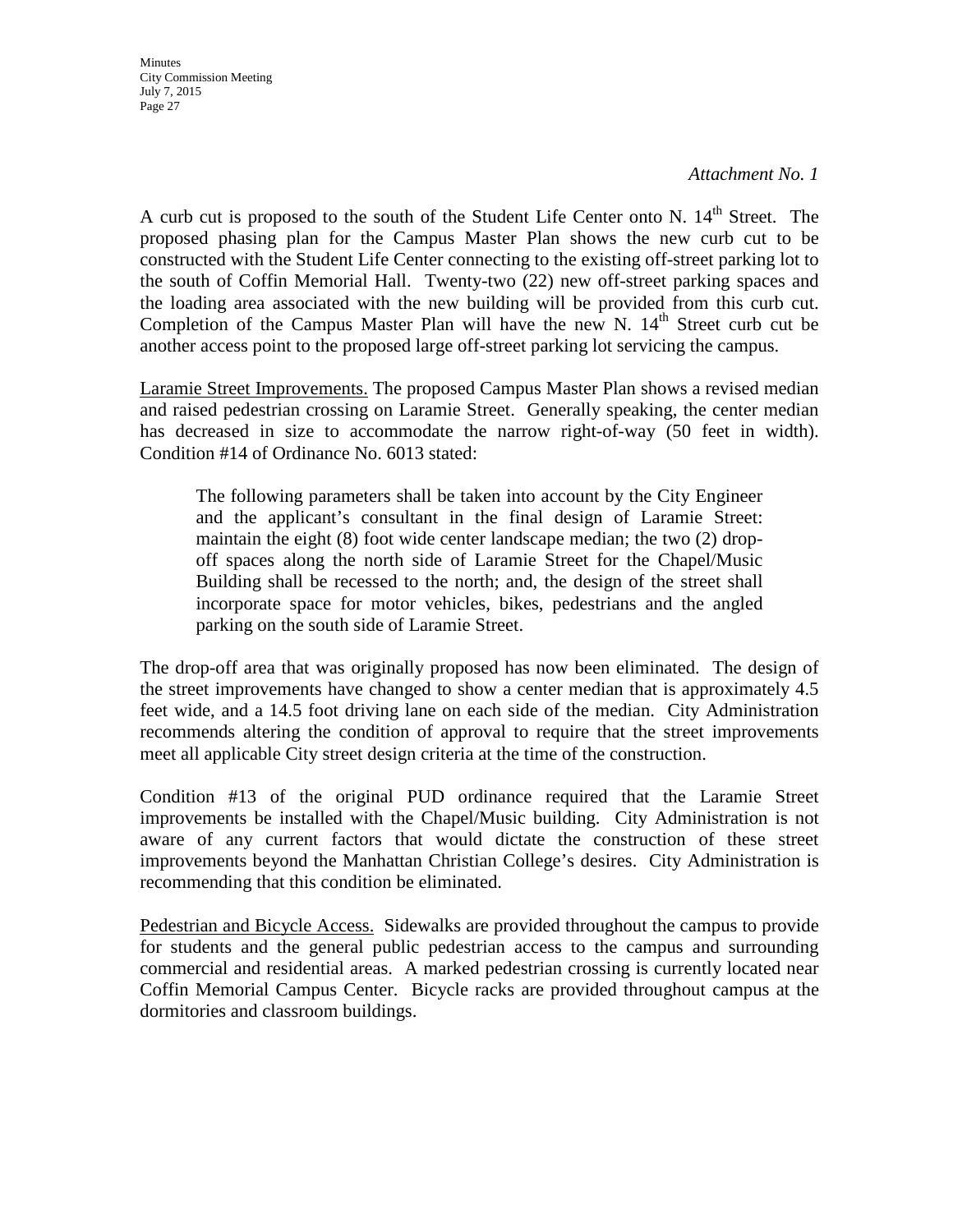#### *Attachment No. 1*

New crosswalks and a curb bulb-out on N.  $14<sup>th</sup>$  Street are proposed at the intersection of N. 14<sup>th</sup> Street and Laramie Street to improve the pedestrian connectivity and safety to and from the Aggieville Business District to the east. This street improvement will be installed with the new Student Life Center. The City's Traffic Engineer has noted in his memo, dated May 19, 2015 that improvements at the intersection is needed due to poor sight distance and high volumes of pedestrians crossing at  $14<sup>th</sup>$  Street. The Traffic Engineer states "Design for the improvements that are identified will need to be reviewed at a later date to ensure compliance with City of Manhattan design standards and specifications."

The street improvements proposed for Laramie Street during the second phase will include a raised pedestrian crossing to improve pedestrian safety across the campus.

Because of the width of the Laramie Street right-of-way (50 feet), dedicated bicycle lanes are not feasible; however, "Share the Lane" applications could be implemented with the future street improvements.

Off-Street Parking. The 1998 Manhattan Christian College PUD was approved with a parking ratio of 1 space for every 2.5 students enrolled at MCC, 1 space for each full time employee and 1 space per 3 part-time employees. The Preliminary Development Plan was approved with 246 off-street spaces shown throughout the campus.

Two-hundred and three (203) off-street parking stalls are present on the MCC campus. These parking spaces are not open to the general public and are managed by a permit system through MCC. In addition to the available off-street parking on campus, 15 onstreet parking spaces exist in the orange parking permit zone, which is located on the south side of Laramie Street from N.  $14^{th}$  Street to N.  $16^{th}$  Street, and the east side of N. 16<sup>th</sup> Street from Laramie Street to Fairchild Avenue. Because of the standard City onstreet parking permit process, MCC has the vast majority of parking permits for the 15 spaces (a total of 38 permits are managed by the college). Currently, a total of 218 spaces are provided on campus and on the streets within the campus.

With the reconfiguration of the campus and construction of the new off-street parking lot north of Laramie Street (39 stalls), the Student Life Center and associated parking (19 stalls), 232 spaces will be available on campus and the adjacent orange zone. With the complete build out of the proposed Campus Master Plan, 240 stalls will be provided on campus including the 16 angled stalls along the south side of Laramie Street. With additional 6 on-street stalls along the north side of Laramie Street and on-street stalls along N.  $16<sup>th</sup>$  Street there will be approximately 255 total spaces provided on campus and along the internal public streets.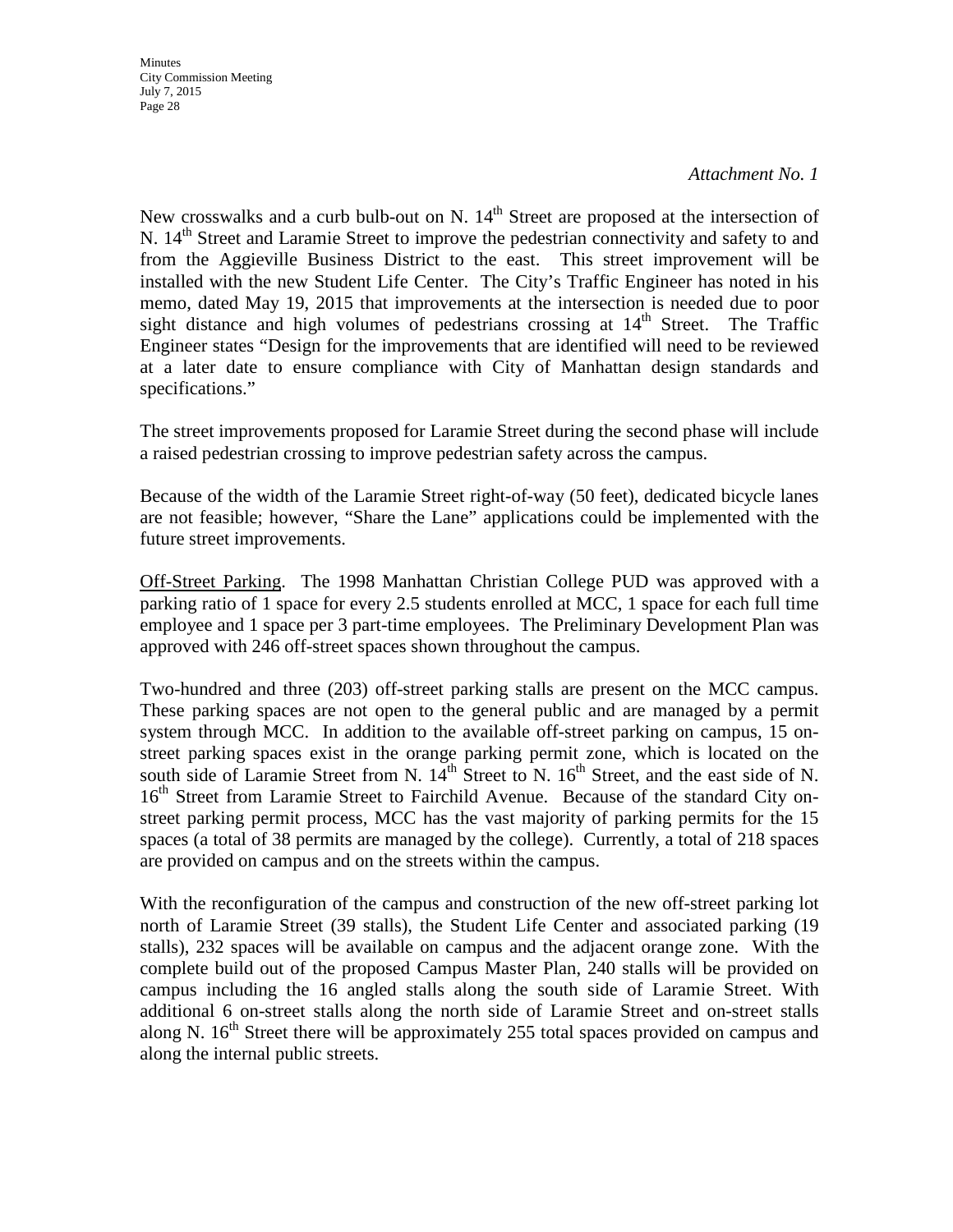#### *Attachment No. 1*

Because of a variety of factors located in the surrounding area, parking congestion in the neighborhood to the south, west and east is a concern. The applicant's consultant has analyzed the parking requirements of the college campus to determine if the proposed number of parking stalls is adequate. The traditional student enrollment in 2014 was 262 students with 65 MCC faculty, staff and campus vehicles. One-Hundred Sixty (160) of the 262 MCC students are housed on campus in dormitories. Based on the parking ratios established by the original PUD ordinance, there is an excess of about 48 parking spaces on the campus under the current conditions.

As a point of reference, over the last 25 years, the lowest enrollment has been 208 students and the maximum enrollment was 350 students, with a simple average of 279 students. The applicant used an annual growth rate of student population of 2.5%. The applicant admittedly states that this is an aggressive growth rate, but it does provide a conservative approach to determining if the future growth of the College will cause on-street parking issues in the surrounding neighborhood. In the next 10 years, it is anticipated that 336 students will attend MCC, with 74 faculty and campus vehicles. The minimum amount of parking required in this scenario will be 209 parking spaces. Based on MCC's projected growth rate and their parking analysis and based on the assumption that the Campus Master Plan will be built out, a surplus of approximately 46 parking spaces would be available. Using the campus' historic maximum student population of 350 students and the anticipated maximum 74 faculty members, staff and campus vehicles, 214 off-street parking spaces would be needed. At the completion of the Campus Master Plan, adequate parking should be available.

City Administration evaluated if adequate parking would be available at the time of construction of the new Student Life Center in 2016. With its construction, an additional 14 spaces will be added, for a total of 232 off-street spaces around campus and on-street spaces in the orange parking zone. The growth of the campus (student populations and MCC faculty) is projected to be 283 in 2017 with 66 faculty members, staff and campus vehicles, for a minimum parking requirement of approximately 180 spaces. The applicant noted that sporting events held at the Student Life Center will generally occur in the evening hours after classes are held on campus and when traditional staff, faculty and business hours are over.

In addition to the parking analysis, the applicant noted the following factors to consider when evaluating if adequate parking is available for the campus.

- Due to classroom and building capacity in the current and proposed buildings and space limitations of the campus, a maximum of approximately 450 students can attend the campus.
- The upper class students (Junior  $\&$  Senior) live off campus and many within walking distance.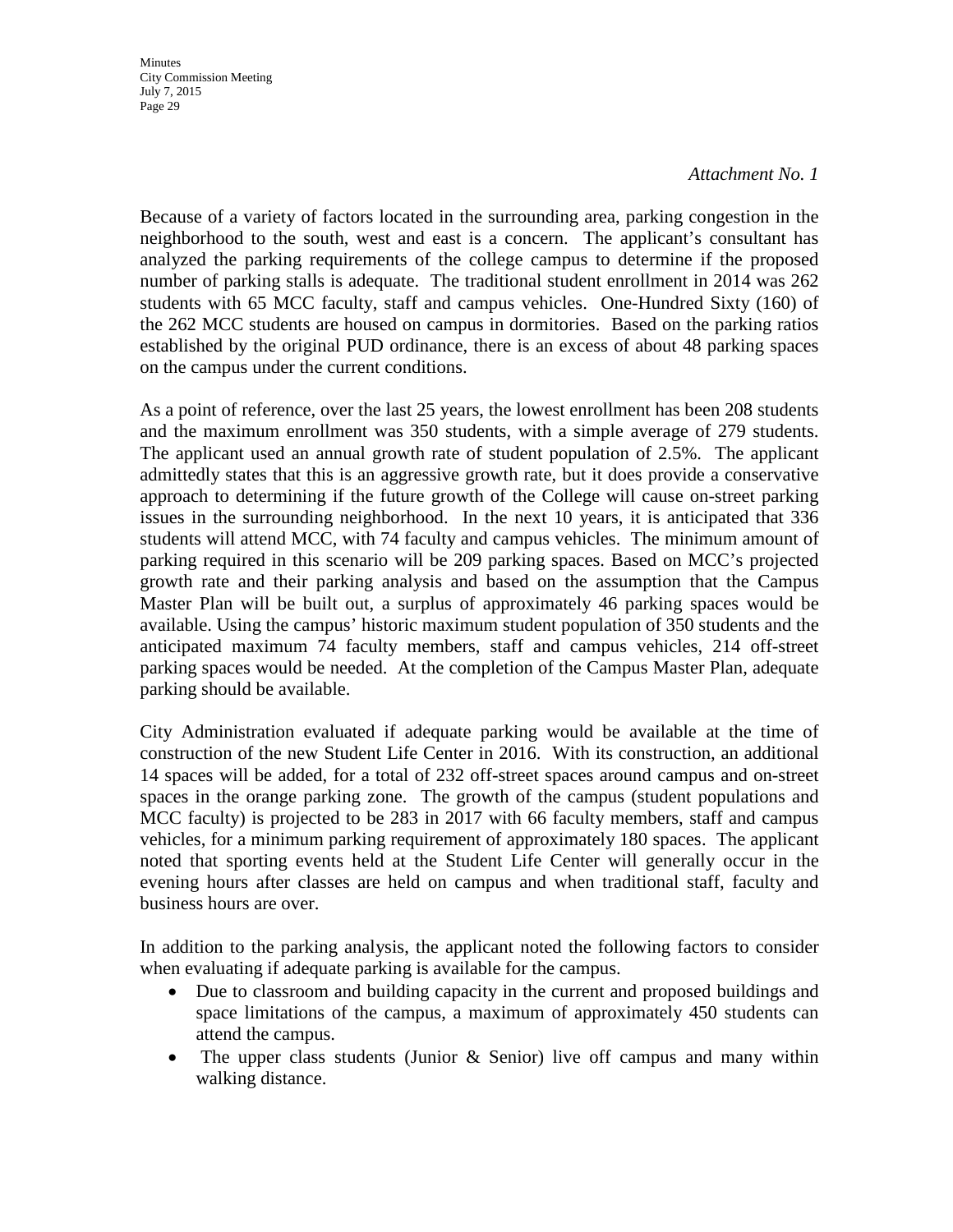- Increase in city transit systems help with transportation needs and parking around campus.
- With the gymnasium games being primarily in the evening hours, students participating in those events will be out of class and dismissed their vehicles from the parking lot and streets.
- Public parking exists less than one block away to the east on  $14<sup>th</sup>$  Street next to Varney's.
- Public parking exists about 2 blocks away to the southeast in City Park.

Considering the parking analysis and the stated factors, adequate parking should be available for the current and future conditions of the Manhattan Christian College.

The 1998 PUD placed a condition of approval that a maximum of 450 students can attend the campus. City Administration has limited ways to track the student enrollment and in reality has no way to effectively enforce the student enrollment cap placed by the original PUD ordinance. MCC has stated that the college's physical capacity to accommodate students is approximately 450. Because enrollment capacity will be somewhat self regulating due to physical constraints, City Administration is recommending that Condition No. 9 be eliminated.

**5. OPEN SPACE/LANDSCAPED AND COMMON AREA:** Being a college campus, the majority of the site is common area. Two large landscaped open spaces currently existing are the grass area surrounding the Clarion Tower and the open space to the east of Coffin Memorial Campus Center, which includes an outdoor basketball court and sand volleyball court. This open space is where the Student Life Center will be located. An outdoor plaza area is proposed on the west side of the Student Life Center.

**6. CHARACTER OF THE NEIGHBORHOOD:** The surrounding neighborhood is a mixture of owner occupied single-family homes, single-family rental homes, two-family dwellings, multiple-family dwellings to the south and west, the Aggieville Business District to the east and the Kansas State University campus to the north. The Anderson Village mixed-use PUD development is located immediately to the northwest of the campus.

# **MATTERS TO BE CONSIDERED WHEN REZONING**

**1. EXISTING USE:** The Manhattan Christian College (MCC) campus includes administration and classroom buildings, dorms, residential structures and apartments, a student center, parking lots and open space areas. The Student Life Center will be constructed on a currently vacant portion of the campus containing an outdoor basketball court and sand volleyball court.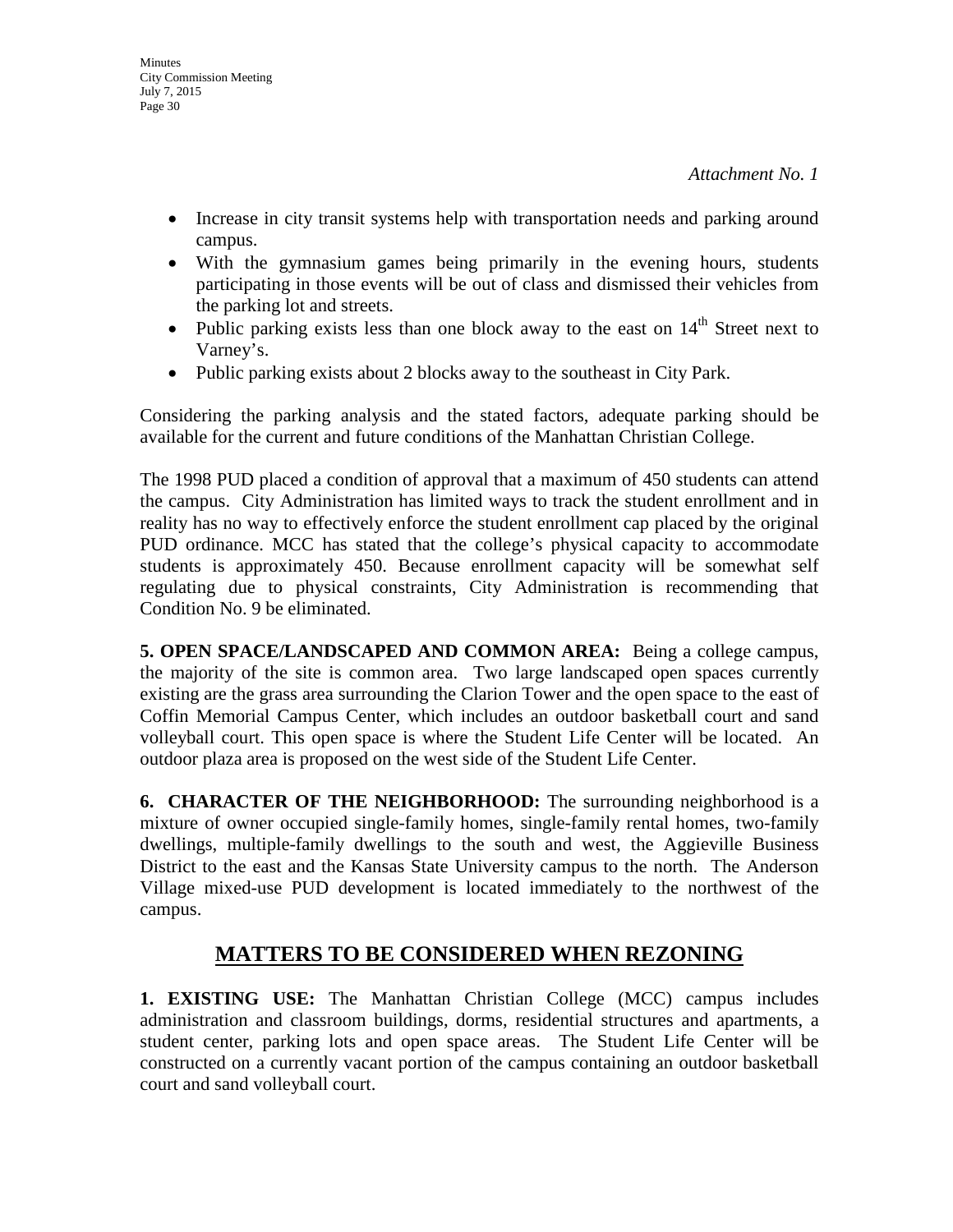**2. PHYSICAL AND ENVIRONMENTAL CHARACTERISTICS:** The campus is relatively flat and drains to the adjacent streets. The location of the new Student Life Center is currently an open space with outdoor basketball court and sand volleyball court.

### **3. SURROUNDING LAND USE AND ZONING:**

- (a) **NORTH -** Anderson Avenue right-of-way, a 5-lane minor arterial road K.S.U. campus; U, University District
- (b) **SOUTH** Fairchild Avenue, a local residential street and a residential neighborhood consisting of a mix of single-family homes, two-family dwellings and multiple-family dwellings; R-1/TNO, Single-Family Residential District with Traditional Neighborhood Overlay District.
- (c) **EAST -** N. 14th Street right-of-way and West end of Aggieville area including convenience store strip center, fast food restaurant; C-3, Aggieville Business District
- (d) **WEST** N. 16<sup>th</sup> Street ROW, a local residential street, Anderson Village mixed use development and a mix of two-family and multiple-family dwellings, Anderson Village PUD, R-3/UO, Multiple-Family Residential District and University Overlay District.

## **4. GENERAL NEIGHBORHOOD CHARACTER:** See above under **6, CHARACTER OF THE NEIGHBORHOOD.**

**5. SUITABILITY OF SITE FOR USES UNDER CURRENT ZONING:** The campus is zoned PUD specifically for the Manhattan Christian College. The PUD Amendment is required because of the applicant's desire to alter or remove conditions of approval from the current PUD Ordinance and to update and revise the Preliminary Development Plan (Campus Master Plan).

**6. COMPATIBILITY OF PROPOSED DISTRICT WITH NEARBY PROPERTIES AND EXTENT TO WHICH IT MAY HAVE DETRIMENTAL AFFECTS:** The proposed PUD Amendment of the approved Preliminary Development Plan and the conditions of approval is compatible with nearby properties. The changes to the Campus Master Plan reflect the College's current and future needs and are only minor adjustments to the original Preliminary Development Plan. The applicant's analysis of the parking needs of the students, visitors, faculty and staff shows there is adequate parking available on the campus now and in the foreseeable future. The changes to the conditions of approval to the PUD are to address the realities of the campus, while ensuring that the surrounding properties will not be adversely impacted.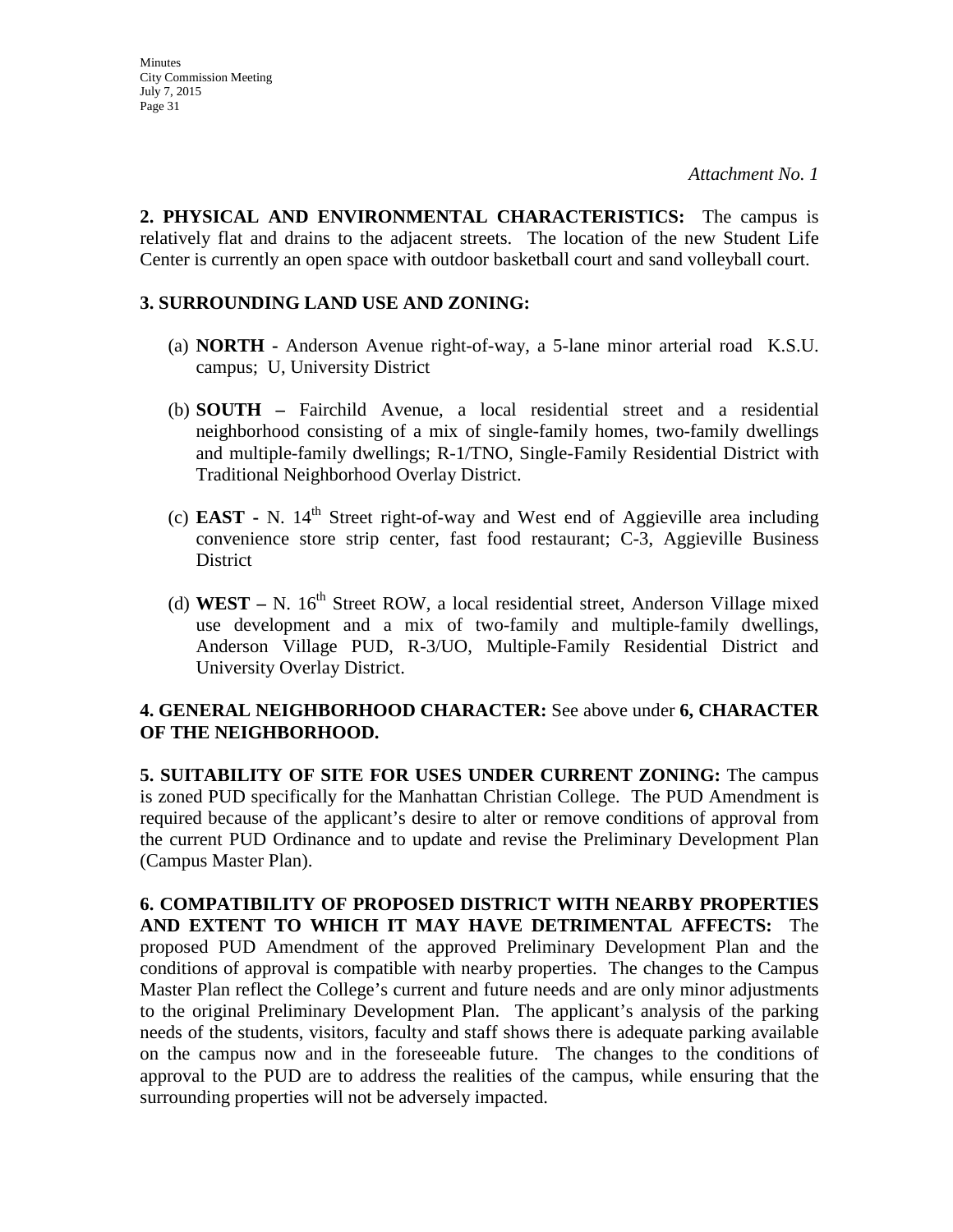**7. CONFORMANCE WITH COMPREHENSIVE PLAN:** The Manhattan Christian College PUD was previously found to be in conformance with the Comprehensive Land Use Plan. The Plan designates the northern block of the MCC campus as SP, Public/Semi-public, the southern block as RHD, Residential High Density, and the northeast corner of N. 16<sup>th</sup> Street and Fairchild Avenue as RMH, Residential Medium to High Density, in recognition of the educational institution and its dormitory buildings *(see attached Comprehensive Land Use Plan map)*.

#### **8. ZONING HISTORY AND LENGTH OF TIME VACANT AS ZONED:**

| 1926              | B, Second Dwelling House District.                                                                                                                                                            |
|-------------------|-----------------------------------------------------------------------------------------------------------------------------------------------------------------------------------------------|
| 1964              | Rezone to B-1, Multi-Family District.                                                                                                                                                         |
| 1969              | Rezoned to R-3/UO, Multiple Family Residential District<br>with University Overlay.                                                                                                           |
| 1986              | Manhattan Christian College rezoned to PUD (Ordinance<br>No. 4343).                                                                                                                           |
| 1993              | MCC rezoned to a new PUD (Ordinance No. 4788).                                                                                                                                                |
| May 5, 1997       | Manhattan Urban Area Planning Board conducts public<br>hearing for a new MCC PUD, and tables request.                                                                                         |
| August 14, 1997   | MCC withdraws new PUD request.                                                                                                                                                                |
| May 4, 1998       | Manhattan Urban Area Planning Board recommends<br>approval of new MCC PUD.                                                                                                                    |
| May 19, 1998      | City Commission approves first reading of rezoning.                                                                                                                                           |
| November 1, 1999  | Manhattan Urban Area Planning Board conducts public<br>hearing for an amendment of the PUD's sign and landscape<br>plans and approves Final Development Plan for sign and<br>landscape plans. |
| November 16, 1999 | City Commission approves first reading of the amendment.                                                                                                                                      |
| December 7, 1999  | City Commission considers approval of Ordinance No. 6107<br>to amend the PUD as proposed.                                                                                                     |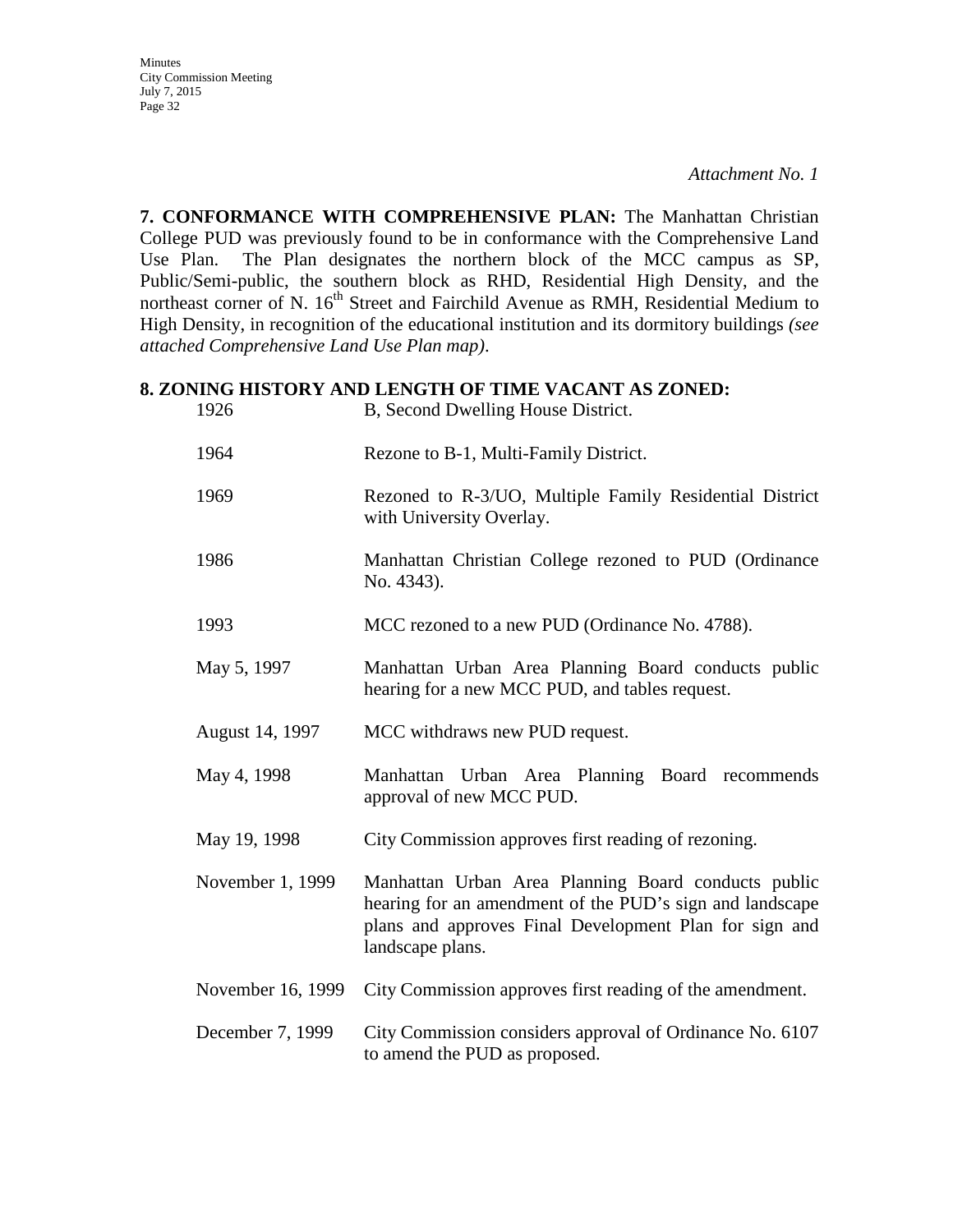| January 3, 2000   | Manhattan Urban Area Planning Board approves Final Plat,<br>Manhattan Christian College, Planned Unit Development,<br>Unit 1 and Phase I of the Final Development Plan: Facilities<br>Management Building.                                    |  |
|-------------------|-----------------------------------------------------------------------------------------------------------------------------------------------------------------------------------------------------------------------------------------------|--|
| August 20, 2001   | Manhattan Urban Area Planning Board approves Final<br>Development Plan for Phase II: Jolliffe Hall.                                                                                                                                           |  |
| February 21, 2008 | Manhattan Urban Area Planning Board approves Final<br>Development Plan for Phase II: Jolliffe Hall (Note: A<br>building permit was not obtained within 18 months of<br>approval in 2001 and new Final Plan approval was<br><i>required.</i> ) |  |

**9. CONSISTENCY WITH INTENT AND PURPOSE OF THE ZONING ORDINANCE:** The intent and purpose of the Zoning Regulations is to protect the public health, safety, and general welfare; regulate the use of land and buildings within zoning districts to assure compatibility; and to protect property values.

The PUD Regulations are intended to provide a maximum choice of living environments by allowing a variety of housing and building types; a more efficient land use than is generally achieved through conventional development; a development pattern that is in harmony with land use density, transportation facilities and community facilities; and a development plan which addresses specific needs and unique conditions of the site which may require changes in bulk regulations or layout. The proposed PUD is consistent with the intent and purposes of the Zoning Regulations, and the intent of the PUD Regulations, subject to the conditions of approval.

Subject to the conditions of approval, the proposed amendment is consistent with the Zoning Regulations.

**10. RELATIVE GAIN TO THE PUBLIC HEALTH, SAFETY AND WELFARE THAT DENIAL OF THE REQUEST WOULD ACCOMPLISH, COMPARED WITH THE HARDSHIP IMPOSED UPON THE APPLICANT:** There appears to be no relative gain to the public, which denial would accomplish. Landscape screening is required to minimize visual impact from the off-street parking lots to the adjacent properties or vehicles, pedestrians or bicycles on the adjacent roadways. Storm drainage, pedestrian and traffic improvements are being addressed through the PUD proposal and conditions of approval. No adverse impacts to the public are expected. There may be a hardship to the applicant if the amendment is denied.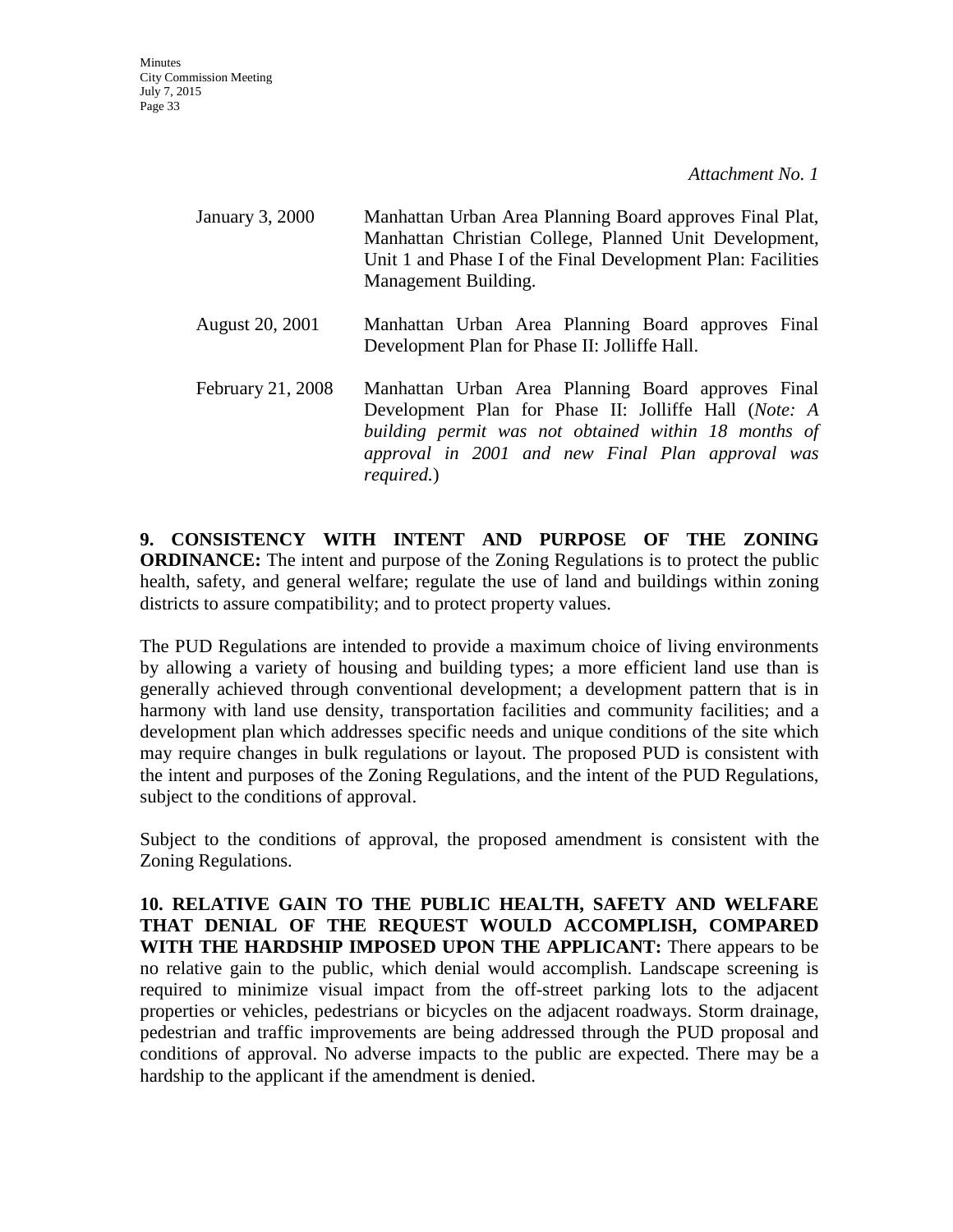**11. ADEQUACY OF PUBLIC FACILITIES AND SERVICES: ADEQUATE PUBLIC FACILITIES EXIST TO SERVICE THE CAMPUS. THE APPLICANT HAS PROPOSED TO UPGRADE AND RELOCATE EXISTING SANITARY SEWER AND WATER SERVICE TO NEW BUILDINGS AND TO MOVE IT AWAY FROM THE PROPOSED CENTER MEDIAN ON LARAMIE STREET.** Storm drainage, pedestrian and traffic improvements are being addressed through the PUD proposal and conditions of approval.

#### **12. OTHER APPLICABLE FACTORS:** None.

**13. STAFF COMMENTS:** City Administration recommends approval of the amendment to Ordinance No. 6013 and the approved Preliminary Development Plan of the Manhattan Christian College Planned Unit Development, subject to the following conditions:

- 1. Replace Condition No. 4 of Ordinance No. 6013 with the following: A 30 inch tall landscape buffer shall be required along the entire frontage of the southern off-street parking lot along Fairchild Avenue to the western edge of the stormwater detention basin and rain garden area, consisting of a landscaped berm with continuous hedge plantings along the top of the berm, or just continuous hedge plantings. The remainder of the front yard landscape space north of the stormwater detention basin along N.  $14<sup>th</sup>$ Street shall be buffered with a continuous hedge, and shall be 30 inches tall at the time of planting. The required landscape buffers shall not encroach into any vision triangles or sight distance lines. The landscape buffer along Fairchild Avenue shall be installed at the time of the construction of the Student Life Center/Gymnasium. The landscape buffer along N. 14<sup>th</sup> Street shall be installed with the adjacent Phase II parking expansion.
- 2. Replace Condition No. 8 of Ordinance No. 6013 with the following: Offstreet parking shall be installed as described in the application documents and as shown on the phasing plans.
- 3. Condition No. 9 of Ordinance No. 6013 shall be eliminated as it has been determined to be unnecessary.
- 4. Condition No. 11 of Ordinance No. 6013 shall be eliminated as it has been determined to be unnecessary.
- 5. Condition No. 13 of Ordinance No. 6013 shall be eliminated as it has been determined to be unnecessary.
- 6. Replace Condition No. 14 of Ordinance No. 6013 with the following: Final design of the street improvements on Laramie Street shall be approved by the City Engineer.
- 7. The proposed stormwater detention basin shall be installed with the improvements proposed in Phase II.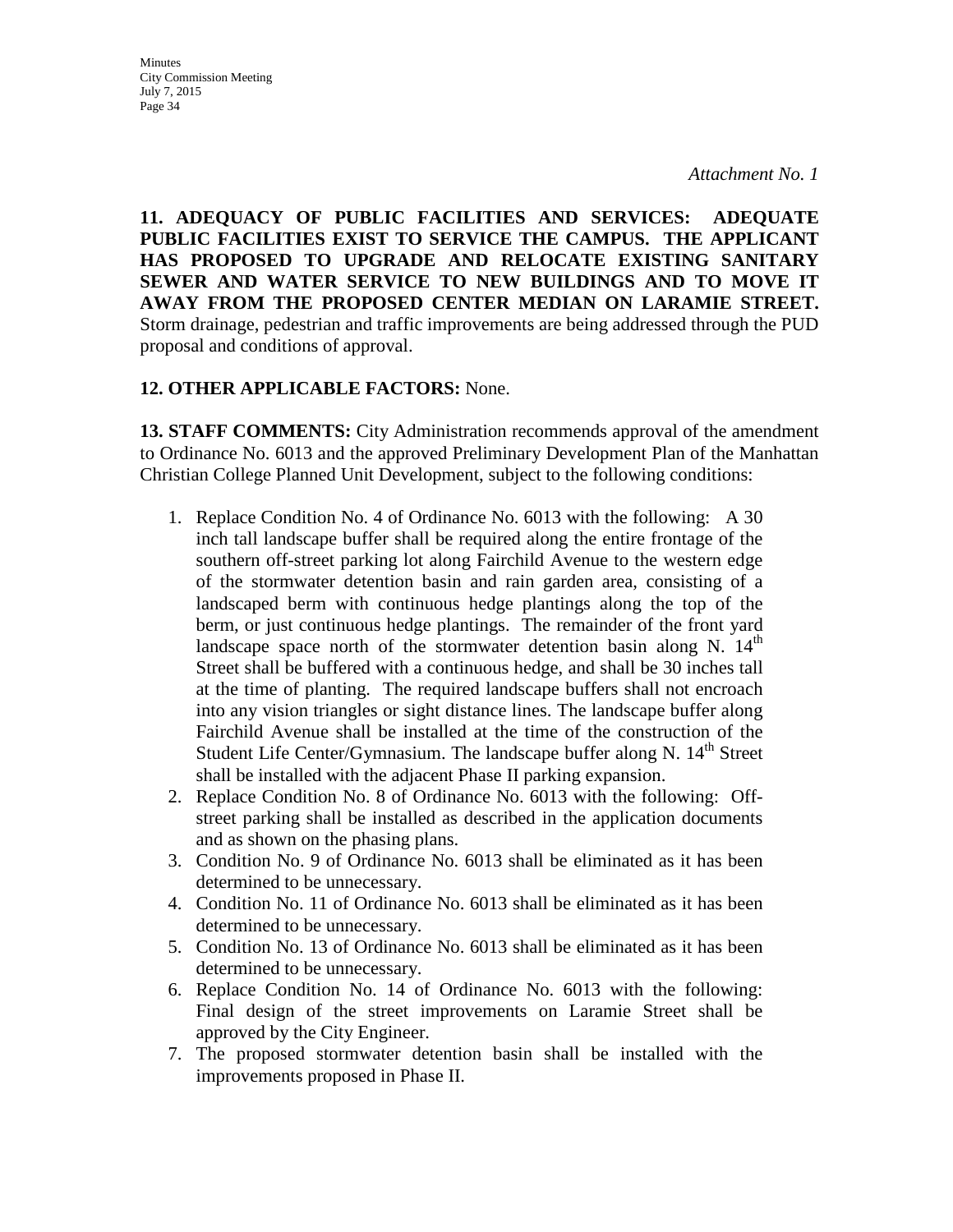- 8. Intersection improvements at N.  $14<sup>th</sup>$  Street and Laramie Street shall be completed with the construction of the Student Life Center. The final design of the intersection improvements shall be approved by the City Engineer.
- 9. Signs shall be provided as proposed in the application documents, and shall allow for exempt signs described in Article VI, Section 6-102  $(A)(2)(a),(b),(c),(e),(f),(g),(h),(i),(j),(k),(l),(m)$  of the Manhattan Zoning Regulations.

# **ALTERNATIVES:**

- 1. Recommend approval of the proposed amendment of Ordinance No. 6013 and the approved Preliminary Development Plan of the Manhattan Christian College Planned Unit Development, based on the findings in the Staff Report with the nine (9) conditions of approval.
- 2. Recommend denial of the proposed amendment of Ordinance No. 6013 and the approved Preliminary Development Plan of the Manhattan Christian College Planned Unit Development, stating the specific reasons for denial.
- 3. Table the proposed Amendment to a specific date, for specifically stated reasons.

# **POSSIBLE MOTION:**

The Manhattan Urban Area Planning Board recommends approval of the proposed amendment of Ordinance No. 6013 and the Preliminary Development Plan of the Manhattan Christian College Planned Unit Development, based on the findings in the Staff Report, subject to the 9 conditions of approval recommended by City Administration.

**PREPARED BY:** Chad Bunger, AICP, CFM, Senior Planner **DATE:** May 22, 2015 15013}SR}PUDAmend}MCC.docx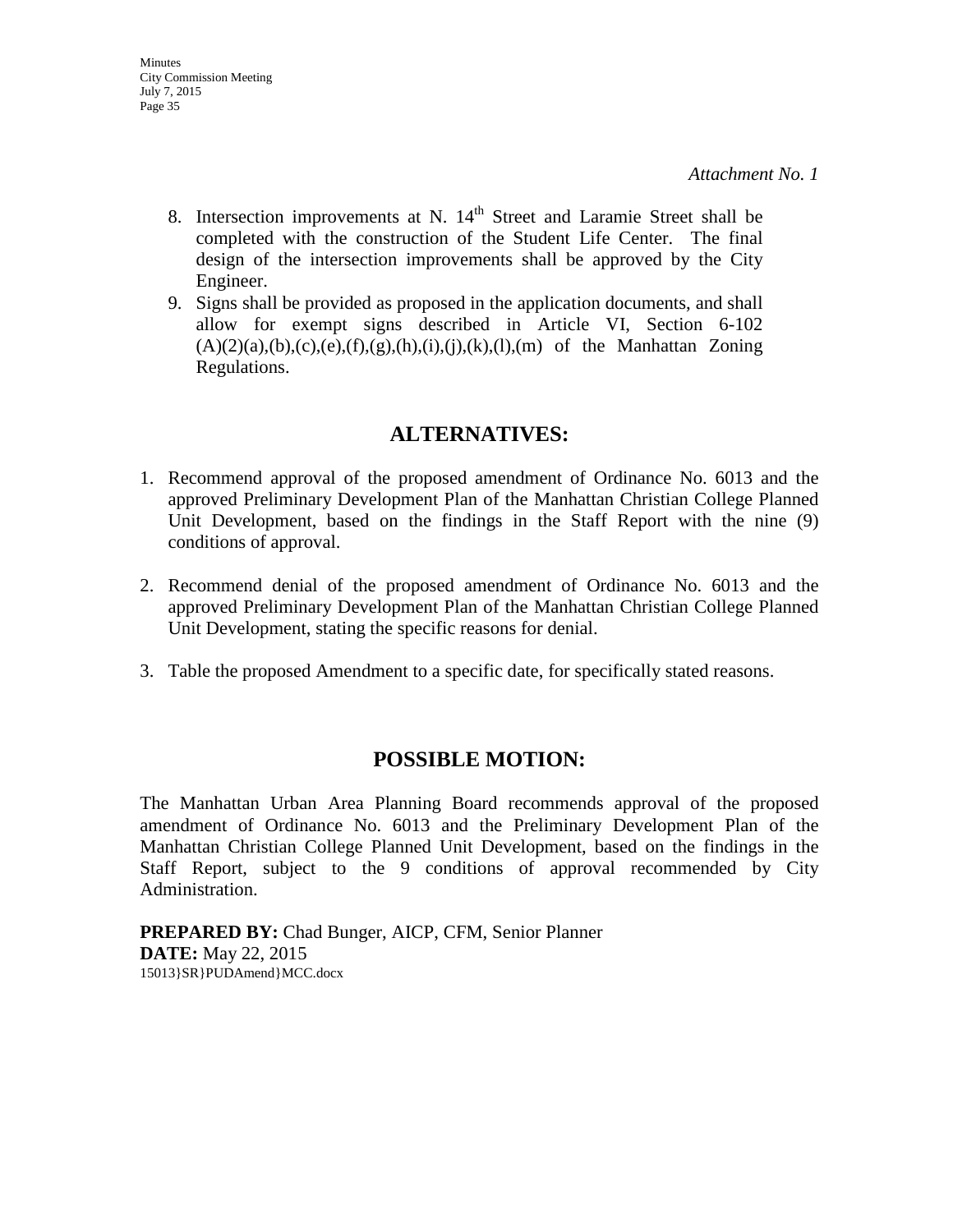#### **STAFF REPORT**

### **AN AMENDMENT OF ORDINANCE NO. 6479 AND THE APPROVED FINAL DEVELOPMENT PLAN OF THE PLATT ADDITION PLANNED UNIT DEVELOPMENT.**

# **BACKGROUND**

#### **The proposed amendment is required because**:

The Final Development Plan of the Platt Addition Residential Planned Unit Development limits the maximum building area for each lot within the PUD. Lot 5 is limited to a building coverage of 1,864 square feet. The current lot coverage of the existing home is 1,554 square feet with the proposed garage addition measuring 644 square feet, totaling 2,198 square feet of building coverage.

**APPLICANT:** Siegmund Meier

**OWNER:** Same

**ADDRESS:** 4464 Harbour Hills Drive

**REQUEST:** The applicant/owner has requested an amendment of Ordinance No. 6479 and the Final Development Plan for the Platt Addition PUD, for a proposed garage addition to the southwest corner of the existing single-family house on Lot 5. Other site improvements related to the amendment include improvements to the existing concrete driveway and the addition of a concrete pad located at the back porch.

**LOCATION:** 2113 Knox Circle. Generally located to the northeast of the intersection of Casement Road and Knox Lane.

**LEGAL DESCRIPTION:** Lot 5, Platt Addition, an Addition to the City of Manhattan, Riley County, Kansas.

**AREA:** 11,643 square feet (0.267 Acres)

**DATE OF NEIGHBORHOOD MEETING:** April 18, 2015.

**DATE OF PUBLIC NOTICE PUBLICATION:** Monday, May 11, 2015

**DATE OF PUBLIC HEARING: PLANNING BOARD:** Monday, June 15, 2015. **CITY COMMISSION:** Tuesday, June 30, 2015.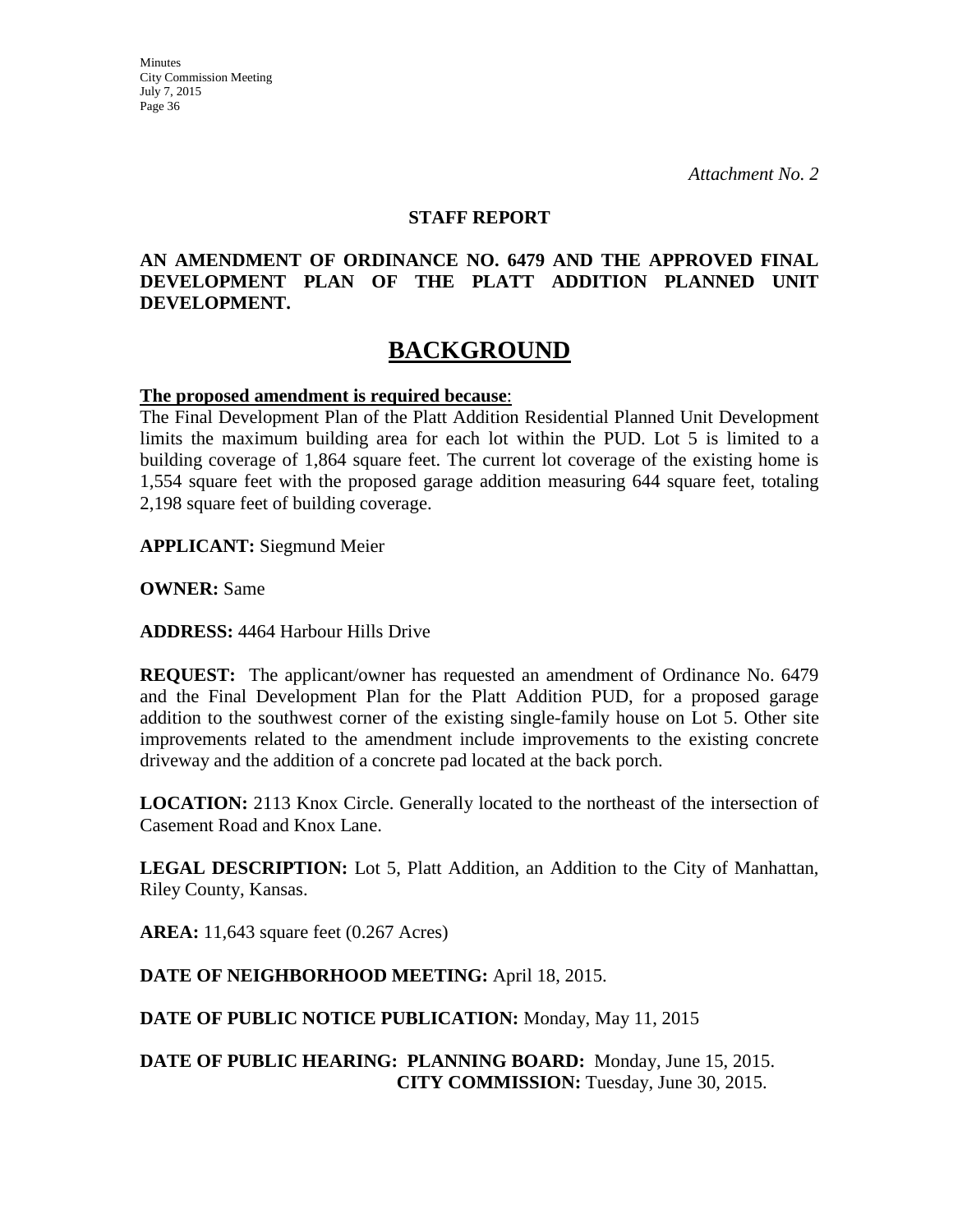## **EXISTING PUD**

#### **EXISTING PUD AFFECTING LOT 5**

#### **Ordinance No. 6479**

The Platt Residential Planned Unit Development, and Ordinance No. 6479, approved June 21, 2005, is subject to the following conditions of approval:

- 1. Permitted uses shall be limited to the ten (10) single-family dwelling units.
- 2. Landscaping and irrigation shall be provided pursuant to a Landscaping Performance Agreement between the City and the owner, which shall be entered into prior to issuance of a building permit.
- 3. All landscaping and irrigation shall be maintained in good condition.
- 4. Signs shall allow for exempt signage described in Article VI, Section 6- 104 (A)(1), (2), (4), (7) and (8); and, Section 6-104 (B) (2). *See Article VI, Section 6 -102 (A)(2) under the amended sign regulations for exempt signage.*
- 5. Drainage easements in the Platt Addition shall be privately maintained by the property owner, or owners, who shall be responsible for maintaining the easement to remain free and clear of any improvement, debris, structure, or any other type of obstacle, natural or manmade, that would impede flow of surface water run-off.
- 6. The drainage swales shall include concrete liners as per the recommendations in the Drainage Study submitted with the application. The applicant may also investigate utilizing an underground storm sewer as an alternative to, or in combination with concrete liners. *Concrete liners were included in the Final Development Plan for the Platt Residential PUD.*

#### **Permitted Uses**

Ordinance No. 6479 limits the PUD to the ten (10) single-family dwelling units.

# **PROPOSED AMENDMENT**

The applicant/owners have proposed to construct a garage addition to the southwest side of the existing single-family home on Lot 5, Platt Addition. The proposed garage will be approximately 644 square feet in area. According to the applicant's site plan, the existing driveway is to be widened to accommodate the additional garage bay. The addition is proposed to be setback ten (10) feet from the south property line and approximately fourteen (14) from the property line to the west. A concrete pad located at the back porch is proposed in addition to the garage.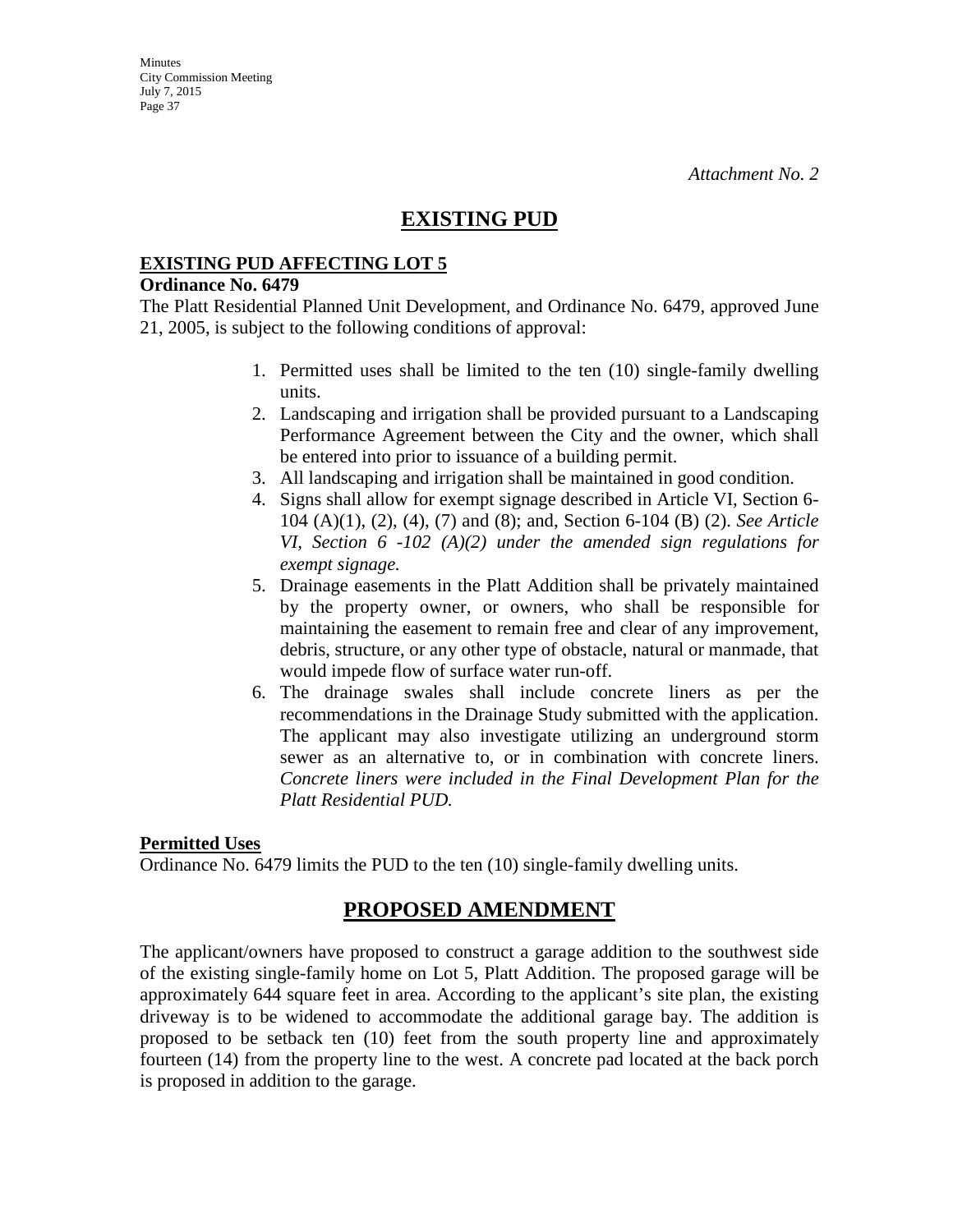**Minutes** City Commission Meeting July 7, 2015 Page 38

# **MATTERS TO BE CONSIDERED WHEN AMENDING A PLANNED UNIT DEVELOPMENT**

**1. WHETHER THE PROPOSED AMENDMENT IS CONSISTENT WITH THE INTENT AND PURPOSE OF THE APPROVED PUD, AND WILL PROMOTE THE EFFICIENT DEVELOPMENT AND PRESERVATION OF THE ENTIRE PUD:** The proposed amendment is consistent with the intent and purpose of the approved PUD. The Platt PUD is a residential subdivision with ten (10) single-family residential homes. The proposed amendment is minor in nature and consistent with the character of residential development. The amendment reflects an efficient development pattern consistent with the intent and purpose of the PUD.

**2. WHETHER THE PROPOSED AMENDMENT IS MADE NECESSARY BECAUSE OF CHANGED OR CHANGING CONDITIONS IN OR AROUND THE PUD, AND THE NATURE OF SUCH CONDITIONS:** The applicant indicates that, "the proposed amendment is made necessary because of the proposed garage bay addition to the home on Lot 5. The addition of the garage exceeds the maximum lot coverage allowed (16%) and maximum building area (1,864 square feet). The maximum lot coverage is proposed to be increased to 21% and the maximum building area to 2,300 square feet to accommodate the addition of the garage bay and associated driveway."

**3. WHETHER THE PROPOSED AMENDMENT WILL RESULT IN A RELATIVE GAIN TO THE PUBLIC HEALTH, SAFETY, CONVENIENCE OR GENERAL WELFARE, AND IS NOT GRANTED SOLELY TO CONFER A SPECIAL BENEFIT UPON ANY PERSON:** The proposed amendment will result in a gain to the public by allowing increased building coverage that is consistent with residential development. The amendment is necessary because the PUD is currently limited to a maximum building coverage and not because the amendment will confer a special benefit to any person.

# **ADDITIONAL MATTERS TO BE CONSIDERED WHEN AMENDING A PLANNED UNIT DEVELOPMENT**

**1. LANDSCAPING:** The site consists generally of manicured lawns, trees, bushes and a few foundation plantings. No significant changes are proposed with this development.

**2. SCREENING:** Screening is not required for single-family dwellings and none is proposed.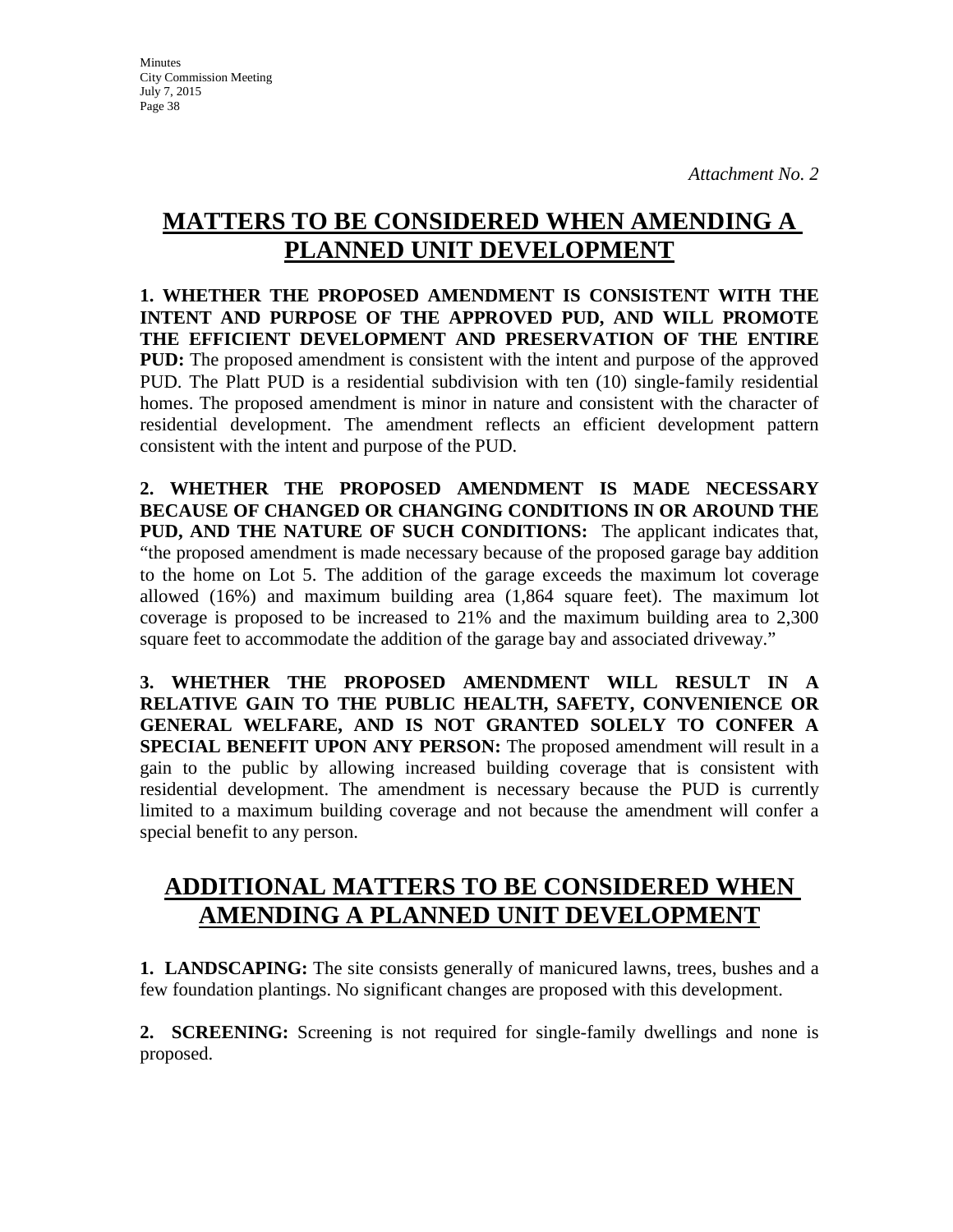**3. DRAINAGE:** The site generally drains to the west through an existing open channel that directs run-off to the stormwater infrastructure along Casement Road. The open channel is required to be maintained by the owner and will not be maintained by the City. No changes are proposed to the site that would impact the drainage on the site or in the immediate area.

**4. CIRCULATION:** The circulation patterns throughout the Residential PUD are established. The proposed amendment does not alter circulation and adequate access is maintained for Lot 5.

**5. OPEN SPACE AND COMMON AREA:** The existing lot is 11,643-square feet and the proposed open space maintains adequate front, side and rear yards. Overall, 76.6% of Lot 5 will be maintained as landscaped open space.

**6. CHARACTER OF THE NEIGHBORHOOD:** The neighborhood is generally characterized as a low density single-family and two-family dwelling unit neighborhood. A manufactured home park is located to the south of the existing PUD. Northview Elementary School is to the northwest. Northeast Community Park is to the east along the south side of Knox Lane. The Linear Trail is to the south off Casement Road.

# **MATTERS TO BE CONSIDERED WHEN REZONING**

**1. EXISTING USE:** The Platt Residential PUD consisting of ten (10) single-family dwelling units.

**2. PHYSICAL AND ENVIRONMENTAL CHARACTERISTICS:** The site generally drains to the west through an existing open channel located in the southwest corner of the site. An eight (8) foot drainage and utility easement runs along the west and north property lines

## **3. SURROUNDING LAND USE AND ZONING:**

**(a.) NORTH:** Single-family dwellings; R-1 District

**(b.) SOUTH:** Knox Lane, single-family and two-family dwellings, vacant residential lot; manufactured home park, Linear Trail;R-2, Two-Family Residential District, R-1 District, and R-5, Manufactured Home Park District.

**(c.) EAST:** Single and two family homes and a manufactured home park, Northeast Community Park; R-2, Two-Family Residential District, R-1 District, and R-5, Manufactured Home Park District.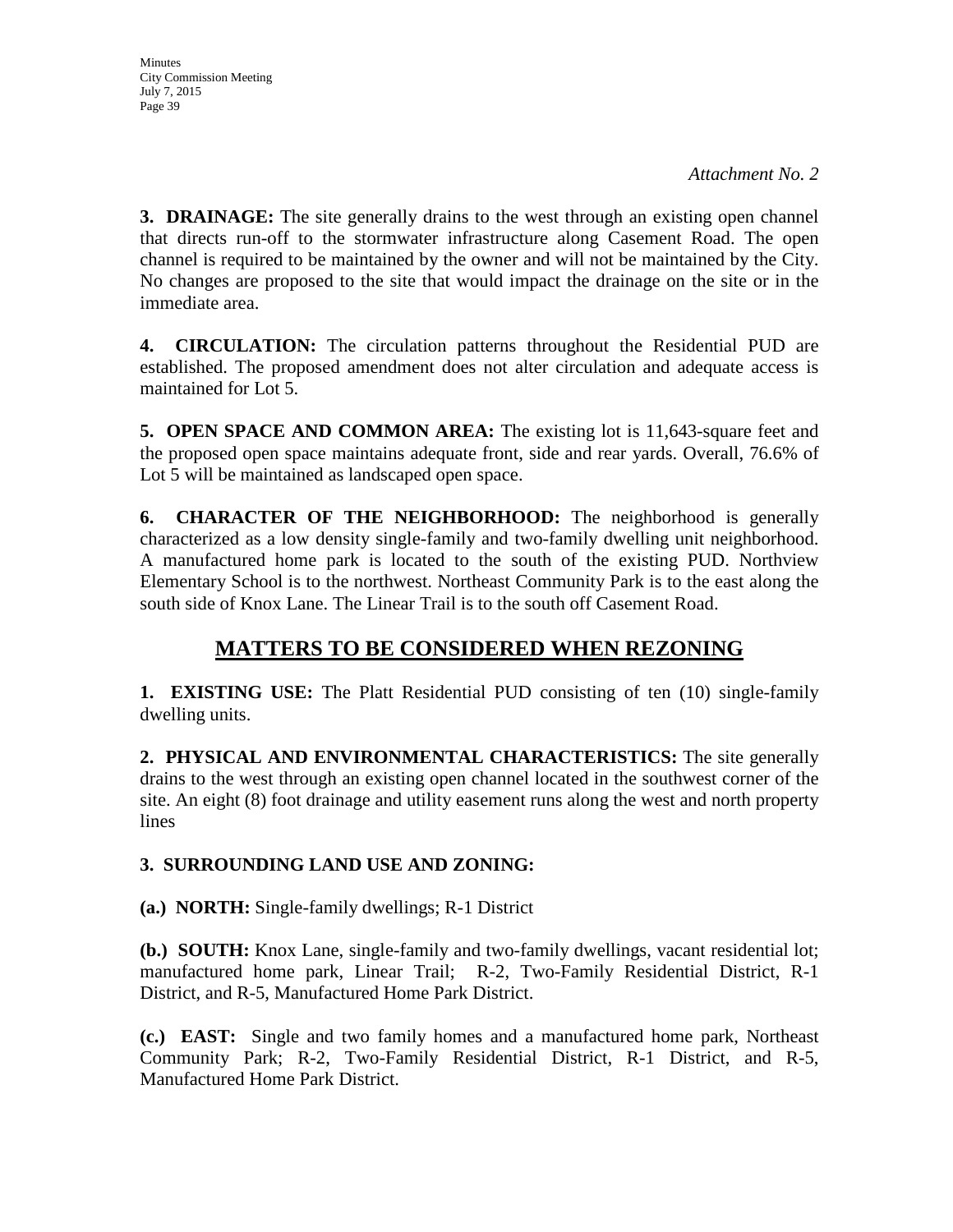**(d.) WEST:** Casement Road, two-family dwellings, USD 383 Maintenance facilities, townhomes, single-family dwellings; R-2 District, R-1 District and Residential PUD.

**4. CHARACTER OF THE NEIGHBORHOOD:** See above.

**5. SUITABILITY OF SITE FOR USES UNDER CURRENT ZONING:** The existing single-family dwelling on Lot 5 has been in place since 2006 and is a permitted use within the PUD.

**6. COMPATIBILITY OF PROPOSED DISTRICT WITH NEARBY PROPERTIES AND EXTENT TO WHICH IT MAY HAVE DETRIMENTAL AFFECTS:** The proposed amendment to Lot 5 within the PUD is consistent with the established character of the area.

The amendment maintains appropriate front, side and rear yards and adequate landscaped open space. The proposed amendment to the PUD is compatible with surrounding residential zoning.

## **7. CONFORMANCE WITH COMPREHENSIVE PLAN: THE FUTURE LAND USE MAP FOR THE NORTHEAST PLANNING AREA OF THE MANHATTAN URBAN AREA COMPREHENSIVE PLAN SHOWS THE ENTIRE PLATT RESIDENTIAL PUD AS RESIDENTIAL LOW/MEDIUM (RLM). THE PROPOSED AMENDMENT MAINTAINS THE SITES CURRENT SINGLE-FAMILY RESIDENTIAL USE.** The proposed rezoning conforms to the Comprehensive Plan.

## **8. ZONING HISTORY AND LENGTH OF TIME VACANT AS ZONED:**

| July, 1969     | Annexation south part of Lot 2, Streeter Addition                                                                        |
|----------------|--------------------------------------------------------------------------------------------------------------------------|
| 1969           | Rezoned to R-1, Single-Family Residential District                                                                       |
| October 1982   | Annexation remainder of Lot 2 and Lot 1, Streeter Addition.                                                              |
| November, 1999 | Manhattan Urban Area Planning Board approves Concurrent<br>(Preliminary and Final) Plat of Streeter Subdivision, Unit 2. |
| May 16, 2000   | Manhattan Urban Area Planning Board recommends<br>approval of rezoning of Lot 2 to PUD.                                  |
| June 7, 2005   | City Commission approves rezoning of Lot 2 to PUD.                                                                       |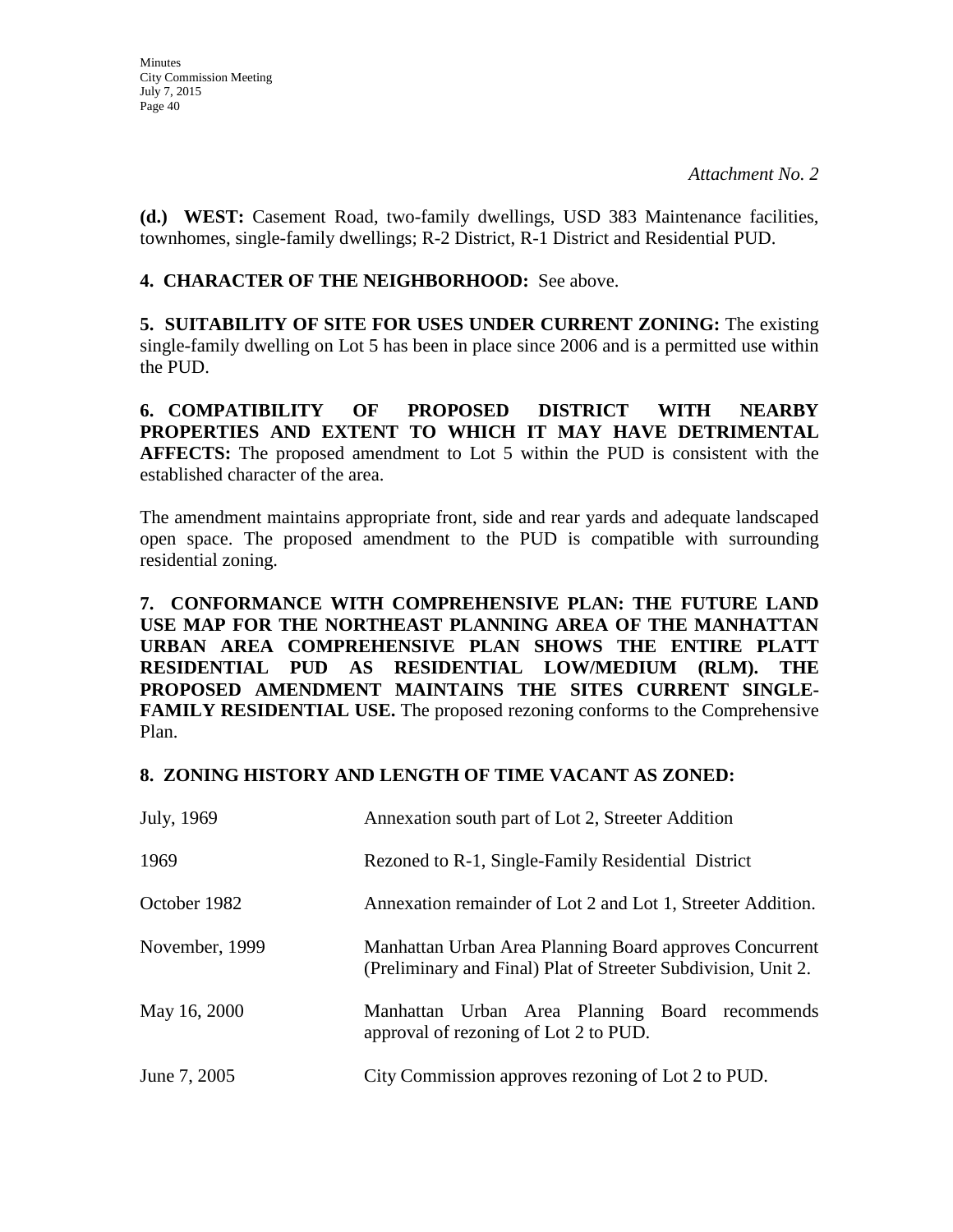| June 21, 2005     | City Commission approves Ordinance No. 6479 rezoning of<br>Lot 2 to PUD.                                             |
|-------------------|----------------------------------------------------------------------------------------------------------------------|
| August 15, 2005   | Manhattan Urban Area Planning Board approves the Final<br>Development Plan and the Final Plat of the Platt Addition. |
| September 6, 2005 | City Commission accepts the easements and rights-of-ways<br>as shown on the Final Plat of Platt Addition.            |

**9. CONSISTENCY WITH INTENT AND PURPOSE OF THE ZONING ORDINANCE:** The intent and purpose of the Zoning Regulations is to protect the public health, safety, and general welfare; regulate the use of land and buildings within zoning districts to assure compatibility; and to protect property values. The PUD Regulations are intended to provide a maximum choice of living environments by allowing a variety of housing and building types; a more efficient land use than is generally achieved through conventional development; a development pattern that is in harmony with land use density, transportation facilities and community facilities; and a development plan which addresses specific needs and unique conditions of the site which may require changes in bulk regulations or layout. The proposed amendment is consistent with the intent and purpose of the Zoning Regulations.

**10. RELATIVE GAIN TO THE PUBLIC HEALTH, SAFETY AND WELFARE THAT DENIAL OF THE REQUEST WOULD ACCOMPLISH, COMPARED WITH THE HARDSHIP IMPOSED UPON THE INDIVIDUAL OWNER:** There appears to be no gain to the public that denial would accomplish. It may be a hardship to the applicant if the amendment is denied.

**11. ADEQUACY OF PUBLIC FACILITIES AND SERVICES:** Adequate street, sanitary sewer and water services are available to serve the site.

**12. OTHER APPLICABLE FACTORS:** None.

**13. STAFF COMMENTS:** City Administration recommends approval of the proposed amendment to Ordinance No. 6479 and the Final Development Plan of the Platt Addition Residential Planned Unit Development.